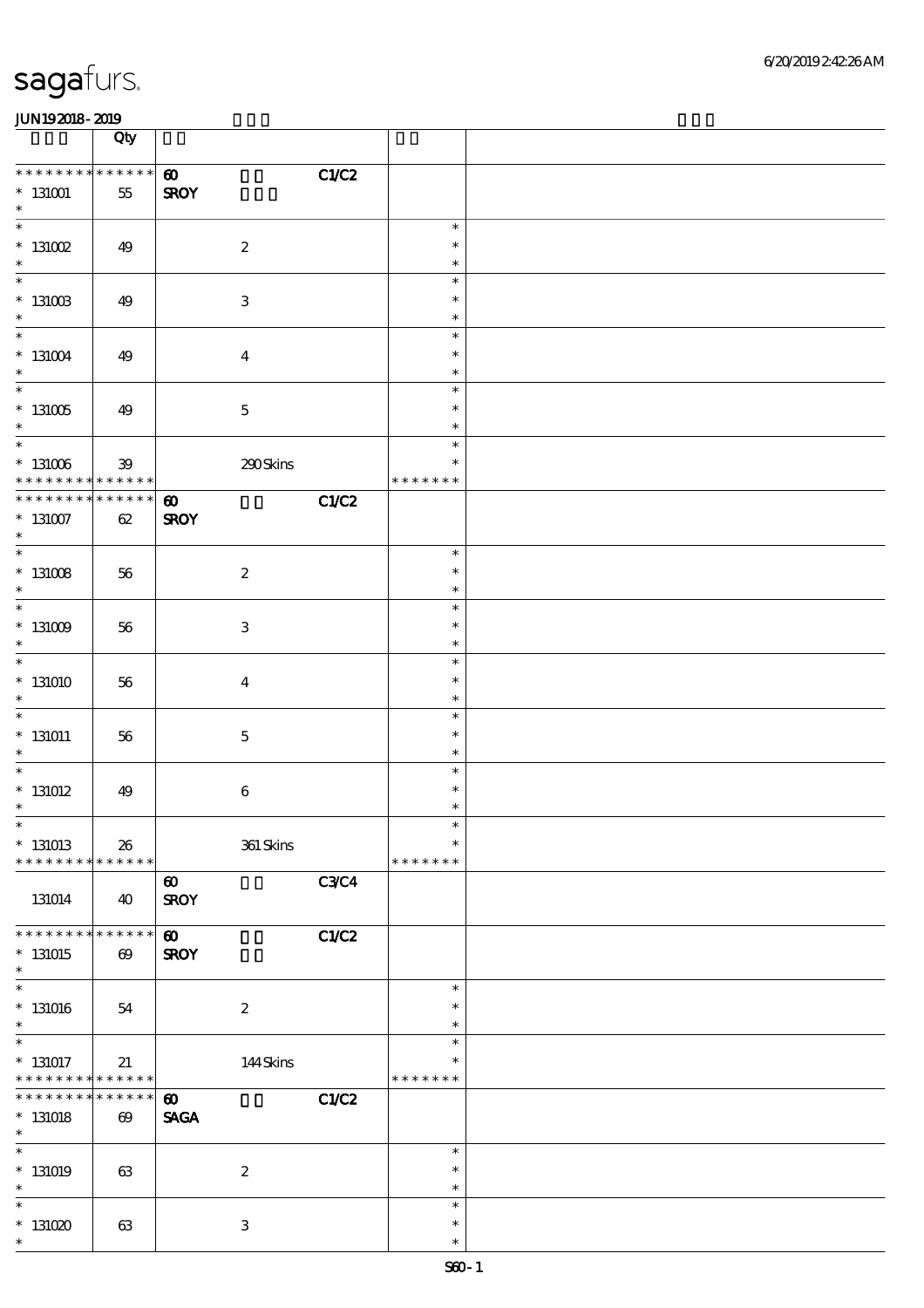|                                                                 | Qty                               |                                                         |                           |             |                                   |  |
|-----------------------------------------------------------------|-----------------------------------|---------------------------------------------------------|---------------------------|-------------|-----------------------------------|--|
| $\ast$<br>$* 131021$<br>$\ast$                                  | 63                                | $\boldsymbol{\omega}$<br>$\operatorname{\mathsf{SAGA}}$ |                           | C1/C2       | $\ast$<br>$\ast$<br>$\ast$        |  |
| $\overline{\ast}$<br>$* 131022$<br>$\ast$                       | 63                                |                                                         | $\mathbf 5$               |             | $\ast$<br>$\ast$<br>$\ast$        |  |
| $\overline{\ast}$<br>$* 131023$<br>$\ast$                       | 63                                |                                                         | $\boldsymbol{6}$          |             | $\ast$<br>$\ast$<br>$\ast$        |  |
| $\ast$<br>$* 131024$<br>* * * * * * * *                         | 57<br>* * * * * *                 |                                                         | 441 Skins                 |             | $\ast$<br>$\ast$<br>* * * * * * * |  |
| 131025                                                          | 43                                | $\boldsymbol{\omega}$<br><b>SAGA</b>                    |                           | <b>C3C4</b> |                                   |  |
| ********<br>$*131026$<br>$\ast$                                 | * * * * * *<br>76                 | $\boldsymbol{\omega}$<br><b>SAGA</b>                    |                           | C1/C2       |                                   |  |
| $\ast$<br>$* 131027$<br>$\ast$                                  | $\boldsymbol{\pi}$                |                                                         | $\boldsymbol{2}$          |             | $\ast$<br>$\ast$<br>$\ast$        |  |
| $\overline{\phantom{0}}$<br>$*131028$<br>* * * * * * * *        | 55<br>* * * * * *                 |                                                         | 201 Skins                 |             | $\ast$<br>$\ast$<br>* * * * * * * |  |
| * * * * * * *<br>$*131029$<br>$\ast$                            | * * * * * *<br>$\boldsymbol{\pi}$ | $\boldsymbol{\omega}$<br><b>SAGA</b>                    |                           | C1/C2       |                                   |  |
| $\ast$<br>$*131030$<br>$\ast$                                   | $\boldsymbol{\pi}$                |                                                         | $\boldsymbol{z}$          |             | $\ast$<br>$\ast$<br>$\ast$        |  |
| $\ast$<br>$*$ 131031<br>* * * * * * * *                         | $\boldsymbol{\pi}$<br>* * * * * * |                                                         | 210Skins                  |             | $\ast$<br>$\ast$<br>* * * * * * * |  |
| * * * * * * *<br>$^*$ 131032<br>$\ast$                          | * * * * * *<br>76                 | $\boldsymbol{\omega}$<br>${\bf s}$                      |                           | C1/C2       |                                   |  |
| $*$<br>$^*$ 131033<br>* * * * * * * *                           | ${\bf 28}$<br>* * * * * *         |                                                         | 104Skins                  |             | $\ast$<br>$\ast$<br>* * * * * * * |  |
| 131034                                                          | 34                                | $\boldsymbol{\omega}$<br>${\bf s}$                      |                           | C3C4        |                                   |  |
| * * * * * * *<br>$*131035$<br>$\ast$                            | * * * * * *<br>$55\,$             | $\boldsymbol{\omega}$<br><b>SROY</b>                    | $\boldsymbol{\mathsf{z}}$ | C1/C2       |                                   |  |
| $\ast$<br>$*131036$<br>$\ast$                                   | 49                                |                                                         | $\boldsymbol{2}$          |             | $\ast$<br>$\ast$<br>$\ast$        |  |
| $\overline{\phantom{0}}$<br>$* 131037$<br>$\ast$                | 49                                |                                                         | $\ensuremath{\mathbf{3}}$ |             | $\ast$<br>$\ast$<br>$\ast$        |  |
| $\overline{\ast}$<br>$*131038$<br>$\ast$                        | 49                                |                                                         | $\boldsymbol{4}$          |             | $\ast$<br>$\ast$<br>$\ast$        |  |
| $\ast$<br>$*131039$<br>$\ast$                                   | 49                                |                                                         | $\mathbf 5$               |             | $\ast$<br>$\ast$<br>$\ast$        |  |
| $\ast$<br>$*131040$<br>* * * * * * * * <mark>* * * * * *</mark> | 30 <sup>°</sup>                   |                                                         | 281 Skins                 |             | $\ast$<br>$\ast$<br>* * * * * * * |  |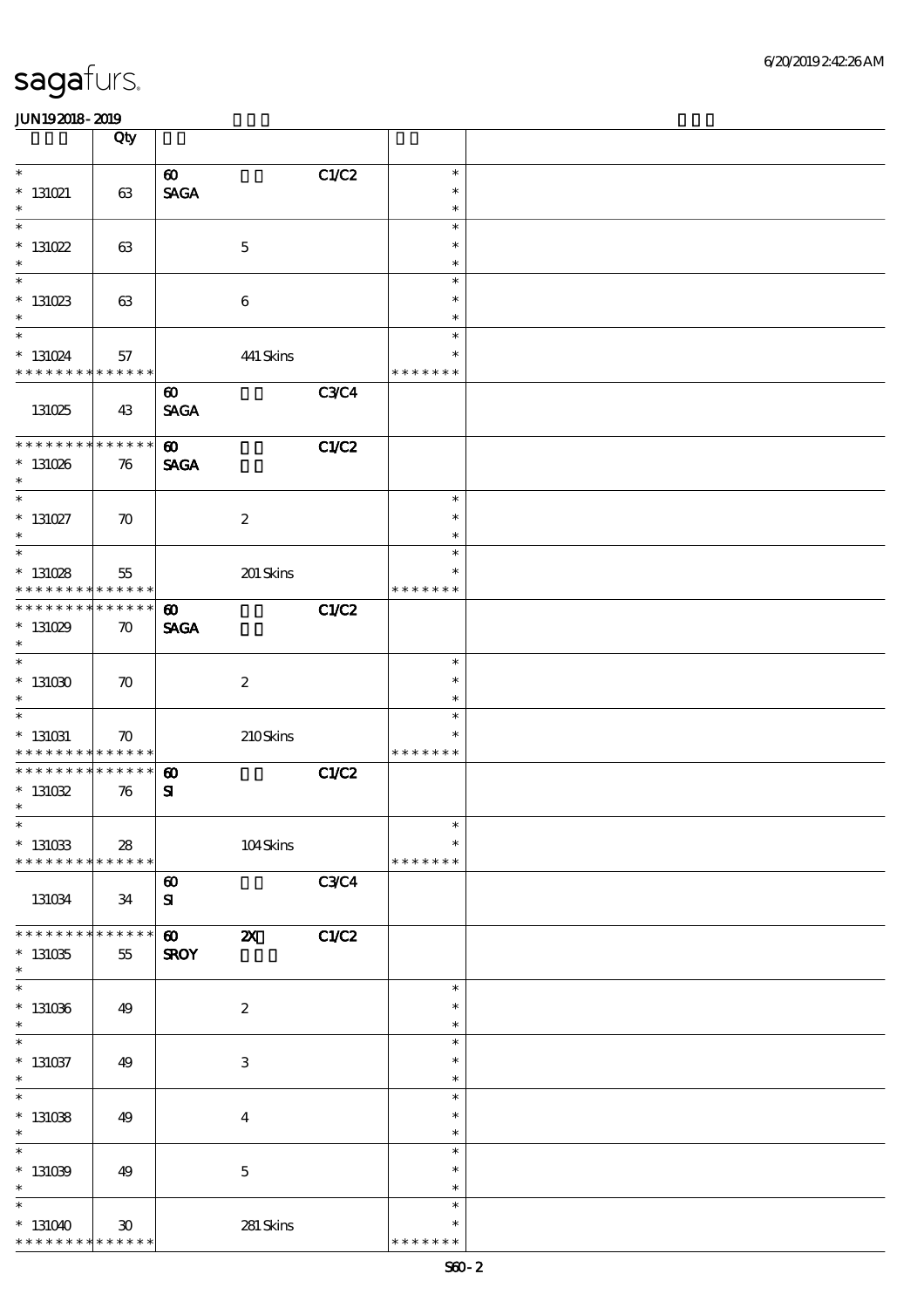|                                                      | Qty                   |                                      |                           |       |                                   |  |
|------------------------------------------------------|-----------------------|--------------------------------------|---------------------------|-------|-----------------------------------|--|
| * * * * * * * *<br>$* 131041$<br>$\ast$              | * * * * * *<br>$62\,$ | $\boldsymbol{\omega}$<br><b>SROY</b> | $\boldsymbol{\mathsf{z}}$ | C1/C2 |                                   |  |
| $\overline{\phantom{0}}$<br>$*131042$<br>$\ast$      | 56                    |                                      | $\boldsymbol{2}$          |       | $\ast$<br>$\ast$<br>$\ast$        |  |
| $\overline{\phantom{0}}$<br>$*131043$<br>$\ast$      | 56                    |                                      | $\ensuremath{\mathbf{3}}$ |       | $\ast$<br>$\ast$<br>$\ast$        |  |
| $\ast$<br>$* 131044$<br>$\ast$                       | 56                    |                                      | $\boldsymbol{4}$          |       | $\ast$<br>$\ast$<br>$\ast$        |  |
| $\overline{\ast}$<br>$*131045$<br>$\ast$             | 56                    |                                      | $\mathbf 5$               |       | $\ast$<br>$\ast$<br>$\ast$        |  |
| $\overline{\ast}$<br>$* 131046$<br>* * * * * * * *   | 49<br>* * * * * *     |                                      | 335Skins                  |       | $\ast$<br>$\ast$<br>* * * * * * * |  |
| 131047                                               | 58                    | $\boldsymbol{\omega}$<br><b>SROY</b> | $\boldsymbol{\mathsf{z}}$ | C3C4  |                                   |  |
| * * * * * * * * * * * * * *<br>$*131048$<br>$\ast$   | $\boldsymbol{\omega}$ | $\boldsymbol{\omega}$<br><b>SROY</b> | $\boldsymbol{\mathsf{z}}$ | C1/C2 |                                   |  |
| $\overline{\phantom{0}}$<br>$*131049$<br>$\ast$      | 63                    |                                      | $\boldsymbol{2}$          |       | $\ast$<br>$\ast$<br>$\ast$        |  |
| $\ast$<br>$*131050$<br>$\ast$                        | 63                    |                                      | $\ensuremath{\mathbf{3}}$ |       | $\ast$<br>$\ast$<br>$\ast$        |  |
| $\ast$<br>$*131051$<br>* * * * * * * *               | 34<br>* * * * * *     |                                      | 229Skins                  |       | $\ast$<br>$\ast$<br>* * * * * * * |  |
| 131052                                               | 29                    | $\boldsymbol{\omega}$<br><b>SROY</b> | $\boldsymbol{\mathsf{z}}$ | C1/C2 |                                   |  |
| ******** <mark>******</mark><br>$* 131053$<br>$\ast$ | $\pmb{\infty}$        | $\boldsymbol{\omega}$<br><b>SAGA</b> | $\boldsymbol{\mathsf{z}}$ | C1/C2 |                                   |  |
| $\ast$<br>$* 131054$<br>$\ast$                       | 63                    |                                      | $\boldsymbol{2}$          |       | $\ast$<br>$\ast$<br>$\ast$        |  |
| $\overline{\ast}$<br>$*131055$<br>$\ast$             | 63                    |                                      | $\ensuremath{\mathbf{3}}$ |       | $\ast$<br>$\ast$<br>$\ast$        |  |
| $\ast$<br>$*131056$<br>$\ast$                        | $63\,$                |                                      | $\boldsymbol{4}$          |       | $\ast$<br>$\ast$<br>$\ast$        |  |
| $\overline{\phantom{0}}$<br>$*$ 131057<br>$\ast$     | 63                    |                                      | $\bf 5$                   |       | $\ast$<br>$\ast$<br>$\ast$        |  |
| $\overline{\ast}$<br>$* 131058$<br>$\ast$            | 63                    |                                      | $\,6\,$                   |       | $\ast$<br>$\ast$<br>$\ast$        |  |
| $\ast$<br>$*131059$<br>$\ast$                        | $63\,$                |                                      | $\boldsymbol{7}$          |       | $\ast$<br>$\ast$<br>$\ast$        |  |
| $\ast$<br>$*131000$<br>$\ast$                        | 63                    |                                      | $\bf 8$                   |       | $\ast$<br>$\ast$<br>$\ast$        |  |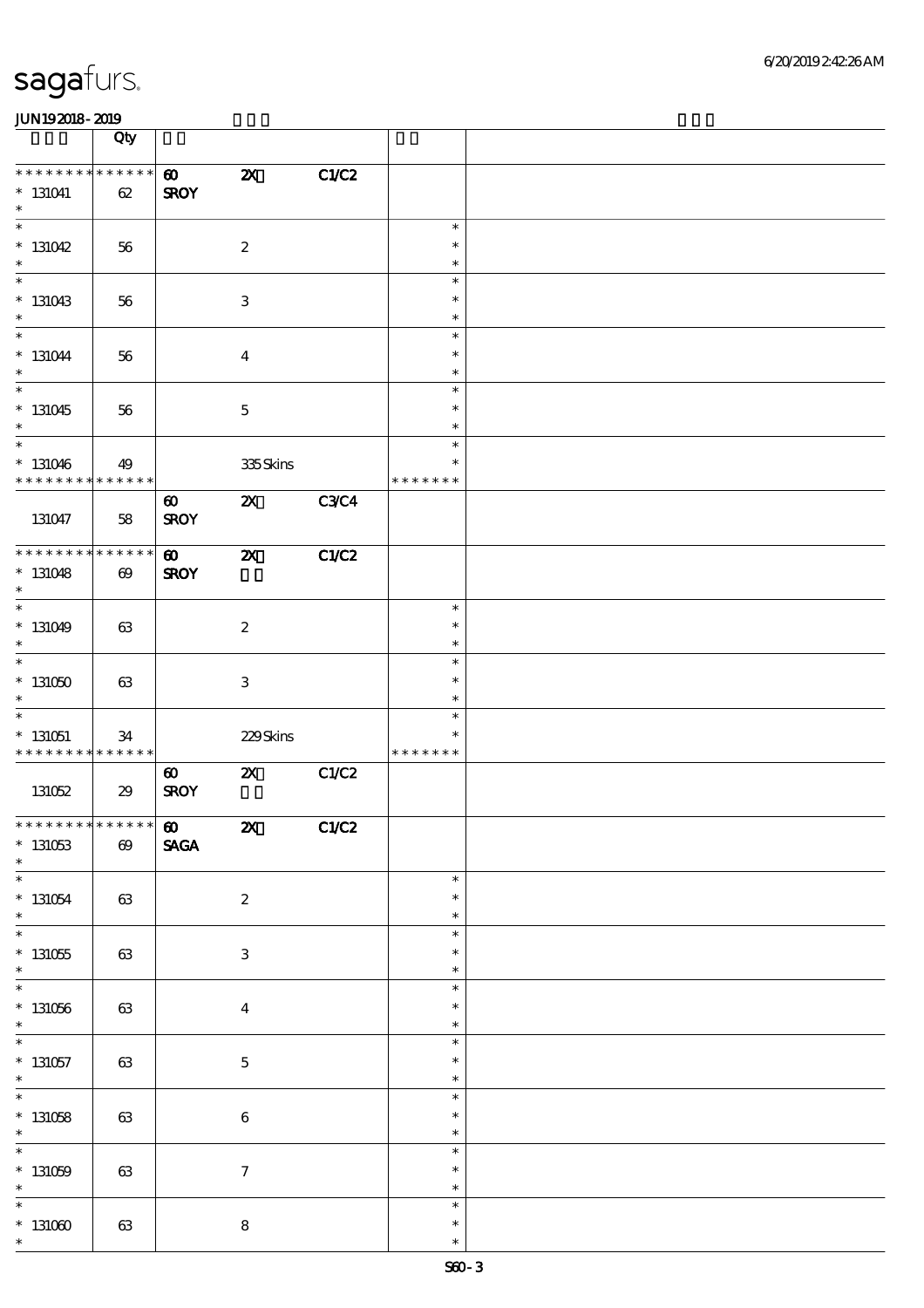|                                                                                      | Qty                                  |                                                         |                           |              |                                   |  |
|--------------------------------------------------------------------------------------|--------------------------------------|---------------------------------------------------------|---------------------------|--------------|-----------------------------------|--|
| $\ast$<br>$* 131061$<br>$\ast$                                                       | 63                                   | $\boldsymbol{\omega}$<br><b>SAGA</b>                    | $\boldsymbol{\mathsf{z}}$ | C1/C2        | $\ast$<br>$\ast$<br>$\ast$        |  |
| $\overline{\ast}$<br>$* 131062$<br>$\ast$                                            | 63                                   |                                                         | 10                        |              | $\ast$<br>$\ast$<br>$\ast$        |  |
| $\overline{\ast}$<br>$^\ast$ 131063<br>* * * * * * * *                               | 28<br>* * * * * *                    |                                                         | 664Skins                  |              | $\ast$<br>∗<br>* * * * * * *      |  |
| * * * * * * * *<br>$*131064$<br>$\ast$                                               | * * * * * *<br>$\boldsymbol{\omega}$ | $\boldsymbol{\omega}$<br><b>SAGA</b>                    | $\boldsymbol{\mathsf{z}}$ | <b>C3C4</b>  |                                   |  |
| $\overline{\phantom{0}}$<br>$^\ast$ 131065<br>* * * * * * * * * * * * * *            | 66                                   |                                                         | 135Skins                  |              | $\ast$<br>$\ast$<br>* * * * * * * |  |
| * * * * * * * *<br>$*131066$<br>$\ast$                                               | * * * * * *<br>76                    | $\boldsymbol{\omega}$<br><b>SAGA</b>                    | $\boldsymbol{\mathsf{z}}$ | <b>C1/C2</b> |                                   |  |
| $\ast$<br>$*$ 131067<br>$\ast$                                                       | $\boldsymbol{\pi}$                   |                                                         | $\boldsymbol{2}$          |              | $\ast$<br>$\ast$<br>$\ast$        |  |
| $\overline{\ast}$<br>$*$ 131068<br>$\ast$                                            | $\boldsymbol{\pi}$                   |                                                         | $\,3\,$                   |              | $\ast$<br>$\ast$<br>$\ast$        |  |
| $\ast$<br>$*131009$<br>$\ast$                                                        | $\boldsymbol{\pi}$                   |                                                         | $\boldsymbol{4}$          |              | $\ast$<br>$\ast$<br>$\ast$        |  |
| $\ast$<br>$*131070$<br>$\ast$                                                        | $\boldsymbol{\pi}$                   |                                                         | $\mathbf 5$               |              | $\ast$<br>$\ast$<br>$\ast$        |  |
| $\ast$<br>$* 131071$<br>* * * * * * * * <mark>* * * * * * *</mark>                   | $37\,$                               |                                                         | 393Skins                  |              | $\ast$<br>$\ast$<br>* * * * * * * |  |
| 131072                                                                               | 58                                   | $\boldsymbol{\omega}$<br>$\operatorname{\mathsf{SAGA}}$ | $\boldsymbol{\mathsf{z}}$ | <b>C3C4</b>  |                                   |  |
| **************<br>$* 131073$<br>$\ast$                                               | 76                                   | $\boldsymbol{\omega}$<br>${\bf s}$                      | $\boldsymbol{\mathsf{z}}$ | C1/C2        |                                   |  |
| $\ast$<br>$*131074$<br>* * * * * * * * * * * * * *                                   | $52\,$                               |                                                         | 128Skins                  |              | $\ast$<br>$\ast$<br>* * * * * * * |  |
| 131075                                                                               | 73                                   | $\boldsymbol{\omega}$<br>${\bf s}$                      | $\boldsymbol{\mathsf{Z}}$ | <b>C3C4</b>  |                                   |  |
| 131076                                                                               | ${\bf 3\!}$                          | $\boldsymbol{\omega}$<br>${\bf s}$                      | $\boldsymbol{\mathsf{X}}$ | C2/C3        |                                   |  |
| * * * * * * * *<br>$* 131077$<br>$*$                                                 | * * * * * *<br>41                    | $\boldsymbol{\omega}$<br><b>SROY</b>                    | $\mathbf{X}$              | C1/C2        |                                   |  |
| $\overline{\phantom{1}}$<br>$* 131078$<br>* * * * * * * * <mark>* * * * * * *</mark> | 25                                   |                                                         | 66Skins                   |              | $\ast$<br>* * * * * * *           |  |
| * * * * * * * *<br>$*131079$<br>$\ast$                                               | * * * * * *<br>62                    | $\boldsymbol{\omega}$<br><b>SROY</b>                    | $\mathbf{x}$              | C1/C2        |                                   |  |
| $\ast$<br>$*131080$<br>$\ast$                                                        | 56                                   |                                                         | $\boldsymbol{2}$          |              | $\ast$<br>$\ast$<br>$\ast$        |  |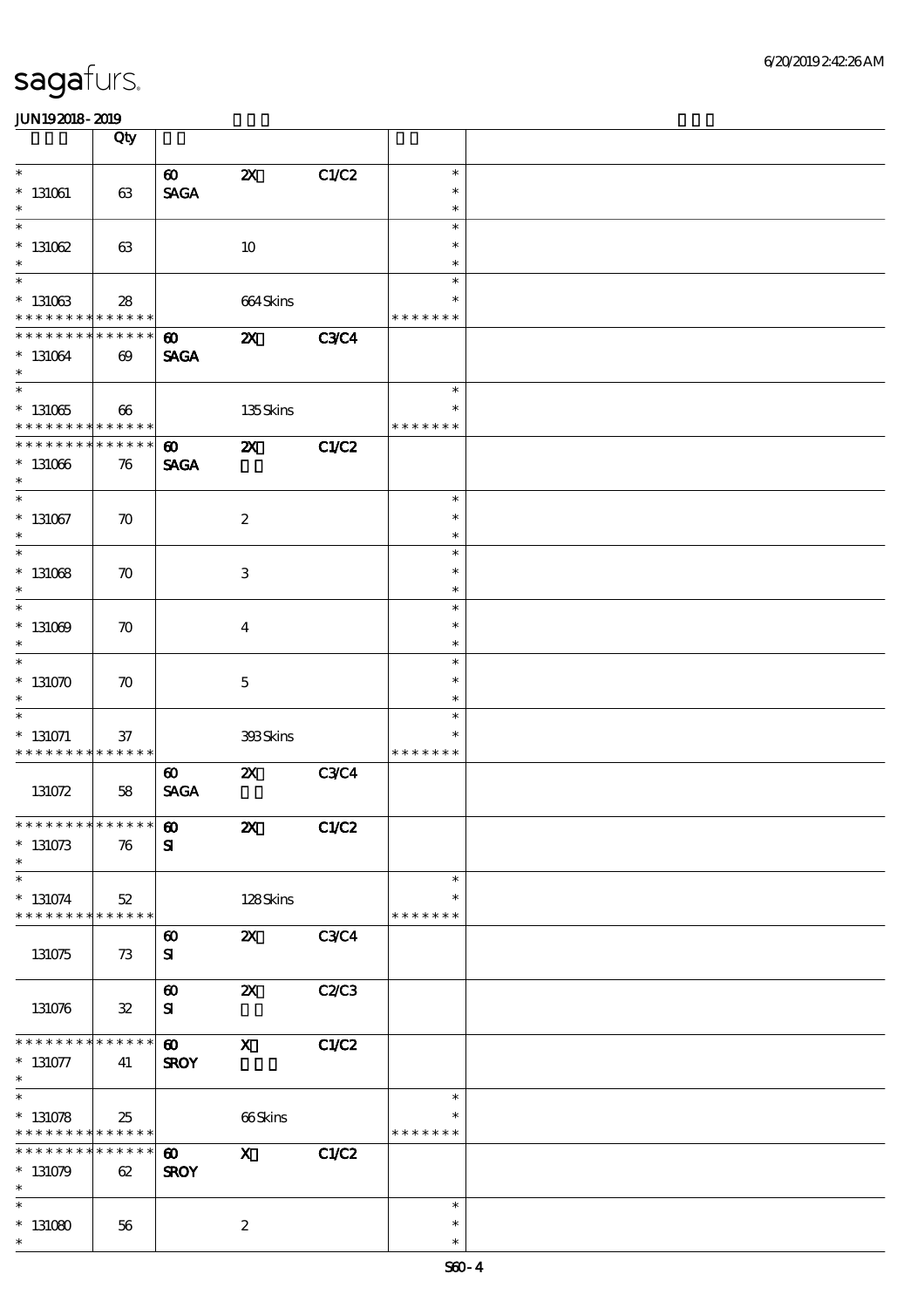|                                                                    | Qty                                                 |                                      |                           |              |                                   |  |
|--------------------------------------------------------------------|-----------------------------------------------------|--------------------------------------|---------------------------|--------------|-----------------------------------|--|
| $\ast$<br>$*$ 131081<br>$\ast$                                     | 56                                                  | $\boldsymbol{\omega}$<br><b>SROY</b> | $\mathbf X$               | C1/C2        | $\ast$<br>$\ast$<br>$\ast$        |  |
| $\ast$<br>$* 131082$<br>* * * * * * * * <mark>* * * * * * *</mark> | $2\!2$                                              |                                      | 196Skins                  |              | $\ast$<br>$\ast$<br>* * * * * * * |  |
| * * * * * * *<br>$* 131083$<br>$\ast$                              | * * * * * *<br>$\boldsymbol{\omega}$                | $\boldsymbol{\omega}$<br><b>SROY</b> | $\mathbf{x}$              | C1/C2        |                                   |  |
| $\overline{\ast}$<br>$^\ast$ 131084<br>$\ast$                      | 63                                                  |                                      | $\boldsymbol{2}$          |              | $\ast$<br>$\ast$<br>$\ast$        |  |
| $\overline{\phantom{0}}$<br>$* 131085$<br>$\ast$                   | 63                                                  |                                      | $\ensuremath{\mathbf{3}}$ |              | $\ast$<br>$\ast$<br>$\ast$        |  |
| $* 131086$<br>* * * * * * * *                                      | $\boldsymbol{\omega}$<br>$\ast\ast\ast\ast\ast\ast$ |                                      | 255Skins                  |              | $\ast$<br>$\ast$<br>* * * * * * * |  |
| * * * * * * * *<br>$* 131087$<br>$\ast$                            | * * * * * *<br>$\boldsymbol{\omega}$                | $\boldsymbol{\omega}$<br><b>SAGA</b> | $\mathbf{x}$              | C1/C2        |                                   |  |
| $\overline{\ast}$<br>$* 131088$<br>$\ast$                          | 63                                                  |                                      | $\boldsymbol{2}$          |              | $\ast$<br>$\ast$<br>$\ast$        |  |
| $* 131089$<br>$\ast$                                               | 63                                                  |                                      | $\ensuremath{\mathbf{3}}$ |              | $\ast$<br>$\ast$<br>$\ast$        |  |
| $\overline{\phantom{0}}$<br>$*131000$<br>$\ast$                    | 63                                                  |                                      | $\boldsymbol{4}$          |              | $\ast$<br>$\ast$<br>$\ast$        |  |
| $\overline{\phantom{0}}$<br>$* 131091$<br>$\ast$                   | 63                                                  |                                      | $\mathbf 5$               |              | $\ast$<br>$\ast$<br>$\ast$        |  |
| $\ast$<br>$*$ 131092<br>$\ast$                                     | 63                                                  |                                      | $\bf 6$                   |              | $\ast$<br>$\ast$<br>$\ast$        |  |
| $*$<br>$^\ast$ 131003<br>$\ast$                                    | 63                                                  |                                      | $\boldsymbol{7}$          |              | $\ast$<br>$\ast$<br>$\ast$        |  |
| $\ast$<br>$^\ast$ 131094<br>$\ast$                                 | 63                                                  |                                      | $\bf8$                    |              | $\ast$<br>$\ast$<br>$\ast$        |  |
| $\ast$<br>$* 131005$<br>* * * * * * * *                            | 39<br>* * * * * *                                   |                                      | 549Skins                  |              | $\ast$<br>∗<br>* * * * * * *      |  |
| * * * * * * *<br>$*131096$<br>$\ast$                               | * * * * * *<br>55                                   | $\boldsymbol{\omega}$<br><b>SAGA</b> | $\boldsymbol{\mathrm{X}}$ | <b>C3C4</b>  |                                   |  |
| $\overline{\ast}$<br>$^\ast$ 131097<br>* * * * * * * *             | 24<br>* * * * * *                                   |                                      | 79Skins                   |              | $\ast$<br>$\ast$<br>* * * * * * * |  |
| * * * * * * *<br>$*131098$<br>$\ast$                               | * * * * * *<br>76                                   | $\boldsymbol{\omega}$<br><b>SAGA</b> | $\mathbf x$               | <b>C1/C2</b> |                                   |  |
| $\ast$<br>$* 131009$<br>$\ast$                                     | $\boldsymbol{\pi}$                                  |                                      | $\boldsymbol{2}$          |              | $\ast$<br>$\ast$<br>$\ast$        |  |
| $\ast$<br>$*131100$<br>$\ast$                                      | $\boldsymbol{\pi}$                                  |                                      | 3                         |              | $\ast$<br>$\ast$<br>$\ast$        |  |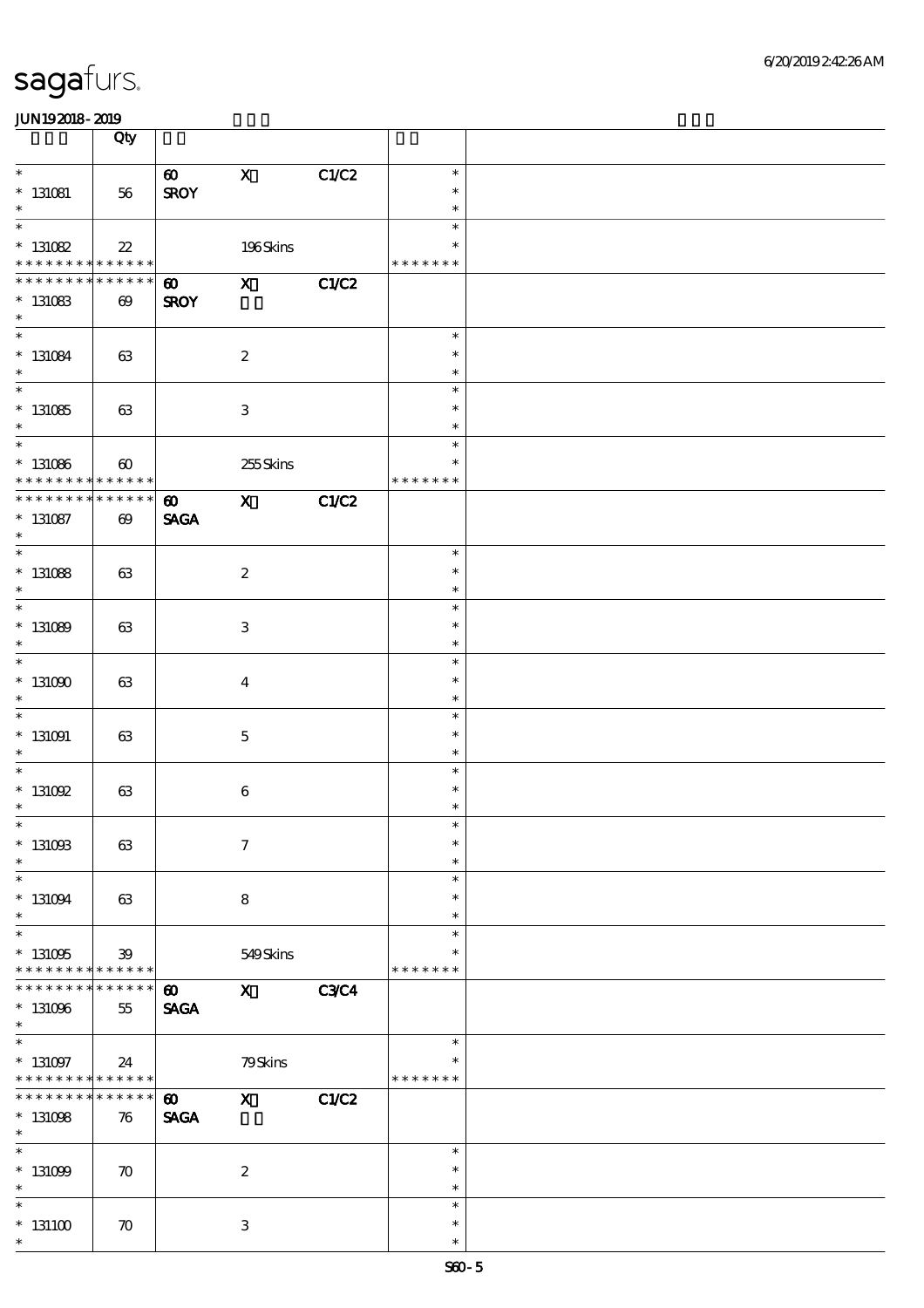|                                                          | Qty                   |                                    |                           |              |                              |  |
|----------------------------------------------------------|-----------------------|------------------------------------|---------------------------|--------------|------------------------------|--|
| $\ast$                                                   |                       | $\boldsymbol{\omega}$              | $\mathbf X$               | C1/C2        | $\ast$                       |  |
| $*131101$<br>$\ast$                                      | $\boldsymbol{\pi}$    | <b>SAGA</b>                        |                           |              | $\ast$<br>$\ast$             |  |
| $\ast$                                                   |                       |                                    |                           |              | $\ast$                       |  |
| $*$ 131102                                               | 21                    |                                    | 307Skins                  |              | $\ast$<br>* * * * * * *      |  |
| * * * * * * * * <mark>* * * * * * *</mark>               |                       |                                    |                           |              |                              |  |
| * * * * * * * *<br>$* 13110B$<br>$\ast$                  | * * * * * *<br>76     | $\boldsymbol{\omega}$<br>${\bf s}$ | $\mathbf{x}$              | <b>C1/C2</b> |                              |  |
|                                                          |                       |                                    |                           |              |                              |  |
| $\ast$<br>$* 131104$<br>* * * * * * * *                  | 64<br>* * * * * *     |                                    | 140Skins                  |              | $\ast$<br>*<br>* * * * * * * |  |
| * * * * * * * * * * * * * *                              |                       |                                    |                           |              |                              |  |
| $*131105$<br>$\ast$                                      | $\boldsymbol{\omega}$ | $\boldsymbol{\omega}$<br>${\bf s}$ | $\boldsymbol{\mathrm{X}}$ | <b>C3C4</b>  |                              |  |
| $\ast$                                                   |                       |                                    |                           |              | $\ast$                       |  |
| $^\ast$ 131106<br>* * * * * * * * * * * * * *            | 23                    |                                    | 92Skins                   |              | *<br>* * * * * * *           |  |
|                                                          |                       | $\boldsymbol{\omega}$              | $\boldsymbol{X}$          | C2/C3        |                              |  |
| 131107                                                   | 63                    | $\mathbf{S}$                       |                           |              |                              |  |
| * * * * * * * * * * * * * *                              |                       | $\boldsymbol{\omega}$              |                           | <b>C1/C2</b> |                              |  |
| $* 131108$<br>$\ast$                                     | 62                    | <b>SROY</b>                        |                           |              |                              |  |
| $\ast$                                                   |                       |                                    |                           |              | $\ast$                       |  |
| $* 131109$<br>$\ast$                                     | 49                    |                                    | $\boldsymbol{2}$          |              | $\ast$<br>$\ast$             |  |
| $\ast$                                                   |                       |                                    |                           |              | $\ast$                       |  |
| $* 131110$<br>* * * * * * * * * * * * * *                | 25                    |                                    | 136Skins                  |              | *<br>* * * * * * *           |  |
|                                                          |                       | $\boldsymbol{\omega}$              |                           | <b>C3C4</b>  |                              |  |
| 131111                                                   | 56                    | <b>SROY</b>                        |                           |              |                              |  |
| * * * * * * * * * * * * * *                              |                       | $\boldsymbol{\omega}$              |                           | C1/C2        |                              |  |
| $*$ 131112<br>$\ast$                                     | $\boldsymbol{\omega}$ | <b>SROY</b>                        |                           |              |                              |  |
| $\ast$                                                   |                       |                                    |                           |              | $\ast$                       |  |
| $*$ 131113<br>$\ast$                                     | 49                    |                                    | $\boldsymbol{2}$          |              | $\ast$<br>$\ast$             |  |
| $\ast$                                                   |                       |                                    |                           |              | $\ast$                       |  |
| $*$ 131114<br>* * * * * * * *                            | 24<br>$* * * * * * *$ |                                    | 142Skins                  |              | $\ast$<br>* * * * * * *      |  |
| * * * * * * *                                            | * * * * * *           | $\boldsymbol{\omega}$              |                           | <b>C1/C2</b> |                              |  |
| $* 131115$<br>$\ast$                                     | $\boldsymbol{\omega}$ | <b>SAGA</b>                        |                           |              |                              |  |
| $\ast$                                                   |                       |                                    |                           |              | $\ast$                       |  |
| $* 131116$<br>$\ast$                                     | 63                    |                                    | $\boldsymbol{z}$          |              | $\ast$<br>$\ast$             |  |
| $\ast$                                                   |                       |                                    |                           |              | $\ast$                       |  |
| $*$ 131117<br>$\ast$                                     | 63                    |                                    | $\ensuremath{\mathbf{3}}$ |              | $\ast$<br>$\ast$             |  |
| $\overline{\ast}$                                        |                       |                                    |                           |              | $\ast$                       |  |
| $*$ 131118<br>$\ast$                                     | 63                    |                                    | $\boldsymbol{4}$          |              | $\ast$<br>$\ast$             |  |
| $\ast$                                                   |                       |                                    |                           |              | $\ast$                       |  |
| $*$ 131119<br>* * * * * * * * <mark>* * * * * * *</mark> | 54                    |                                    | 312Skins                  |              | $\ast$<br>* * * * * * *      |  |
| * * * * * * * *                                          | * * * * * *           | $\boldsymbol{\omega}$              |                           | <b>C3C4</b>  |                              |  |
| $*131120$                                                | $\boldsymbol{\omega}$ | <b>SAGA</b>                        |                           |              |                              |  |
| $\ast$                                                   |                       |                                    |                           |              |                              |  |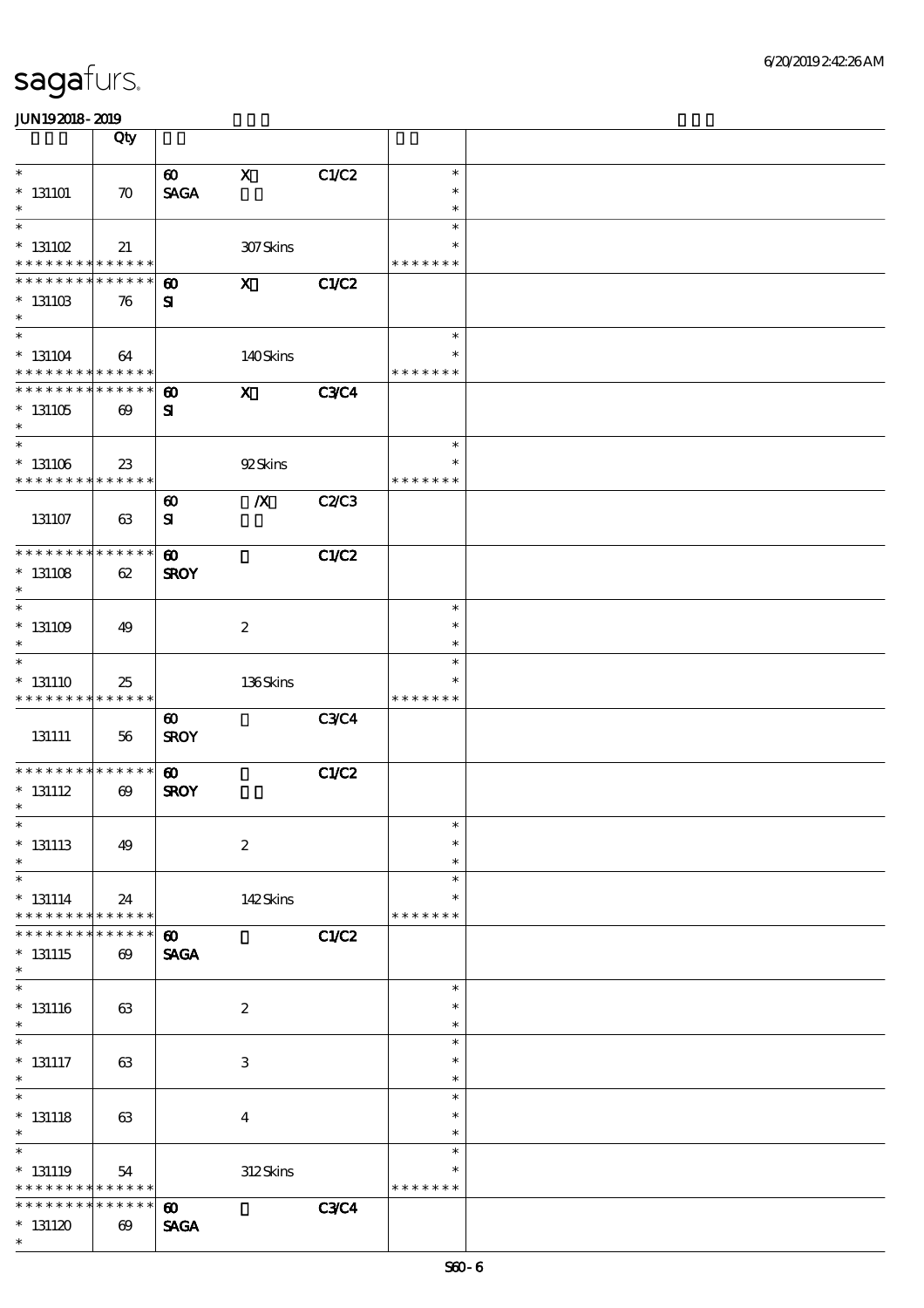|                                            | Qty                   |                                      |                  |              |                         |  |
|--------------------------------------------|-----------------------|--------------------------------------|------------------|--------------|-------------------------|--|
| $\ast$                                     |                       | $\boldsymbol{\omega}$                |                  | <b>C3C4</b>  | $\ast$                  |  |
| $* 131121$                                 | 56                    | <b>SAGA</b>                          |                  |              | $\ast$                  |  |
| $\ast$<br>$\ast$                           |                       |                                      |                  |              | $\ast$<br>$\ast$        |  |
| $* 131122$                                 | 21                    |                                      | 146Skins         |              | $\ast$                  |  |
| * * * * * * * * <mark>* * * * * * *</mark> |                       |                                      |                  |              | * * * * * * *           |  |
| * * * * * * * *                            | * * * * * *           | $\boldsymbol{\omega}$                |                  | <b>C1/C2</b> |                         |  |
| $* 131123$<br>$\ast$                       | 76                    | <b>SAGA</b>                          |                  |              |                         |  |
| $\ast$                                     |                       |                                      |                  |              | $\ast$                  |  |
| $* 131124$                                 | $\boldsymbol{\pi}$    |                                      | $\boldsymbol{2}$ |              | $\ast$                  |  |
| $\ast$<br>$\overline{\ast}$                |                       |                                      |                  |              | $\ast$<br>$\ast$        |  |
| $*131125$                                  | 26                    |                                      | 172Skins         |              | $\ast$                  |  |
| * * * * * * * *                            | * * * * * *           |                                      |                  |              | * * * * * * *           |  |
|                                            |                       | $\boldsymbol{\omega}$                |                  | <b>C3C4</b>  |                         |  |
| 131126                                     | 44                    | <b>SAGA</b>                          |                  |              |                         |  |
| * * * * * * * *                            | * * * * * *           | $\boldsymbol{\omega}$                |                  | <b>C1/C2</b> |                         |  |
| $* 131127$                                 | 76                    | ${\bf s}$                            |                  |              |                         |  |
| $\ast$<br>$\ast$                           |                       |                                      |                  |              | $\ast$                  |  |
| $* 131128$                                 | $\boldsymbol{\pi}$    |                                      | $\boldsymbol{2}$ |              | $\ast$                  |  |
| $\ast$                                     |                       |                                      |                  |              | $\ast$                  |  |
| $\ast$                                     |                       |                                      |                  |              | $\ast$                  |  |
| $* 131129$<br>* * * * * * * * * * * * * *  | 29                    |                                      | 175Skins         |              | * * * * * * *           |  |
| * * * * * * * *                            | * * * * * *           | $\boldsymbol{\omega}$                |                  | <b>C3C4</b>  |                         |  |
| $*131130$                                  | 59                    | ${\bf s}$                            |                  |              |                         |  |
| $\ast$                                     |                       |                                      |                  |              | $\ast$                  |  |
| $* 131131$                                 | 21                    |                                      | 80Skins          |              | $\ast$                  |  |
| * * * * * * * * * * * * * *                |                       |                                      |                  |              | * * * * * * *           |  |
| * * * * * * * * * * * * * *<br>$* 131132$  | 39                    | $\boldsymbol{\omega}$<br><b>SROY</b> | $\mathcal{L}$    | <b>C1/C2</b> |                         |  |
| $\ast$                                     |                       |                                      |                  |              |                         |  |
| $\ast$                                     |                       |                                      |                  |              | $\ast$                  |  |
| $*$ 131133<br>* * * * * * * *              | 21<br>* * * * * *     |                                      | 60Skins          |              | $\ast$<br>* * * * * * * |  |
| * * * * * * *                              | * * * * * *           | $\boldsymbol{\omega}$                |                  | C1/C2        |                         |  |
| $* 131134$                                 | 48                    | <b>SROY</b>                          |                  |              |                         |  |
| $\ast$<br>$\ast$                           |                       |                                      |                  |              | $\ast$                  |  |
| $*131135$                                  | 23                    |                                      | 71 Skins         |              | ∗                       |  |
| * * * * * * * * <mark>* * * * * *</mark>   |                       |                                      |                  |              | * * * * * * *           |  |
|                                            |                       | $\boldsymbol{\omega}$                |                  | <b>C3C4</b>  |                         |  |
| 131136                                     | 53                    | <b>SROY</b>                          |                  |              |                         |  |
| * * * * * * *                              | * * * * * *           | $\boldsymbol{\omega}$                |                  | C1/C2        |                         |  |
| $* 131137$                                 | $\boldsymbol{\omega}$ | <b>SROY</b>                          |                  |              |                         |  |
| $\ast$<br>$\ast$                           |                       |                                      |                  |              | $\ast$                  |  |
| $* 131138$                                 | $52\,$                |                                      | 121 Skins        |              | ∗                       |  |
| * * * * * * * * * * * * * *                |                       |                                      |                  |              | * * * * * * *           |  |
| * * * * * * *<br>$* 131139$                | * * * * * *           | $\boldsymbol{\omega}$<br><b>SAGA</b> |                  | <b>C1/C2</b> |                         |  |
| $\ast$                                     | $\boldsymbol{\omega}$ |                                      |                  |              |                         |  |
| $\ast$                                     |                       |                                      |                  |              | $\ast$                  |  |
| $* 131140$<br>$\ast$                       | 56                    |                                      | $\boldsymbol{2}$ |              | $\ast$<br>$\ast$        |  |
|                                            |                       |                                      |                  |              |                         |  |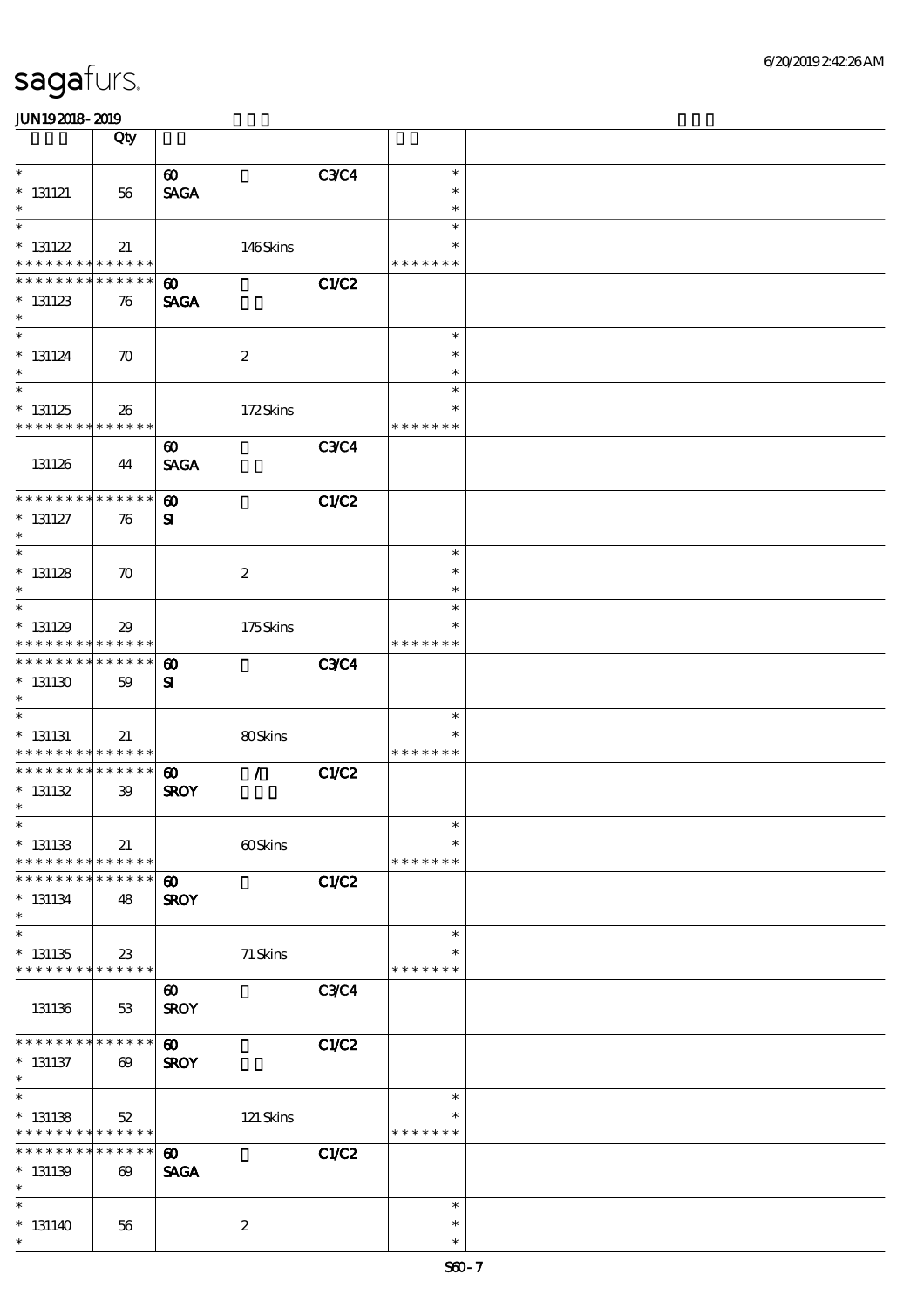|                                                          | Qty                   |                                      |                  |              |                         |  |
|----------------------------------------------------------|-----------------------|--------------------------------------|------------------|--------------|-------------------------|--|
| $\ast$                                                   |                       | $\boldsymbol{\omega}$                |                  | C1/C2        | $\ast$                  |  |
| $* 131141$                                               | 56                    | <b>SAGA</b>                          |                  |              | $\ast$                  |  |
| $\ast$                                                   |                       |                                      |                  |              | $\ast$                  |  |
| $\ast$                                                   |                       |                                      |                  |              | $\ast$<br>$\ast$        |  |
| $* 131142$<br>$\ast$                                     | 56                    |                                      | $\boldsymbol{4}$ |              | $\ast$                  |  |
| $\overline{\phantom{0}}$                                 |                       |                                      |                  |              | $\ast$                  |  |
| $* 131143$                                               | 28                    |                                      | 265Skins         |              | $\ast$                  |  |
| * * * * * * * * * * * * * *                              |                       |                                      |                  |              | * * * * * * *           |  |
| * * * * * * * * * * * * * *<br>$* 131144$                | $\boldsymbol{\omega}$ | $\boldsymbol{\omega}$<br><b>SAGA</b> |                  | <b>C3C4</b>  |                         |  |
| $\ast$                                                   |                       |                                      |                  |              |                         |  |
| $\overline{\phantom{0}}$                                 |                       |                                      |                  |              | $\ast$                  |  |
| $* 131145$<br>* * * * * * * * * * * * * *                | 62                    |                                      | 131 Skins        |              | $\ast$<br>* * * * * * * |  |
| * * * * * * * * * * * * * *                              |                       | $\boldsymbol{\omega}$                |                  | C1/C2        |                         |  |
| $* 131146$                                               | 76                    | <b>SAGA</b>                          |                  |              |                         |  |
| $\ast$                                                   |                       |                                      |                  |              |                         |  |
| $\overline{\ast}$                                        |                       |                                      |                  |              | $\ast$                  |  |
| $*$ 131147<br>* * * * * * * * <mark>* * * * * * *</mark> | 67                    |                                      | 143Skins         |              | $\ast$<br>* * * * * * * |  |
|                                                          |                       | $\boldsymbol{\omega}$                |                  | C1/C2        |                         |  |
| 131148                                                   | ${\bf 3\!}$           | <b>SAGA</b>                          |                  |              |                         |  |
|                                                          |                       |                                      |                  |              |                         |  |
| 131149                                                   | 48                    | $\boldsymbol{\omega}$<br><b>SAGA</b> |                  | <b>C3C4</b>  |                         |  |
|                                                          |                       |                                      |                  |              |                         |  |
| * * * * * * * * * * * * * *                              |                       | $\boldsymbol{\omega}$                |                  | <b>C2/C3</b> |                         |  |
| $^*$ 131150 $\,$                                         | 62                    | <b>SAGA</b>                          | $\boldsymbol{z}$ |              |                         |  |
| $\ast$<br>$\ast$                                         |                       |                                      |                  |              | $\ast$                  |  |
| $*$ 131151                                               | 45                    |                                      | $107$ Skins      |              | ∗                       |  |
| * * * * * * * * * * * * * *                              |                       |                                      |                  |              | * * * * * * *           |  |
| * * * * * * * * * * * * * *                              |                       | $\boldsymbol{\omega}$                |                  | CLC2         |                         |  |
| $* 131152$<br>$\ast$                                     | 76                    | ${\bf s}$                            |                  |              |                         |  |
| $*$                                                      |                       |                                      |                  |              | $\ast$                  |  |
| $*$ 131153                                               | 25                    |                                      | 101 Skins        |              | $\ast$                  |  |
| * * * * * * * * * * * * * *                              |                       |                                      |                  |              | * * * * * * *           |  |
| 131154                                                   | 62                    | $\boldsymbol{\omega}$<br>${\bf s}$   |                  | <b>C3C4</b>  |                         |  |
|                                                          |                       |                                      |                  |              |                         |  |
|                                                          |                       | $\boldsymbol{\omega}$                |                  | <b>C2/C3</b> |                         |  |
| 131155                                                   | 57                    | ${\bf s}$                            |                  |              |                         |  |
|                                                          |                       | $\boldsymbol{\omega}$                | $\mathcal{L}$    | C2/C3        |                         |  |
| 131156                                                   | 68                    | ${\bf s}$                            |                  |              |                         |  |
|                                                          |                       |                                      |                  |              |                         |  |
|                                                          |                       | $\boldsymbol{\omega}$                |                  | C2/C3        |                         |  |
| 131157                                                   | 49                    | ${\bf s}$                            | $\boldsymbol{z}$ |              |                         |  |
| * * * * * * * *                                          | * * * * * *           | $\boldsymbol{\omega}$                | $\mathbf X$      | C1/C2        |                         |  |
| $* 131158$                                               | 55                    | <b>SROY</b>                          |                  |              |                         |  |
| $\ast$<br>$\overline{\ast}$                              |                       |                                      |                  |              | $\ast$                  |  |
| $*$ 131159                                               | 49                    |                                      | $\boldsymbol{2}$ |              | $\ast$                  |  |
| $\ast$                                                   |                       |                                      |                  |              | $\ast$                  |  |
| $\ast$                                                   |                       |                                      |                  |              | $\ast$                  |  |
| $^*$ 131160 $\,$<br>* * * * * * * * * * * * * *          | 25                    |                                      | 129Skins         |              | $\ast$<br>* * * * * * * |  |
|                                                          |                       |                                      |                  |              |                         |  |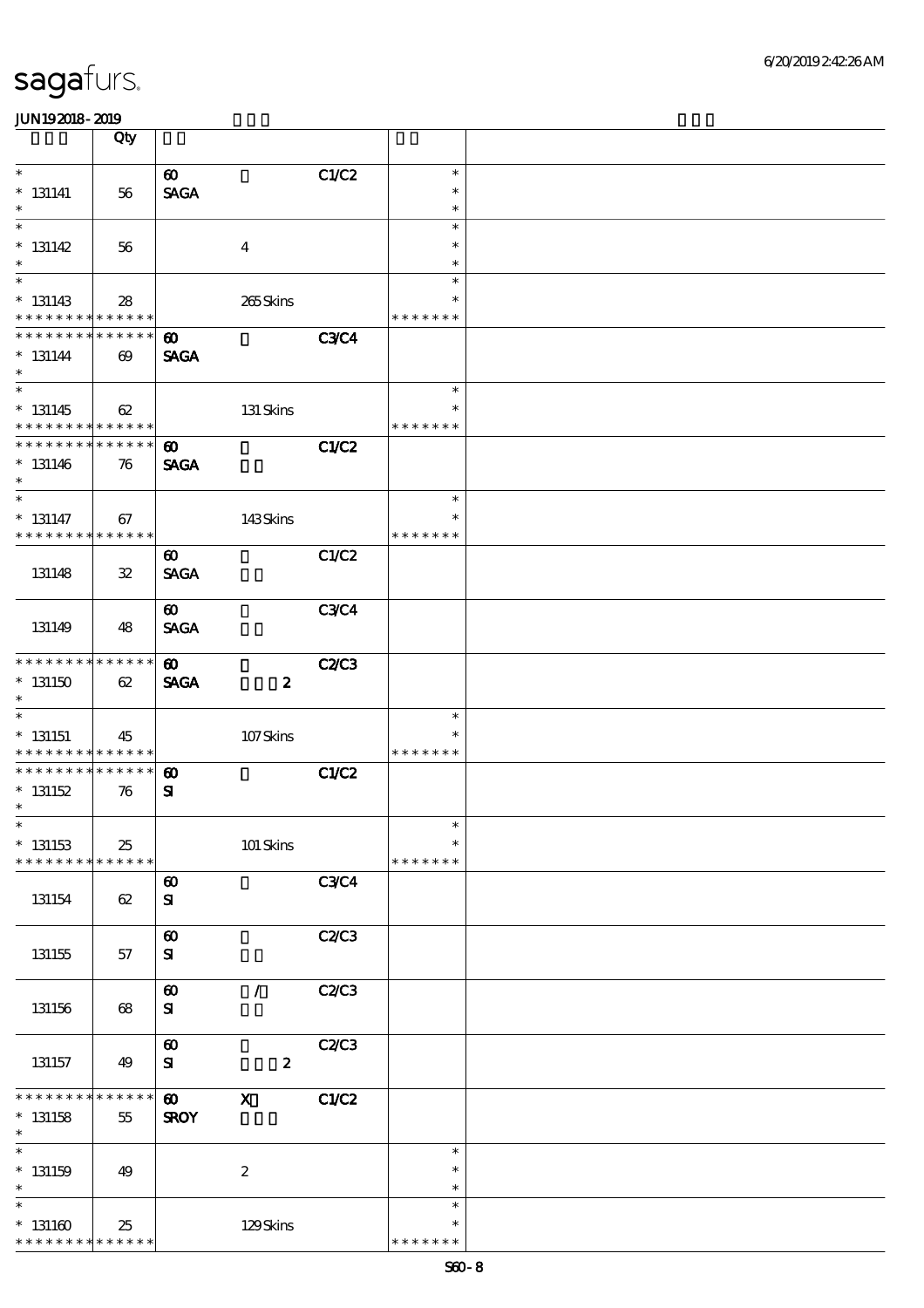|                                                               | Qty                                  |                                      |                                  |             |                                   |  |
|---------------------------------------------------------------|--------------------------------------|--------------------------------------|----------------------------------|-------------|-----------------------------------|--|
| 131161                                                        | $36\,$                               | $\boldsymbol{\omega}$<br><b>SROY</b> | $\mathbf X$                      | <b>C3C4</b> |                                   |  |
| * * * * * * * *<br>$* 131162$<br>$\ast$                       | * * * * * *<br>62                    | $\boldsymbol{\omega}$<br><b>SROY</b> | $\boldsymbol{\mathrm{X}}$        | C1/C2       |                                   |  |
| $\overline{\phantom{0}}$<br>$* 131163$<br>$\ast$              | 56                                   |                                      | $\boldsymbol{2}$                 |             | $\ast$<br>$\ast$<br>$\ast$        |  |
| $\overline{\ast}$<br>$* 131164$<br>$\ast$                     | 56                                   |                                      | $\ensuremath{\mathbf{3}}$        |             | $\ast$<br>$\ast$<br>$\ast$        |  |
| $\overline{\phantom{1}}$<br>$^\ast$ 131165<br>* * * * * * * * | 58<br>* * * * * *                    |                                      | 232Skins                         |             | $\ast$<br>$\ast$<br>* * * * * * * |  |
| 131166                                                        | 65                                   | $\boldsymbol{\omega}$<br><b>SROY</b> | $\mathbf{x}$                     | <b>C3C4</b> |                                   |  |
| * * * * * * * *<br>$*$ 131167<br>$\ast$                       | * * * * * *<br>$\boldsymbol{\omega}$ | $\boldsymbol{\omega}$<br><b>SROY</b> | $\mathbf{x}$                     | C1/C2       |                                   |  |
| $\overline{\phantom{0}}$<br>$* 131168$<br>$\ast$              | 63                                   |                                      | $\boldsymbol{z}$                 |             | $\ast$<br>$\ast$<br>$\ast$        |  |
| $\ast$<br>$* 131169$<br>$\ast$                                | 63                                   |                                      | 3                                |             | $\ast$<br>$\ast$<br>$\ast$        |  |
| $\ast$<br>$* 131170$<br>* * * * * * * *                       | 58<br>* * * * * *                    |                                      | 253Skins                         |             | $\ast$<br>$\ast$<br>* * * * * * * |  |
| 131171                                                        | $52\,$                               | $\boldsymbol{\omega}$<br><b>SROY</b> | $\mathbf{X}$                     | <b>C3C4</b> |                                   |  |
| * * * * * * * *<br>* $131172$<br>$\ast$                       | * * * * * *<br>55                    | $\boldsymbol{\omega}$<br><b>SROY</b> | $\mathbf{X}$<br>$\boldsymbol{2}$ | C2C3        |                                   |  |
| $\ast$<br>$* 131173$<br>$\ast$                                | 49                                   |                                      | $\boldsymbol{2}$                 |             | $\ast$<br>$\ast$<br>$\ast$        |  |
| $\ast$<br>$* 131174$<br>$\ast$                                | 49                                   |                                      | 3                                |             | $\ast$<br>$\ast$<br>$\ast$        |  |
| $\ast$<br>$* 131175$<br>* * * * * * * *                       | 41<br>* * * * * *                    |                                      | 194Skins                         |             | $\ast$<br>* * * * * * *           |  |
| * * * * * * *<br>$* 131176$<br>$\ast$                         | * * * * * *<br>$\boldsymbol{\omega}$ | $\boldsymbol{\omega}$<br><b>SAGA</b> | $\mathbf{x}$                     | C1/C2       |                                   |  |
| $\ast$<br>$* 131177$<br>$\ast$                                | 63                                   |                                      | $\boldsymbol{2}$                 |             | $\ast$<br>$\ast$<br>$\ast$        |  |
| $\ast$<br>$* 131178$<br>$\ast$                                | 63                                   |                                      | $\ensuremath{\mathsf{3}}$        |             | $\ast$<br>$\ast$<br>$\ast$        |  |
| $\ast$<br>$* 131179$<br>$\ast$                                | 63                                   |                                      | $\bf{4}$                         |             | $\ast$<br>$\ast$<br>$\ast$        |  |
| $\ast$<br>$*131180$<br>$\ast$                                 | 63                                   |                                      | $\bf 5$                          |             | $\ast$<br>$\ast$<br>$\ast$        |  |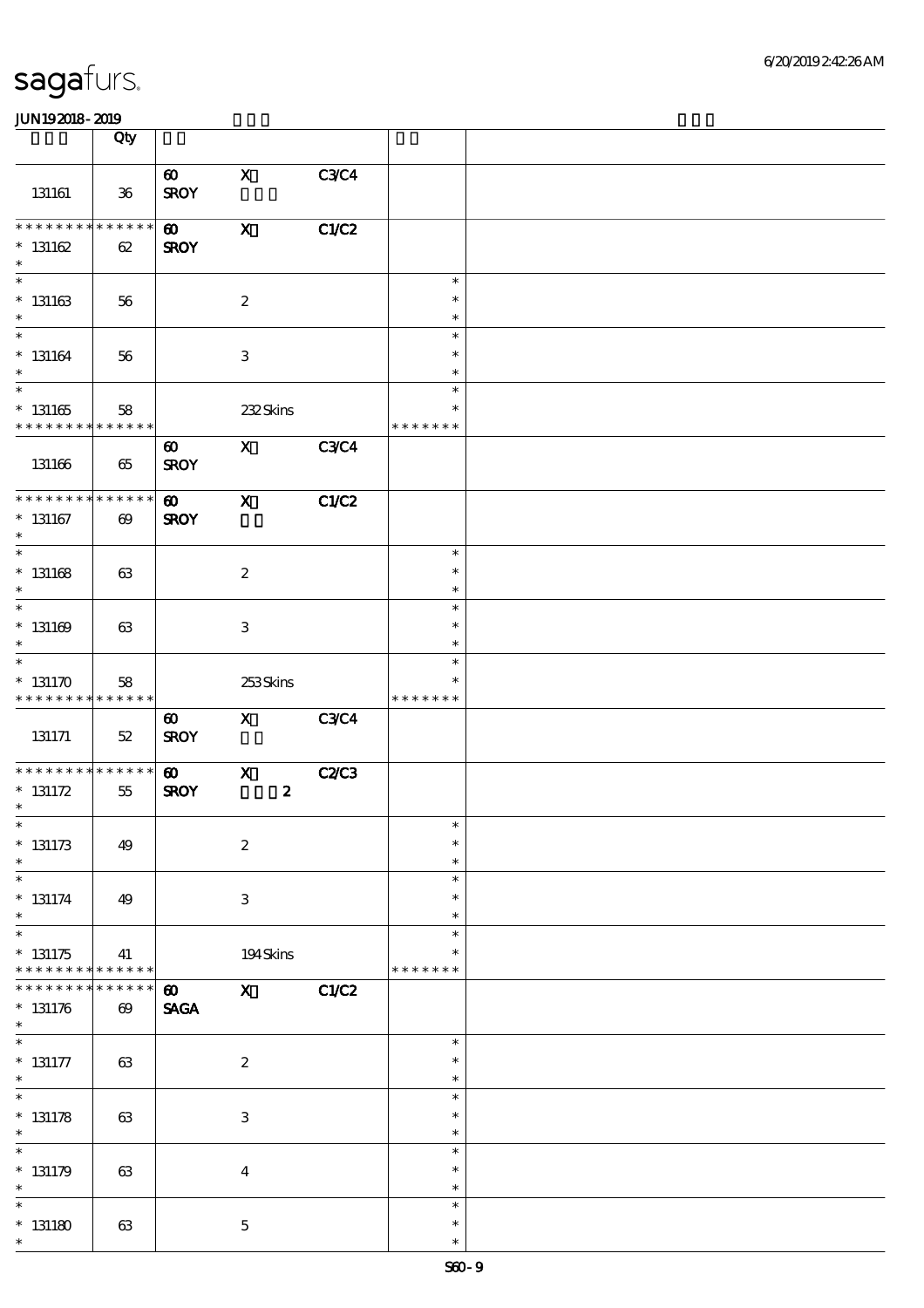|                                                                      | Qty                               |                                                         |                                 |             |                                   |  |
|----------------------------------------------------------------------|-----------------------------------|---------------------------------------------------------|---------------------------------|-------------|-----------------------------------|--|
| $\ast$<br>$*$ 131181<br>$\ast$                                       | 63                                | $\boldsymbol{\omega}$<br>$\operatorname{\mathsf{SAGA}}$ | $\mathbf x$                     | C1/C2       | $\ast$<br>$\ast$<br>$\ast$        |  |
| $\overline{\ast}$<br>$* 131182$<br>$\ast$                            | 63                                |                                                         | $\boldsymbol{\tau}$             |             | $\ast$<br>$\ast$<br>$\ast$        |  |
| $\overline{\phantom{0}}$<br>$^\ast$ 131183<br>$\ast$                 | 63                                |                                                         | $\bf8$                          |             | $\ast$<br>$\ast$<br>$\ast$        |  |
| $\overline{\ast}$<br>$*$ 131184<br>$\ast$                            | 63                                |                                                         | $\boldsymbol{9}$                |             | $\ast$<br>$\ast$<br>$\ast$        |  |
| $\overline{\phantom{0}}$<br>$^*$ 131185<br>$* * * * * * * * *$       | 43<br>* * * * * *                 |                                                         | $616$ Skins                     |             | $\ast$<br>$\ast$<br>* * * * * * * |  |
| ********<br>$*$ 131186<br>$\ast$                                     | $******$<br>$\boldsymbol{\omega}$ | $\boldsymbol{\omega}$<br><b>SAGA</b>                    | $\mathbf{x}$                    | <b>C3C4</b> |                                   |  |
| $\overline{\ast}$<br>$*$ 131187<br>$\ast$                            | 63                                |                                                         | $\boldsymbol{z}$                |             | $\ast$<br>$\ast$<br>$\ast$        |  |
| $\overline{\phantom{0}}$<br>$*$ 131188<br>* * * * * * * *            | $\mathbf{32}$<br>$* * * * * * *$  |                                                         | $164$ Skins                     |             | $\ast$<br>$\ast$<br>* * * * * * * |  |
| * * * * * * *<br>$* 131189$<br>$\ast$                                | * * * * * *<br>76                 | $\boldsymbol{\omega}$<br><b>SAGA</b>                    | $\mathbf{x}$                    | C1/C2       |                                   |  |
| $^*$ 131190 $\,$<br>$\ast$                                           | $\boldsymbol{\pi}$                |                                                         | $\boldsymbol{2}$                |             | $\ast$<br>$\ast$<br>$\ast$        |  |
| $\overline{\phantom{0}}$<br>$*$ 131191<br>$\ast$                     | $\boldsymbol{\pi}$                |                                                         | $\ensuremath{\mathsf{3}}$       |             | $\ast$<br>$\ast$<br>$\ast$        |  |
| $\overline{\phantom{0}}$<br>$^*$ 131192<br>$\ast$                    | $\boldsymbol{\pi}$                |                                                         | $\boldsymbol{4}$                |             | $\ast$<br>$\ast$<br>$\ast$        |  |
| $*$<br>$^*$ 131193<br>$\ast$                                         | $\boldsymbol{\pi}$                |                                                         | $\mathbf 5$                     |             | $\ast$<br>$\ast$<br>$\ast$        |  |
| $\ast$<br>$^*$ 131194 $\,$<br>$\ast$                                 | $\boldsymbol{\pi}$                |                                                         | 6                               |             | $\ast$<br>$\ast$<br>$\ast$        |  |
| $\overline{\ast}$<br>$* 131195$<br>$\ast$                            | 63                                |                                                         | $\boldsymbol{\tau}$             |             | $\ast$<br>$\ast$<br>$\ast$        |  |
| $\ast$<br>$^\ast$ 131196<br>* * * * * * * * <mark>* * * * * *</mark> | 21                                |                                                         | $510S$ kins                     |             | $\ast$<br>$\ast$<br>* * * * * * * |  |
| * * * * * * *<br>$*$ 131197<br>$*$                                   | * * * * * *<br>76                 | $\boldsymbol{\omega}$<br><b>SAGA</b>                    | $\mathbf{x}$                    | <b>C3C4</b> |                                   |  |
| $\overline{\ast}$<br>$*$ 131198<br>$\ast$                            | 56                                |                                                         | $\boldsymbol{2}$                |             | $\ast$<br>$\ast$<br>$\ast$        |  |
| $\ast$<br>$* 131199$<br>* * * * * * * * <mark>* * * * * *</mark>     | $23\,$                            |                                                         | 155Skins                        |             | $\ast$<br>$\ast$<br>* * * * * * * |  |
| * * * * * * *<br>$*131200$<br>$\ast$                                 | * * * * * *<br>62                 | $\boldsymbol{\omega}$<br><b>SAGA</b>                    | $\mathbf x$<br>$\boldsymbol{z}$ | C2C3        |                                   |  |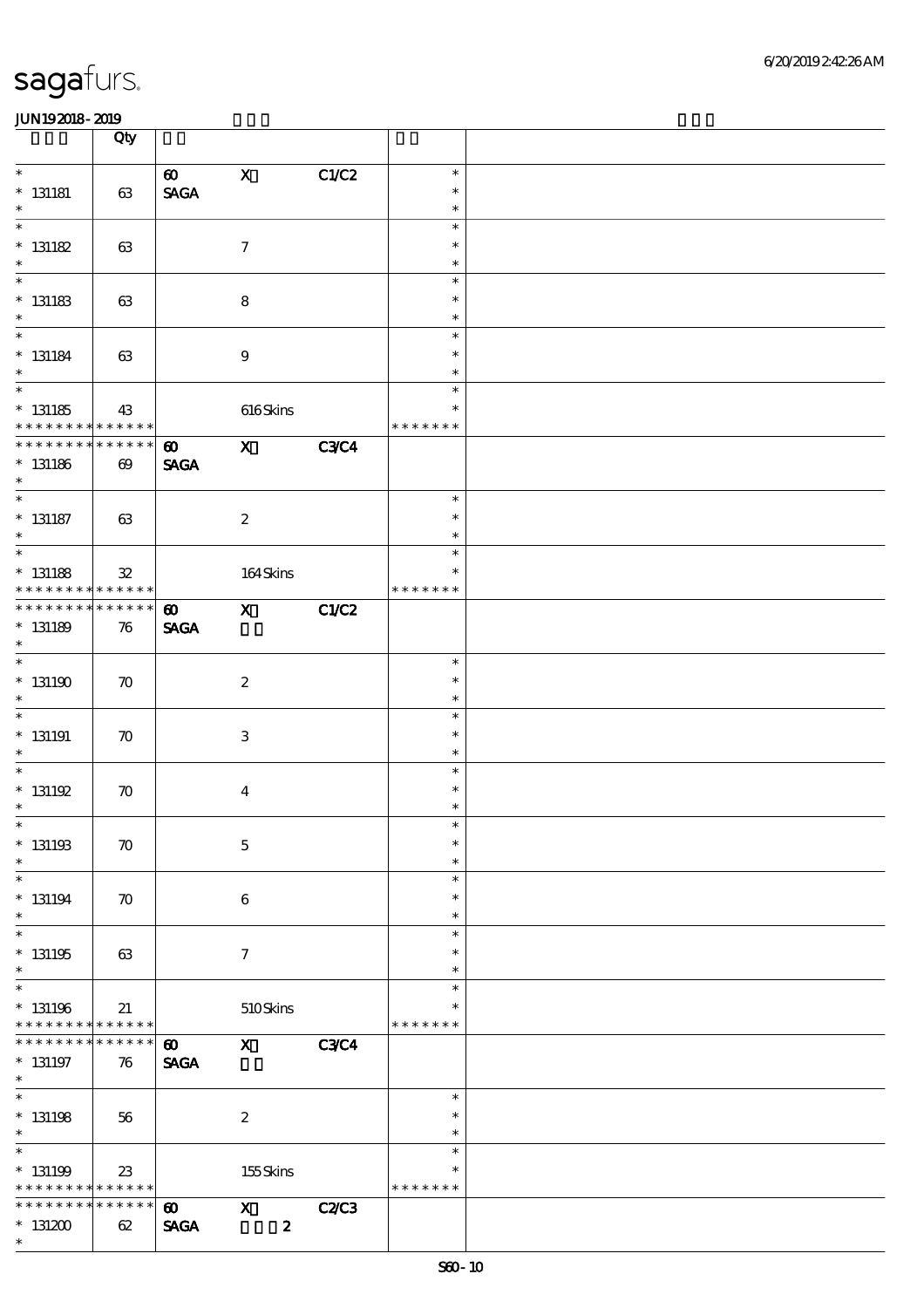|                                                                          | Qty                |                                                       |                           |                  |             |                                      |  |
|--------------------------------------------------------------------------|--------------------|-------------------------------------------------------|---------------------------|------------------|-------------|--------------------------------------|--|
| $\ast$<br>$*131201$<br>$\ast$                                            | 56                 | $\boldsymbol{\omega}$<br>$\ensuremath{\mathsf{SAGA}}$ | $\mathbf{X}$              | $\boldsymbol{z}$ | C2C3        | $\ast$<br>$\ast$<br>$\ast$           |  |
| $\ast$<br>$*$ 131202<br>$\ast$                                           | 56                 |                                                       | $\ensuremath{\mathbf{3}}$ |                  |             | $\ast$<br>$\ast$<br>$\ast$           |  |
| $\overline{\phantom{0}}$<br>$*$ 131203<br>$\ast$                         | 56                 |                                                       | $\overline{4}$            |                  |             | $\ast$<br>$\ast$<br>$\ast$           |  |
| $\overline{\ast}$<br>$* 131204$<br>$\ast$                                | 56                 |                                                       | $\mathbf 5$               |                  |             | $\ast$<br>$\ast$<br>$\ast$           |  |
| $\overline{\phantom{0}}$<br>$* 131205$<br>$\ast$                         | 56                 |                                                       | $\bf 6$                   |                  |             | $\ast$<br>$\ast$<br>$\ast$           |  |
| $* 131206$<br>* * * * * * * * * * * * * *                                | 23                 |                                                       | 365Skins                  |                  |             | $\ast$<br>$\ast$<br>* * * * * * *    |  |
| * * * * * * * *<br>$* 131207$<br>$\ast$                                  | * * * * * *<br>76  | $\boldsymbol{\omega}$<br>${\bf s}$                    |                           |                  | $X$ C1/C2   |                                      |  |
| $\overline{\phantom{a}^*}$<br>$* 131208$<br>$\ast$                       | $\boldsymbol{\pi}$ |                                                       | $\boldsymbol{2}$          |                  |             | $\ast$<br>$\ast$<br>$\ast$           |  |
| $\overline{\phantom{0}}$<br>$* 131209$<br>$\ast$                         | $\boldsymbol{\pi}$ |                                                       | $\ensuremath{\mathbf{3}}$ |                  |             | $\ast$<br>$\ast$<br>$\ast$           |  |
| $\ast$<br>$*$ 131210<br>$\ast$                                           | $\boldsymbol{\pi}$ |                                                       | $\boldsymbol{4}$          |                  |             | $\ast$<br>$\ast$<br>$\ast$           |  |
| $\overline{\ast}$<br>$* 131211$<br>$\ast$<br>$\overline{\ast}$           | $\boldsymbol{\pi}$ |                                                       | $\mathbf 5$               |                  |             | $\ast$<br>$\ast$<br>$\ast$           |  |
| $*$ 131212<br>$\ast$                                                     | $\boldsymbol{\pi}$ |                                                       | $\bf 6$                   |                  |             | $\ast$<br>$\ast$<br>$\ast$           |  |
| $*$<br>$*$ 131213<br>$\ast$<br>$\ast$                                    | $\boldsymbol{\pi}$ |                                                       | $\boldsymbol{7}$          |                  |             | $\ast$<br>$\ast$<br>$\ast$           |  |
| $*$ 131214<br>$\ast$<br>$\ast$                                           | $\boldsymbol{\pi}$ |                                                       | 8                         |                  |             | $\ast$<br>$\ast$<br>$\ast$<br>$\ast$ |  |
| $*131215$<br>* * * * * * * * * * * * * *<br>* * * * * * *                | 24<br>* * * * * *  |                                                       | 590Skins                  |                  |             | *<br>* * * * * * *                   |  |
| $*131216$<br>$\ast$<br>$\ast$                                            | 76                 | $\boldsymbol{\omega}$<br>${\bf s}$                    | $\mathbf{x}$              |                  | <b>C3C4</b> |                                      |  |
| $*$ 131217<br>$\ast$<br>$\overline{\ast}$                                | $\boldsymbol{\pi}$ |                                                       | $\boldsymbol{2}$          |                  |             | $\ast$<br>$\ast$<br>$\ast$           |  |
| $*$ 131218<br>$\ast$<br>$\ast$                                           | $\boldsymbol{\pi}$ |                                                       | $\ensuremath{\mathbf{3}}$ |                  |             | $\ast$<br>$\ast$<br>$\ast$<br>$\ast$ |  |
| $*131219$<br>* * * * * * * * <mark>* * * * * *</mark><br>* * * * * * * * | 46<br>* * * * * *  |                                                       | 262Skins                  |                  |             | $\ast$<br>* * * * * * *              |  |
| $*131220$<br>$\ast$                                                      | 83                 | $\boldsymbol{\omega}$<br>${\bf s}$                    | $\mathbf{x}$              |                  | C1/C2       |                                      |  |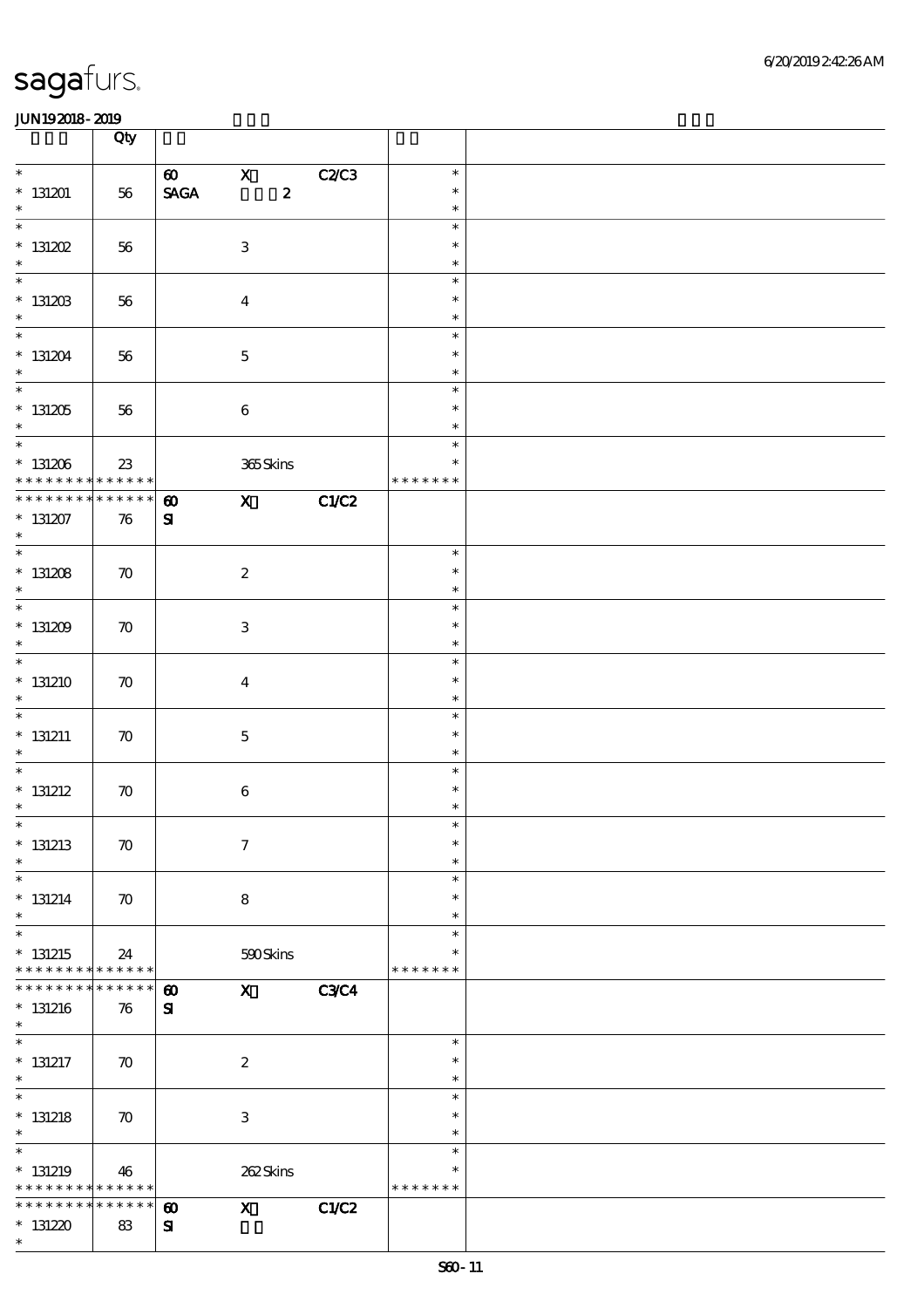|                                           | Qty                                      |                                      |                           |              |                  |  |
|-------------------------------------------|------------------------------------------|--------------------------------------|---------------------------|--------------|------------------|--|
| $\ast$                                    |                                          | $\boldsymbol{\omega}$                | $\mathbf{x}$              | C1/C2        | $\ast$           |  |
| $*$ 131221                                | $\tau$                                   | ${\bf s}$                            |                           |              | $\ast$           |  |
| $\ast$<br>$\overline{\ast}$               |                                          |                                      |                           |              | $\ast$<br>$\ast$ |  |
| $* 131222$                                | 42                                       |                                      | 202Skins                  |              | $\ast$           |  |
| * * * * * * * * <mark>* * * * * *</mark>  |                                          |                                      |                           |              | * * * * * * *    |  |
| * * * * * * * *                           | * * * * * *                              | $\boldsymbol{\omega}$                | $\mathbf{x}$              | <b>C3C4</b>  |                  |  |
| $*131223$                                 | $\boldsymbol{\omega}$                    | ${\bf s}$                            |                           |              |                  |  |
| $\ast$<br>$\overline{\ast}$               |                                          |                                      |                           |              | $\ast$           |  |
| $* 131224$                                | 25                                       |                                      | 94Skins                   |              | $\ast$           |  |
| * * * * * * * * * * * * * *               |                                          |                                      |                           |              | * * * * * * *    |  |
| * * * * * * * * * * * * * *               |                                          | $\boldsymbol{\omega}$                | $\mathbf X$               | <b>C2/C3</b> |                  |  |
| $* 131225$                                | $\boldsymbol{\omega}$                    | ${\bf s}$                            | $\boldsymbol{z}$          |              |                  |  |
| $\ast$                                    |                                          |                                      |                           |              |                  |  |
| $* 131226$                                | 63                                       |                                      | $\boldsymbol{2}$          |              | $\ast$<br>$\ast$ |  |
| $\ast$                                    |                                          |                                      |                           |              | $\ast$           |  |
| $\overline{\ast}$                         |                                          |                                      |                           |              | $\ast$           |  |
| $* 131227$                                | 27                                       |                                      | 159Skins                  |              | $\ast$           |  |
| * * * * * * * * <mark>* * * * * *</mark>  |                                          |                                      |                           |              | * * * * * * *    |  |
| * * * * * * * * * * * * * *<br>$* 131228$ |                                          | $\boldsymbol{\omega}$<br><b>SROY</b> | $\boldsymbol{\mathsf{Z}}$ | <b>C2/C3</b> |                  |  |
| $\ast$                                    | 48                                       |                                      |                           |              |                  |  |
| $\overline{\ast}$                         |                                          |                                      |                           |              | $\ast$           |  |
| $*131229$                                 | 21                                       |                                      | 69Skins                   |              |                  |  |
| * * * * * * * * * * * * * *               |                                          |                                      |                           |              | * * * * * * *    |  |
| * * * * * * * *<br>$*131230$              | $* * * * * * *$<br>$\boldsymbol{\omega}$ | $\boldsymbol{\omega}$<br><b>SAGA</b> | $\boldsymbol{\mathsf{z}}$ | <b>C2/C3</b> |                  |  |
| $\ast$                                    |                                          |                                      |                           |              |                  |  |
|                                           |                                          |                                      |                           |              | $\ast$           |  |
| $* 131231$                                | 63                                       |                                      | $\boldsymbol{2}$          |              | $\ast$           |  |
| $\ast$                                    |                                          |                                      |                           |              | $\ast$<br>$\ast$ |  |
| $* 131232$                                | 26                                       |                                      | 158Skins                  |              | $\ast$           |  |
| * * * * * * * * * * * * * * *             |                                          |                                      |                           |              | * * * * * * *    |  |
| ************** 10                         |                                          |                                      | <b>2X</b> C2/C3           |              |                  |  |
| $*$ 131233                                | 76                                       | <b>SAGA</b>                          |                           |              |                  |  |
| $\ast$<br>$\ast$                          |                                          |                                      |                           |              | $\ast$           |  |
| $* 131234$                                | 46                                       |                                      | 122Skins                  |              | $\ast$           |  |
| * * * * * * * *                           | * * * * * *                              |                                      |                           |              | * * * * * * *    |  |
|                                           | * * * * * *                              | $\boldsymbol{\omega}$                | $\boldsymbol{\mathsf{z}}$ | <b>C2/C3</b> |                  |  |
| $*131235$                                 | 76                                       | ${\bf s}$                            |                           |              |                  |  |
| $\ast$<br>$\ast$                          |                                          |                                      |                           |              | $\ast$           |  |
| $*131236$                                 | 46                                       |                                      | 122Skins                  |              | $\ast$           |  |
| * * * * * * * * * * * * * *               |                                          |                                      |                           |              | * * * * * * *    |  |
|                                           |                                          | $\boldsymbol{\omega}$                | $\boldsymbol{\mathsf{X}}$ | C2C3         |                  |  |
| 131237                                    | 42                                       | ${\bf s}$                            |                           |              |                  |  |
|                                           |                                          |                                      |                           |              |                  |  |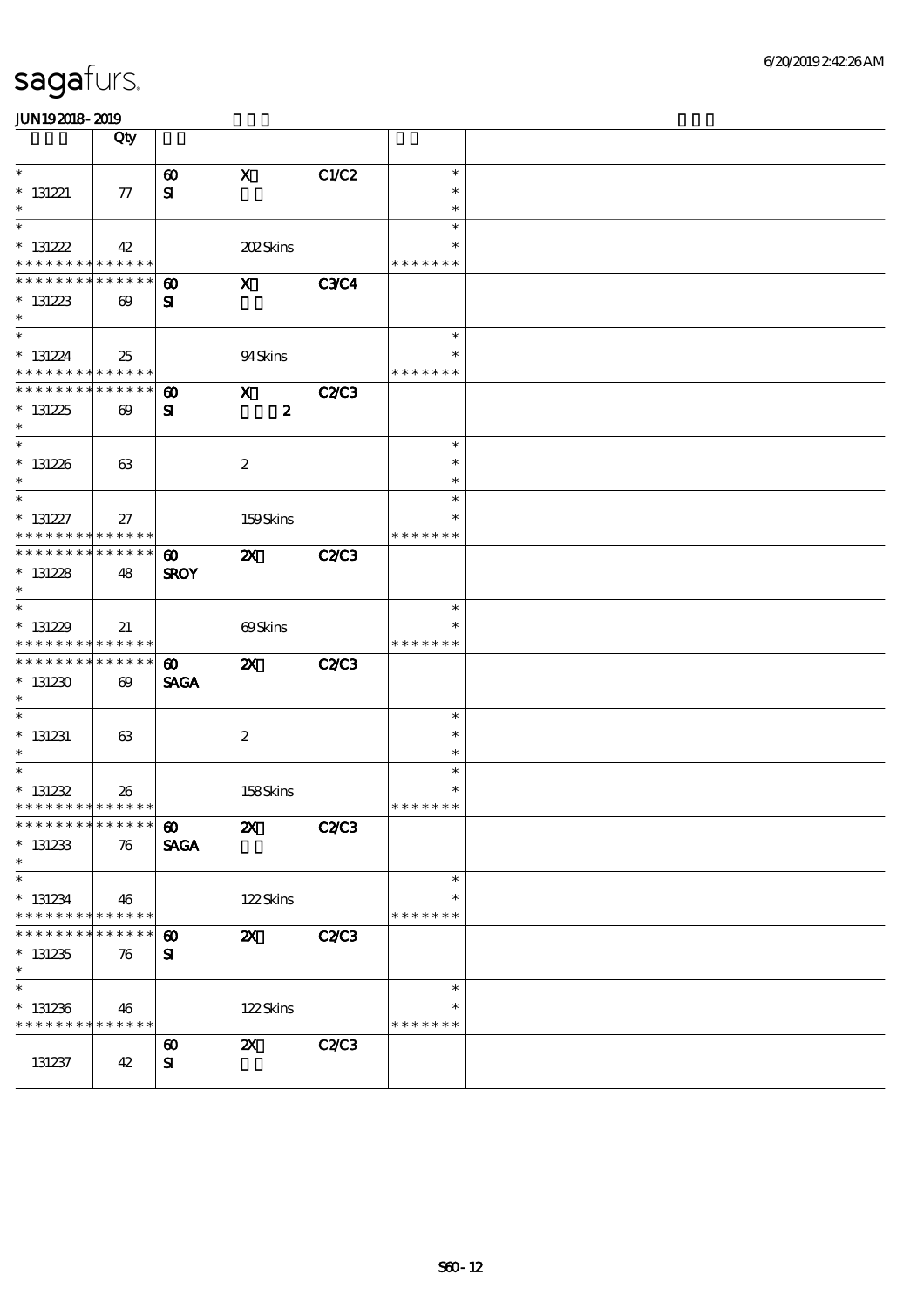|        | Qty                        |                                                        |
|--------|----------------------------|--------------------------------------------------------|
| 131241 | $\boldsymbol{\omega}$<br>6 | --<br>u<br><b>TOP</b><br>${\bf L}\mathbf{U}\mathbf{M}$ |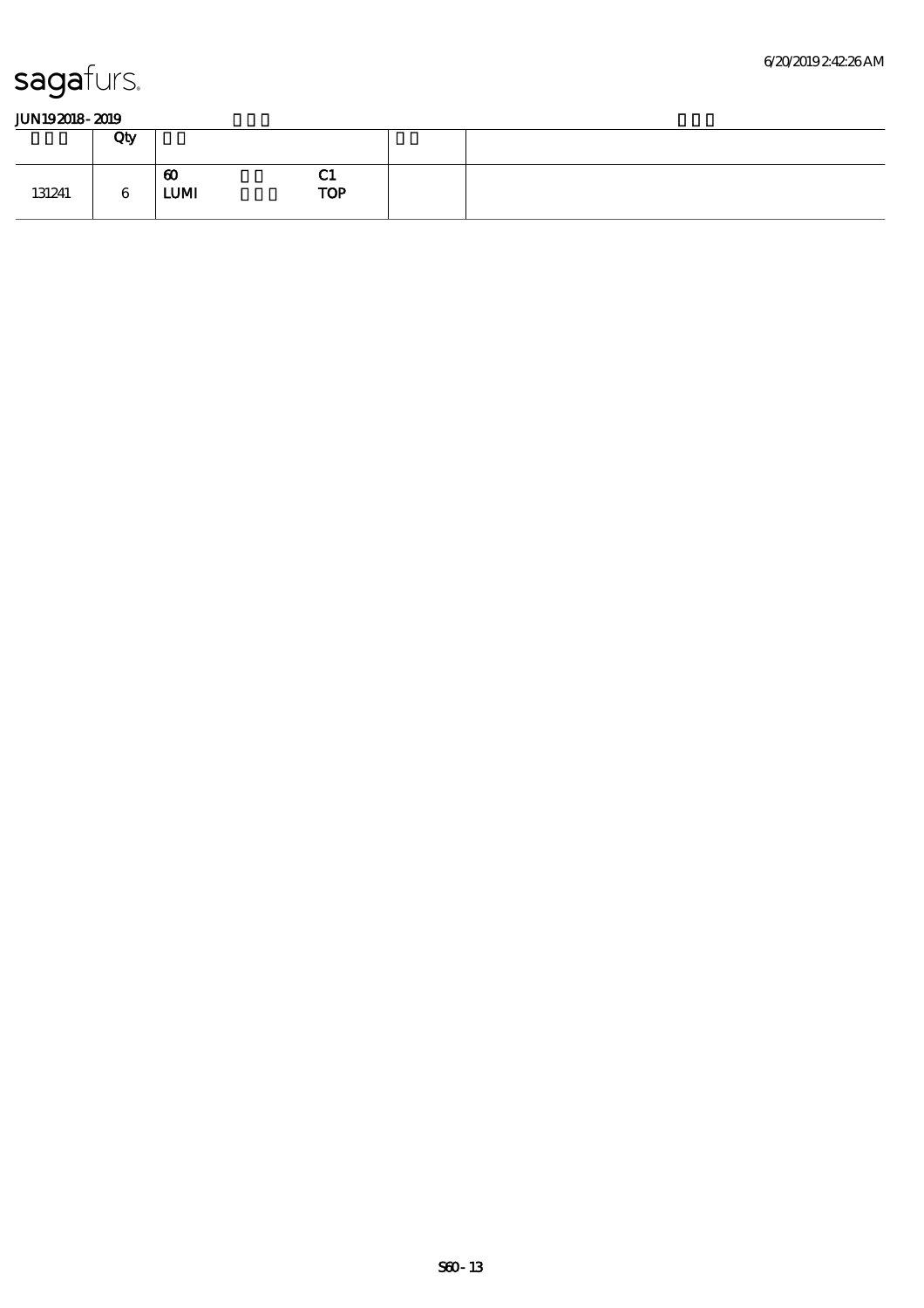|                                                                               | Qty                                   |                                                            |                                      |  |
|-------------------------------------------------------------------------------|---------------------------------------|------------------------------------------------------------|--------------------------------------|--|
| * * * * * * * * * * * * * *<br>$*$ 131341<br>$\ast$                           | 63                                    | C1/C2<br>50<br><b>SROY</b>                                 |                                      |  |
| $\overline{\ast}$<br>$* 131342$<br>* * * * * * * * <mark>* * * * * * *</mark> | $22\,$                                | 85Skins                                                    | $\ast$<br>$\ast$<br>* * * * * * *    |  |
| * * * * * * *<br>$* 131343$<br>$\ast$                                         | $* * * * * * *$<br>$\boldsymbol{\pi}$ | C1/C2<br>$\boldsymbol{\mathfrak{D}}$<br><b>SROY</b>        |                                      |  |
| $\overline{\ast}$<br>$* 131344$<br>$\ast$                                     | 63                                    | $\boldsymbol{2}$                                           | $\ast$<br>$\ast$<br>$\ast$           |  |
| $\overline{\ast}$<br>$* 131345$<br>$\ast$                                     | 56                                    | $\,3$                                                      | $\ast$<br>$\ast$<br>$\ast$           |  |
| $\ast$<br>$* 131346$<br>* * * * * * * *                                       | $22\,$<br>******                      | $211$ Skins                                                | $\ast$<br>$\ast$<br>* * * * * * *    |  |
| 131347                                                                        | 54                                    | C3C4<br>50<br><b>SROY</b>                                  |                                      |  |
| * * * * * * * * * * * * * *<br>$* 131348$<br>$\ast$                           | 77                                    | C1/C2<br>50<br><b>SROY</b>                                 |                                      |  |
| $\overline{\ast}$<br>$* 131349$<br>$\ast$                                     | 48                                    | $\boldsymbol{2}$                                           | $\ast$<br>$\ast$<br>$\ast$           |  |
| $\overline{\ast}$<br>$*131350$                                                | 21                                    | 146Skins                                                   | $\ast$                               |  |
| * * * * * * * * * * * * * *                                                   |                                       |                                                            | * * * * * * *                        |  |
|                                                                               | $* * * * * * *$<br>77                 | <b>C1/C2</b><br>$\boldsymbol{\mathfrak{D}}$<br><b>SAGA</b> |                                      |  |
| * * * * * * * *<br>$*$ 131351<br>$\ast$<br>$\ast$<br>$* 131352$<br>$\ast$     | $\boldsymbol{\pi}$                    | $\boldsymbol{2}$                                           | $\ast$<br>$\ast$<br>$\ast$           |  |
| $*$<br>$* 131353$<br>$\ast$                                                   | $\boldsymbol{\pi}$                    | $\,3\,$                                                    | $\ast$<br>$\ast$<br>$\ast$           |  |
| $\ast$<br>$* 131354$<br>$\ast$                                                | $\boldsymbol{\pi}$                    | $\boldsymbol{4}$                                           | $\ast$<br>$\ast$<br>$\ast$           |  |
| $\ast$<br>$* 131355$<br>$\ast$                                                | $\boldsymbol{\pi}$                    | $\mathbf 5$                                                | $\ast$<br>$\ast$<br>$\ast$           |  |
| $\ast$<br>$* 131356$<br>$\ast$                                                | $\boldsymbol{\pi}$                    | $\,6\,$                                                    | $\ast$<br>$\ast$<br>$\ast$           |  |
| $\ast$<br>$*$ 131357<br>$\ast$                                                | $\boldsymbol{\pi}$                    | $\boldsymbol{7}$                                           | $\ast$<br>$\ast$<br>$\ast$           |  |
| $\overline{\ast}$<br>$* 131358$<br>$\ast$                                     | $\boldsymbol{\pi}$                    | $\bf 8$                                                    | $\ast$<br>$\ast$<br>$\ast$           |  |
| $\ast$<br>$* 131359$<br>$\ast$<br>$\ast$                                      | $\boldsymbol{\pi}$                    | $\boldsymbol{9}$                                           | $\ast$<br>$\ast$<br>$\ast$<br>$\ast$ |  |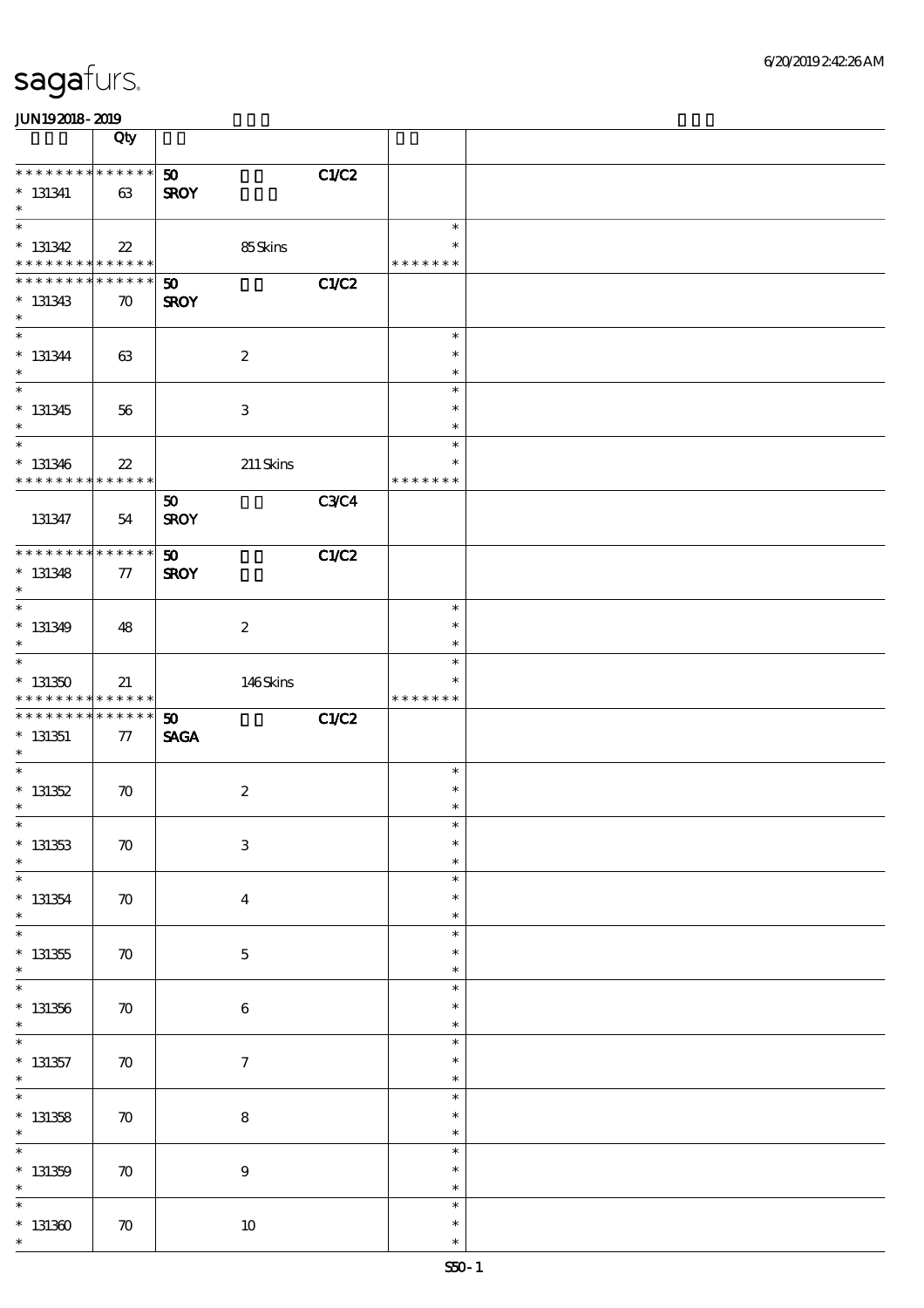|                                                          | Qty                               |                             |                                 |              |                    |  |
|----------------------------------------------------------|-----------------------------------|-----------------------------|---------------------------------|--------------|--------------------|--|
| $\ast$                                                   |                                   | 50                          |                                 | C1/C2        | $\ast$             |  |
| $*$ 131361                                               | $\boldsymbol{\pi}$                | <b>SAGA</b>                 |                                 |              | $\ast$             |  |
| $\ast$<br>$\ast$                                         |                                   |                             |                                 |              | $\ast$<br>$\ast$   |  |
| $* 131362$                                               | 37                                |                             | $814\mspace{3mu}\mathrm{Skins}$ |              | $\ast$             |  |
| * * * * * * * * <mark>* * * * * * *</mark>               |                                   |                             |                                 |              | * * * * * * *      |  |
| * * * * * * * *                                          | * * * * * *                       | $\boldsymbol{\mathfrak{D}}$ |                                 | <b>C3C4</b>  |                    |  |
| $* 131363$<br>$\ast$                                     | 77                                | <b>SAGA</b>                 |                                 |              |                    |  |
| $\ast$                                                   |                                   |                             |                                 |              | $\ast$             |  |
| $* 131364$                                               | $\boldsymbol{\pi}$                |                             | $\boldsymbol{2}$                |              | $\ast$             |  |
| $\ast$<br>$\overline{\phantom{0}}$                       |                                   |                             |                                 |              | $\ast$             |  |
|                                                          |                                   |                             |                                 |              | $\ast$<br>$\ast$   |  |
| $* 131365$<br>* * * * * * * * <mark>* * * * * * *</mark> | 25                                |                             | 172Skins                        |              | * * * * * * *      |  |
| * * * * * * * *                                          | * * * * * *                       | $\boldsymbol{\mathfrak{D}}$ |                                 | C1/C2        |                    |  |
| $* 131366$                                               | 84                                | <b>SAGA</b>                 |                                 |              |                    |  |
| $\ast$<br>$\ast$                                         |                                   |                             |                                 |              | $\ast$             |  |
| $*$ 131367                                               | 77                                |                             | $\boldsymbol{2}$                |              | $\ast$             |  |
| $\ast$                                                   |                                   |                             |                                 |              | $\ast$             |  |
| $\overline{\ast}$                                        |                                   |                             |                                 |              | $\ast$             |  |
| $*$ 131368<br>$\ast$                                     | 77                                |                             | 3                               |              | $\ast$             |  |
| $\ast$                                                   |                                   |                             |                                 |              | $\ast$<br>$\ast$   |  |
| $* 131369$                                               | 77                                |                             | $\boldsymbol{4}$                |              | $\ast$             |  |
| $\ast$                                                   |                                   |                             |                                 |              | $\ast$             |  |
| $\ast$                                                   |                                   |                             |                                 |              | $\ast$             |  |
| $* 131370$<br>* * * * * * * * * * * * * *                | 59                                |                             | $374$ Skins                     |              | * * * * * * *      |  |
|                                                          |                                   | 50                          |                                 | <b>C3C4</b>  |                    |  |
| 131371                                                   | $\boldsymbol{\pi}$                | <b>SAGA</b>                 |                                 |              |                    |  |
| * * * * * * * * * * * * * *                              |                                   | 50                          |                                 | <b>C1/C2</b> |                    |  |
| $* 131372$                                               | 84                                | ${\bf s}$                   |                                 |              |                    |  |
| $\ast$                                                   |                                   |                             |                                 |              |                    |  |
| $*$                                                      |                                   |                             |                                 |              | $\ast$             |  |
| $* 131373$<br>$\ast$                                     | 77                                |                             | $\boldsymbol{2}$                |              | $\ast$<br>$\ast$   |  |
| $\ast$                                                   |                                   |                             |                                 |              | $\ast$             |  |
| $* 131374$                                               | 26                                |                             | 187Skins                        |              | $\ast$             |  |
| * * * * * * * * <mark>* * * * * *</mark>                 |                                   |                             |                                 |              | * * * * * * *      |  |
| * * * * * * *<br>$* 131375$                              | * * * * * *<br>$\boldsymbol{\pi}$ | 50<br>${\bf s}$             |                                 | <b>C3C4</b>  |                    |  |
| $\ast$                                                   |                                   |                             |                                 |              |                    |  |
| $\ast$                                                   |                                   |                             |                                 |              | $\ast$             |  |
| $* 131376$<br>* * * * * * * * * * * * * *                | 26                                |                             | 96Skins                         |              | ∗<br>* * * * * * * |  |
| * * * * * * *                                            | * * * * * *                       | 50                          | $\boldsymbol{\mathsf{X}}$       | C1/C2        |                    |  |
| $* 131377$                                               | 49                                | <b>SROY</b>                 |                                 |              |                    |  |
| $\ast$                                                   |                                   |                             |                                 |              |                    |  |
| $\overline{\ast}$                                        |                                   |                             |                                 |              | $\ast$             |  |
| $* 131378$<br>* * * * * * * * <mark>* * * * * *</mark>   | 26                                |                             | 75Skins                         |              | * * * * * * *      |  |
| * * * * * * * *                                          | * * * * * *                       | $\boldsymbol{\mathfrak{D}}$ | $\boldsymbol{\mathsf{X}}$       | C1/C2        |                    |  |
| $* 131379$                                               | $\boldsymbol{\pi}$                | <b>SROY</b>                 |                                 |              |                    |  |
| $\ast$<br>$\ast$                                         |                                   |                             |                                 |              | $\ast$             |  |
| $*131380$                                                | 63                                |                             | $\boldsymbol{2}$                |              | $\ast$             |  |
| $\ast$                                                   |                                   |                             |                                 |              | $\ast$             |  |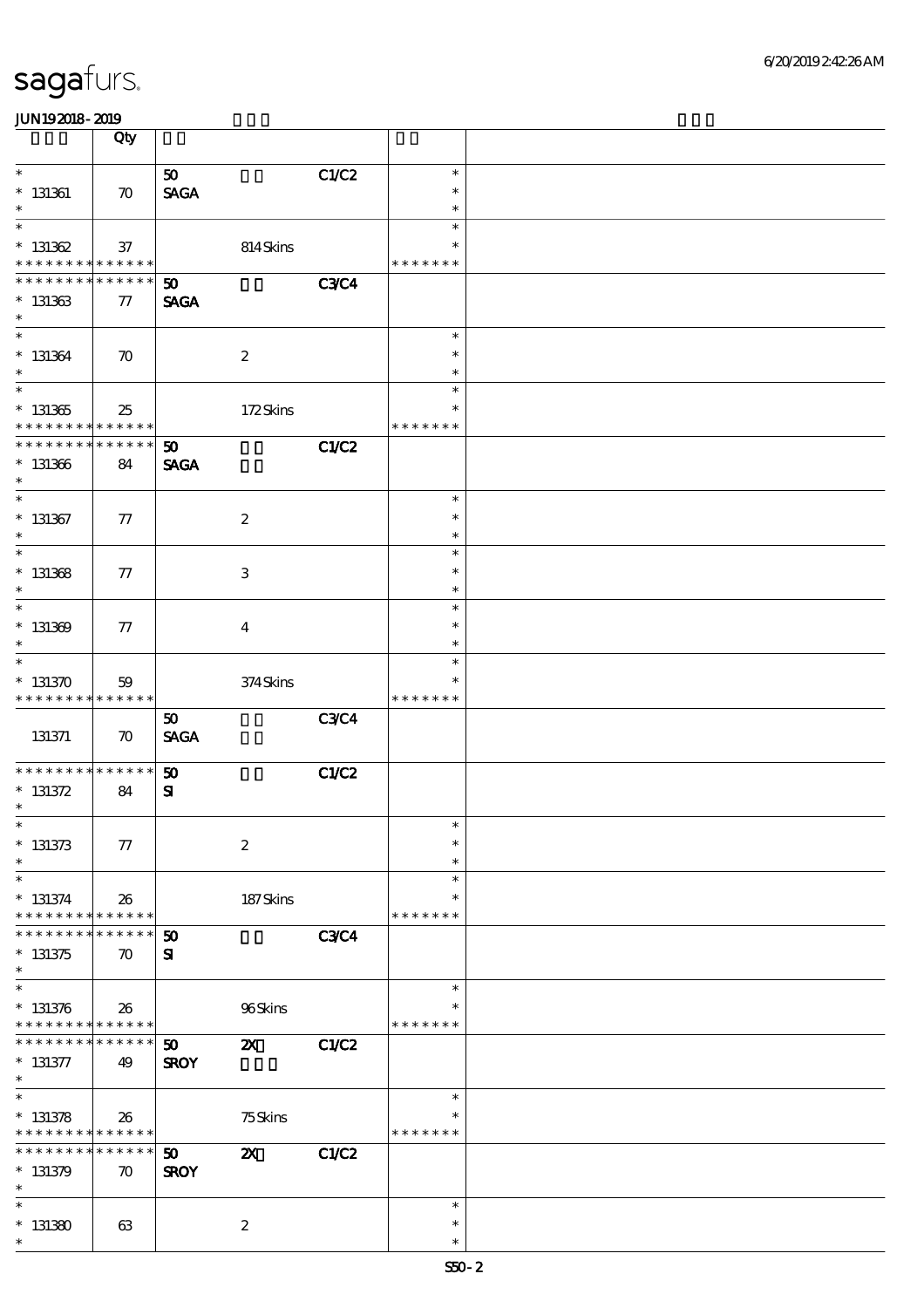|                                                     | Qty                                            |                                            |                           |              |                         |  |
|-----------------------------------------------------|------------------------------------------------|--------------------------------------------|---------------------------|--------------|-------------------------|--|
| $\ast$                                              |                                                | 50                                         | $\boldsymbol{\mathsf{Z}}$ | C1/C2        | $\ast$                  |  |
| $*$ 131381<br>* * * * * * * * * * * * * *           | $\boldsymbol{\boldsymbol{\lambda}}$            | <b>SROY</b>                                |                           |              | * * * * * * *           |  |
| * * * * * * * * * * * * * *                         |                                                | 50                                         | $\boldsymbol{\mathsf{z}}$ | C1/C2        |                         |  |
| $* 131382$<br>$\ast$                                | 63                                             | <b>SROY</b>                                |                           |              |                         |  |
| $*$                                                 |                                                |                                            |                           |              | $\ast$                  |  |
| $*$ 131383                                          | $22\,$                                         |                                            | 85Skins                   |              | ∗                       |  |
| * * * * * * * * * * * * * *                         |                                                |                                            |                           |              | * * * * * * *           |  |
| * * * * * * * * * * * * * *<br>$* 131384$<br>$\ast$ | 77                                             | 50<br><b>SAGA</b>                          | $\boldsymbol{\alpha}$     | C1/C2        |                         |  |
| $\overline{\phantom{0}}$                            |                                                |                                            |                           |              | $\ast$                  |  |
| $* 131385$<br>$\ast$                                | $\boldsymbol{\pi}$                             |                                            | $\boldsymbol{2}$          |              | $\ast$<br>$\ast$        |  |
|                                                     |                                                |                                            |                           |              | $\ast$                  |  |
| $* 131386$<br>$\ast$                                | $\boldsymbol{\pi}$                             |                                            | $\,3\,$                   |              | $\ast$<br>$\ast$        |  |
| $\overline{\ast}$                                   |                                                |                                            |                           |              | $\ast$                  |  |
| $*$ 131387                                          | $\boldsymbol{\pi}$                             |                                            | $\boldsymbol{4}$          |              | $\ast$                  |  |
| $\ast$                                              |                                                |                                            |                           |              | $\ast$                  |  |
| $\overline{\ast}$                                   |                                                |                                            |                           |              | $\ast$                  |  |
| $*$ 131388<br>$\ast$                                | $\boldsymbol{\pi}$                             |                                            | $\mathbf 5$               |              | $\ast$<br>$\ast$        |  |
| $*$                                                 |                                                |                                            |                           |              | $\ast$                  |  |
| $* 131389$<br>$\ast$                                | $\boldsymbol{\pi}$                             |                                            | 6                         |              | $\ast$<br>$\ast$        |  |
| $\overline{\ast}$                                   |                                                |                                            |                           |              | $\ast$                  |  |
| $*131300$<br>$\ast$                                 | $\boldsymbol{\pi}$                             |                                            | $\boldsymbol{\tau}$       |              | $\ast$<br>$\ast$        |  |
| $\overline{\phantom{0}}$                            |                                                |                                            |                           |              | $\ast$                  |  |
| $*$ 131391                                          | $\boldsymbol{\pi}$                             |                                            | $\bf 8$                   |              | $\ast$                  |  |
| $\ast$                                              |                                                |                                            |                           |              | $\ast$                  |  |
| $\ast$                                              |                                                |                                            |                           |              | $\ast$                  |  |
| $*$ 131392<br>$\ast$                                | $\boldsymbol{\pi}$                             |                                            | $\boldsymbol{9}$          |              | $\ast$<br>$\ast$        |  |
| $*$                                                 |                                                |                                            |                           |              | $\ast$                  |  |
| $*$ 1313333                                         | 67<br>* * * * * *                              |                                            | 704Skins                  |              | $\ast$                  |  |
| * * * * * * * *<br>* * * * * * *                    | * * * * * *                                    |                                            |                           |              | * * * * * * *           |  |
| $* 131394$<br>$\ast$                                | 77                                             | $\boldsymbol{\mathfrak{D}}$<br><b>SAGA</b> | $\boldsymbol{\alpha}$     | <b>C3C4</b>  |                         |  |
| $\overline{\ast}$                                   |                                                |                                            |                           |              | $\ast$                  |  |
| $* 131305$<br>$\ast$                                | $\boldsymbol{\pi}$                             |                                            | $\boldsymbol{2}$          |              | $\ast$<br>$\ast$        |  |
| $\overline{\ast}$                                   |                                                |                                            |                           |              | $\ast$                  |  |
| $*$ 131396<br>$\ast$                                | $\boldsymbol{\pi}$                             |                                            | $\,3\,$                   |              | $\ast$<br>$\ast$        |  |
| $\overline{\ast}$                                   |                                                |                                            |                           |              | $\ast$                  |  |
| $* 131397$<br>* * * * * * * *                       | $\boldsymbol{\mathfrak{D}}$<br>$* * * * * * *$ |                                            | 247 Skins                 |              | $\ast$<br>* * * * * * * |  |
| * * * * * * *                                       | ******                                         | 50 <sub>1</sub>                            | $\boldsymbol{\mathsf{z}}$ | <b>C1/C2</b> |                         |  |
| $* 131308$<br>$\ast$                                | 84                                             | <b>SAGA</b>                                |                           |              |                         |  |
| $\ast$                                              |                                                |                                            |                           |              | $\ast$                  |  |
| $* 131309$                                          | 77                                             |                                            | $\boldsymbol{2}$          |              | $\ast$                  |  |
| $\ast$                                              |                                                |                                            |                           |              | $\ast$                  |  |
| $\ast$                                              |                                                |                                            |                           |              | $\ast$                  |  |
| $*131400$                                           | 77                                             |                                            | 3                         |              | $\ast$                  |  |
| $\ast$                                              |                                                |                                            |                           |              | $\ast$                  |  |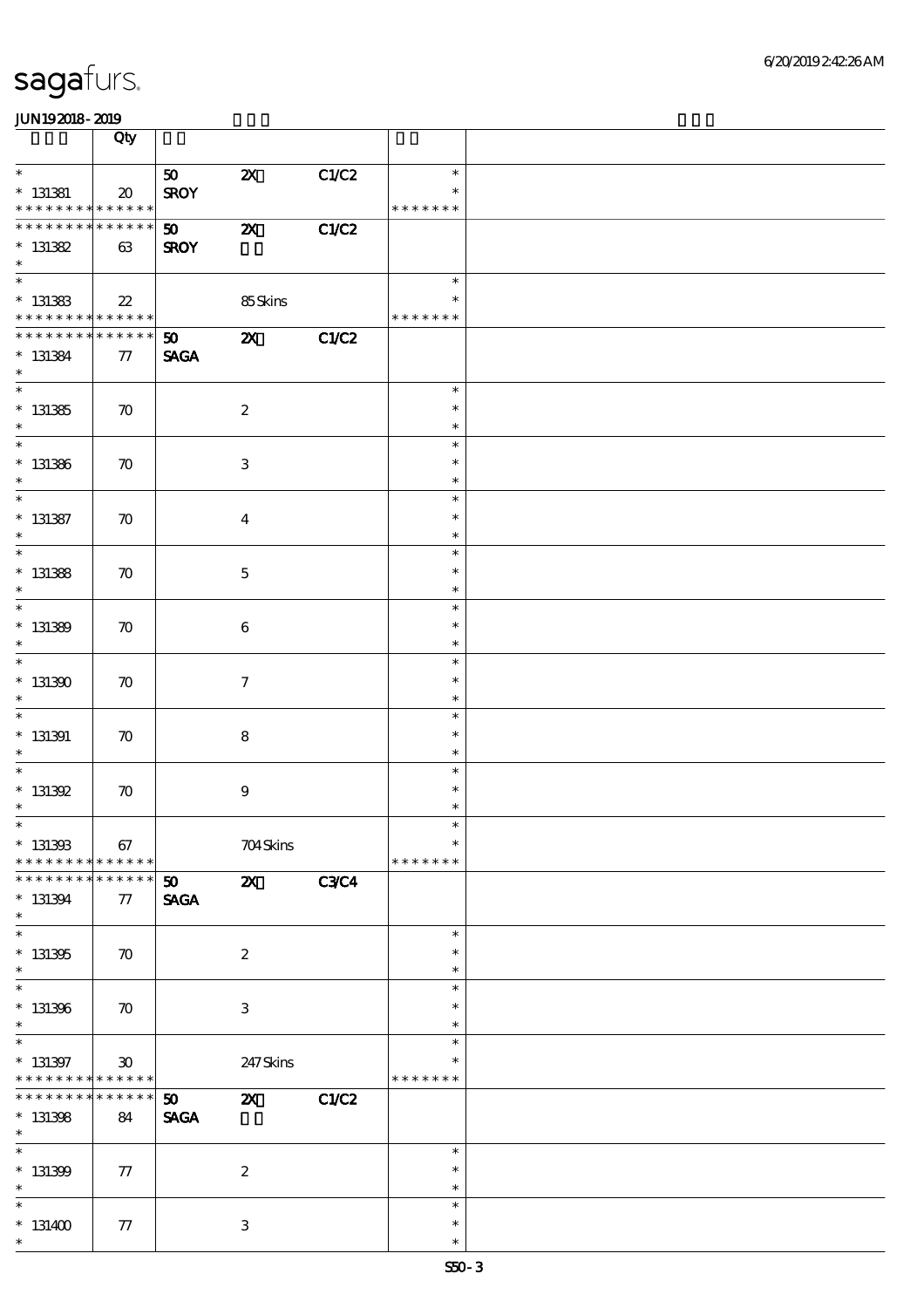|                                          | Qty                |                 |                                                                                                                     |              |               |  |
|------------------------------------------|--------------------|-----------------|---------------------------------------------------------------------------------------------------------------------|--------------|---------------|--|
| $\ast$                                   |                    | 50 <sub>o</sub> | $\boldsymbol{\mathsf{Z}}$                                                                                           | C1/C2        | $\ast$        |  |
| $*131401$                                | 27                 | <b>SAGA</b>     |                                                                                                                     |              | $\ast$        |  |
| * * * * * * * * * * * * * *              |                    |                 |                                                                                                                     |              | * * * * * * * |  |
| ***************                          |                    | 50 <sub>o</sub> | $\boldsymbol{\mathsf{z}}$                                                                                           | <b>C3C4</b>  |               |  |
| $* 131402$                               | 62                 | <b>SAGA</b>     |                                                                                                                     |              |               |  |
| $\ast$                                   |                    |                 |                                                                                                                     |              |               |  |
| $\overline{\phantom{0}}$                 |                    |                 |                                                                                                                     |              | $\ast$        |  |
| $* 13140B$                               |                    |                 | 88Skins                                                                                                             |              | *             |  |
| * * * * * * * * * * * * * *              | 26                 |                 |                                                                                                                     |              | * * * * * * * |  |
| ******** <mark>******</mark>             |                    | 50              | $\boldsymbol{\mathsf{z}}$                                                                                           | C1/C2        |               |  |
| $* 131404$                               | 84                 |                 |                                                                                                                     |              |               |  |
| $\ast$                                   |                    | ${\bf s}$       |                                                                                                                     |              |               |  |
| $\overline{\phantom{0}}$                 |                    |                 |                                                                                                                     |              | $\ast$        |  |
| $*131405$                                | 56                 |                 | 140Skins                                                                                                            |              | $\ast$        |  |
| * * * * * * * * * * * * * *              |                    |                 |                                                                                                                     |              | * * * * * * * |  |
|                                          |                    | 50              | $\boldsymbol{\mathsf{z}}$                                                                                           | <b>C3C4</b>  |               |  |
| 131406                                   | 58                 | ${\bf s}$       |                                                                                                                     |              |               |  |
|                                          |                    |                 |                                                                                                                     |              |               |  |
|                                          |                    | 50              | $\boldsymbol{\mathsf{Z}}$                                                                                           | C2/C3        |               |  |
| 131407                                   | 56                 | ${\bf s}$       |                                                                                                                     |              |               |  |
|                                          |                    |                 |                                                                                                                     |              |               |  |
| * * * * * * * * * * * * * *              |                    | 50              | $\mathbf{x}$                                                                                                        | <b>C1/C2</b> |               |  |
| $* 131408$                               | 63                 | <b>SROY</b>     |                                                                                                                     |              |               |  |
| $\ast$                                   |                    |                 |                                                                                                                     |              |               |  |
| $\overline{\phantom{0}}$                 |                    |                 |                                                                                                                     |              | $\ast$        |  |
| $* 131409$                               | 43                 |                 | 106Skins                                                                                                            |              |               |  |
| * * * * * * * * * * * * * *              |                    |                 |                                                                                                                     |              | * * * * * * * |  |
| ******** <mark>******</mark>             |                    | 50              | $\mathbf{x}$                                                                                                        | <b>C1/C2</b> |               |  |
| $*131410$                                | $\boldsymbol{\pi}$ | <b>SROY</b>     |                                                                                                                     |              |               |  |
| $\ast$                                   |                    |                 |                                                                                                                     |              |               |  |
| $\ast$                                   |                    |                 |                                                                                                                     |              | $\ast$        |  |
| $* 131411$                               | 56                 |                 | $\boldsymbol{z}$                                                                                                    |              | $\ast$        |  |
| $\ast$                                   |                    |                 |                                                                                                                     |              | $\ast$        |  |
| $\ast$                                   |                    |                 |                                                                                                                     |              | $\ast$        |  |
| $*$ 131412                               | 23                 |                 | 149Skins                                                                                                            |              | $\ast$        |  |
| * * * * * * * * * * * * * *              |                    |                 |                                                                                                                     |              | * * * * * * * |  |
|                                          |                    | 50              | $\boldsymbol{\mathrm{X}}$ and $\boldsymbol{\mathrm{X}}$ and $\boldsymbol{\mathrm{X}}$ and $\boldsymbol{\mathrm{X}}$ | C1/C2        |               |  |
| 131413                                   | 73                 | <b>SROY</b>     |                                                                                                                     |              |               |  |
|                                          |                    |                 |                                                                                                                     |              |               |  |
| * * * * * * * *                          | * * * * * *        | 50              | $\mathbf{x}$                                                                                                        | C1/C2        |               |  |
| $* 131414$                               | 77                 | <b>SAGA</b>     |                                                                                                                     |              |               |  |
| $\ast$                                   |                    |                 |                                                                                                                     |              |               |  |
| $\overline{\ast}$                        |                    |                 |                                                                                                                     |              | $\ast$        |  |
| $*131415$                                | $\boldsymbol{\pi}$ |                 | $\boldsymbol{2}$                                                                                                    |              | $\ast$        |  |
| $\ast$                                   |                    |                 |                                                                                                                     |              | $\ast$        |  |
| $\ast$                                   |                    |                 |                                                                                                                     |              | $\ast$        |  |
| $* 131416$                               | $\boldsymbol{\pi}$ |                 | $\ensuremath{\mathbf{3}}$                                                                                           |              | $\ast$        |  |
| $\ast$                                   |                    |                 |                                                                                                                     |              | $\ast$        |  |
| $_{*}^{-}$                               |                    |                 |                                                                                                                     |              | $\ast$        |  |
| $*$ 131417                               | $\boldsymbol{\pi}$ |                 | $\overline{4}$                                                                                                      |              | $\ast$        |  |
| $\ast$                                   |                    |                 |                                                                                                                     |              | $\ast$        |  |
| $\overline{\phantom{1}}$                 |                    |                 |                                                                                                                     |              | $\ast$        |  |
| $*$ 131418                               | $\boldsymbol{\pi}$ |                 | $\mathbf 5$                                                                                                         |              | $\ast$        |  |
| $\ast$                                   |                    |                 |                                                                                                                     |              | $\ast$        |  |
| $\ast$                                   |                    |                 |                                                                                                                     |              | $\ast$        |  |
| $*$ 131419                               | $36\,$             |                 | 393Skins                                                                                                            |              | $\ast$        |  |
| * * * * * * * * <mark>* * * * * *</mark> |                    |                 |                                                                                                                     |              | * * * * * * * |  |
| * * * * * * * *                          | * * * * * *        | 50 <sub>o</sub> | $\mathbf{x}$                                                                                                        | <b>C3C4</b>  |               |  |
| $*131420$                                | 77                 | <b>SAGA</b>     |                                                                                                                     |              |               |  |
| $\ast$                                   |                    |                 |                                                                                                                     |              |               |  |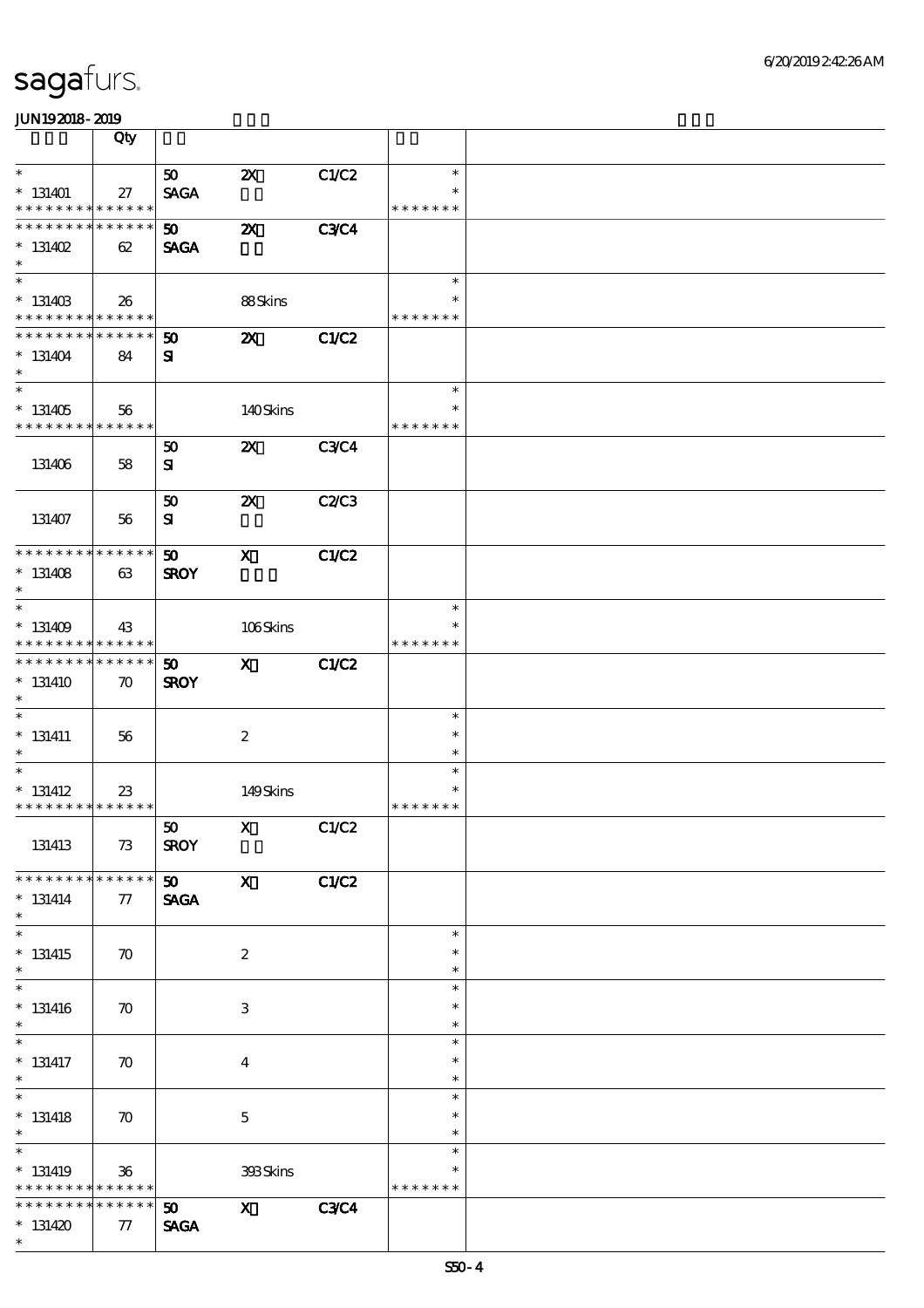|                                            | Qty                        |                             |                           |              |                  |  |
|--------------------------------------------|----------------------------|-----------------------------|---------------------------|--------------|------------------|--|
| $\ast$                                     |                            | 50 <sub>2</sub>             | $\mathbf x$               | C3C4         | $\ast$           |  |
| $* 131421$                                 | 61                         | <b>SAGA</b>                 |                           |              | $\ast$           |  |
| * * * * * * * *                            | * * * * * *                |                             |                           |              | * * * * * * *    |  |
|                                            |                            | 50                          | $\mathbf x$               | <b>C3C4</b>  |                  |  |
| 131422                                     | 61                         | <b>SAGA</b>                 |                           |              |                  |  |
|                                            |                            |                             |                           |              |                  |  |
| * * * * * * *                              | * * * * * *                | 50 <sub>o</sub>             | $\mathbf{x}$              | <b>C1/C2</b> |                  |  |
| $* 131423$                                 | 84                         | <b>SAGA</b>                 |                           |              |                  |  |
| $\ast$                                     |                            |                             |                           |              |                  |  |
| $\overline{\ast}$                          |                            |                             |                           |              | $\ast$           |  |
| $* 131424$                                 | $\tau$                     |                             | $\boldsymbol{2}$          |              | $\ast$           |  |
| $\ast$                                     |                            |                             |                           |              | $\ast$           |  |
| $\overline{\phantom{0}}$                   |                            |                             |                           |              | $\ast$           |  |
| $*131425$                                  | 63                         |                             | $\ensuremath{\mathbf{3}}$ |              | $\ast$           |  |
| $\ast$                                     |                            |                             |                           |              | $\ast$           |  |
| $\overline{\ast}$                          |                            |                             |                           |              | $\ast$           |  |
| $* 131426$                                 | 25                         |                             | 249Skins                  |              | $\ast$           |  |
| * * * * * * * *<br>* * * * * * * *         | * * * * * *<br>* * * * * * |                             |                           |              | * * * * * * *    |  |
|                                            |                            | 50                          | $\mathbf{x}$              | <b>C3C4</b>  |                  |  |
| $* 131427$<br>$\ast$                       | 84                         | <b>SAGA</b>                 |                           |              |                  |  |
| $\overline{\ast}$                          |                            |                             |                           |              | $\ast$           |  |
| $* 131428$                                 | 21                         |                             | 105Skins                  |              | $\ast$           |  |
| * * * * * * * *                            | * * * * * *                |                             |                           |              | * * * * * * *    |  |
| * * * * * * *                              | * * * * * *                | 50                          | $\mathbf{x}$              | C1/C2        |                  |  |
| $* 131429$                                 | 84                         | ${\bf s}$                   |                           |              |                  |  |
| $\ast$                                     |                            |                             |                           |              |                  |  |
| $\overline{\ast}$                          |                            |                             |                           |              | $\ast$           |  |
| $*131430$                                  | 42                         |                             | 126Skins                  |              |                  |  |
| * * * * * * * *                            | * * * * * *                |                             |                           |              | * * * * * * *    |  |
|                                            |                            | 50                          | $\mathbf{X}$              | <b>C3C4</b>  |                  |  |
| 131431                                     | $\boldsymbol{\pi}$         | ${\bf s}$                   |                           |              |                  |  |
|                                            |                            |                             |                           |              |                  |  |
|                                            |                            | 50                          | $\mathbf x$               | <b>C2/C3</b> |                  |  |
| 131432                                     | 71                         | ${\bf S}$                   |                           |              |                  |  |
|                                            |                            | 50                          |                           |              |                  |  |
| 131433                                     | 67                         | <b>SROY</b>                 |                           | C1/C2        |                  |  |
|                                            |                            |                             |                           |              |                  |  |
| * * * * * * * *                            | * * * * * *                | $\boldsymbol{\mathfrak{D}}$ |                           | C1/C2        |                  |  |
| $* 131434$                                 | 77                         | <b>SROY</b>                 |                           |              |                  |  |
| $\ast$                                     |                            |                             |                           |              |                  |  |
| $\overline{\phantom{0}}$                   |                            |                             |                           |              | $\ast$           |  |
| $*131435$                                  | 26                         |                             | 103Skins                  |              |                  |  |
| * * * * * * * * <mark>* * * * * * *</mark> |                            |                             |                           |              | * * * * * * *    |  |
| * * * * * * * *                            | * * * * * *                | $\boldsymbol{\mathfrak{D}}$ |                           | C1/C2        |                  |  |
| $* 131436$                                 | $\tau$                     | <b>SAGA</b>                 |                           |              |                  |  |
| $\ast$<br>$\overline{\ast}$                |                            |                             |                           |              |                  |  |
|                                            |                            |                             |                           |              | $\ast$           |  |
| $* 131437$<br>$\ast$                       | $\boldsymbol{\pi}$         |                             | $\boldsymbol{2}$          |              | $\ast$           |  |
| $\overline{\ast}$                          |                            |                             |                           |              | $\ast$<br>$\ast$ |  |
| $* 131438$                                 | 33                         |                             | 180Skins                  |              | ∗                |  |
| * * * * * * * * <mark>* * * * * *</mark>   |                            |                             |                           |              | * * * * * * *    |  |
| * * * * * * * *                            | * * * * * *                | $\boldsymbol{\mathfrak{D}}$ |                           | <b>C3C4</b>  |                  |  |
| $* 131439$                                 | $\tau$                     | <b>SAGA</b>                 |                           |              |                  |  |
| $\ast$                                     |                            |                             |                           |              |                  |  |
| $\ast$                                     |                            |                             |                           |              | $\ast$           |  |
| $* 131440$                                 | $\boldsymbol{\omega}$      |                             | 146Skins                  |              | $\ast$           |  |
| * * * * * * * *                            | * * * * * *                |                             |                           |              | * * * * * * *    |  |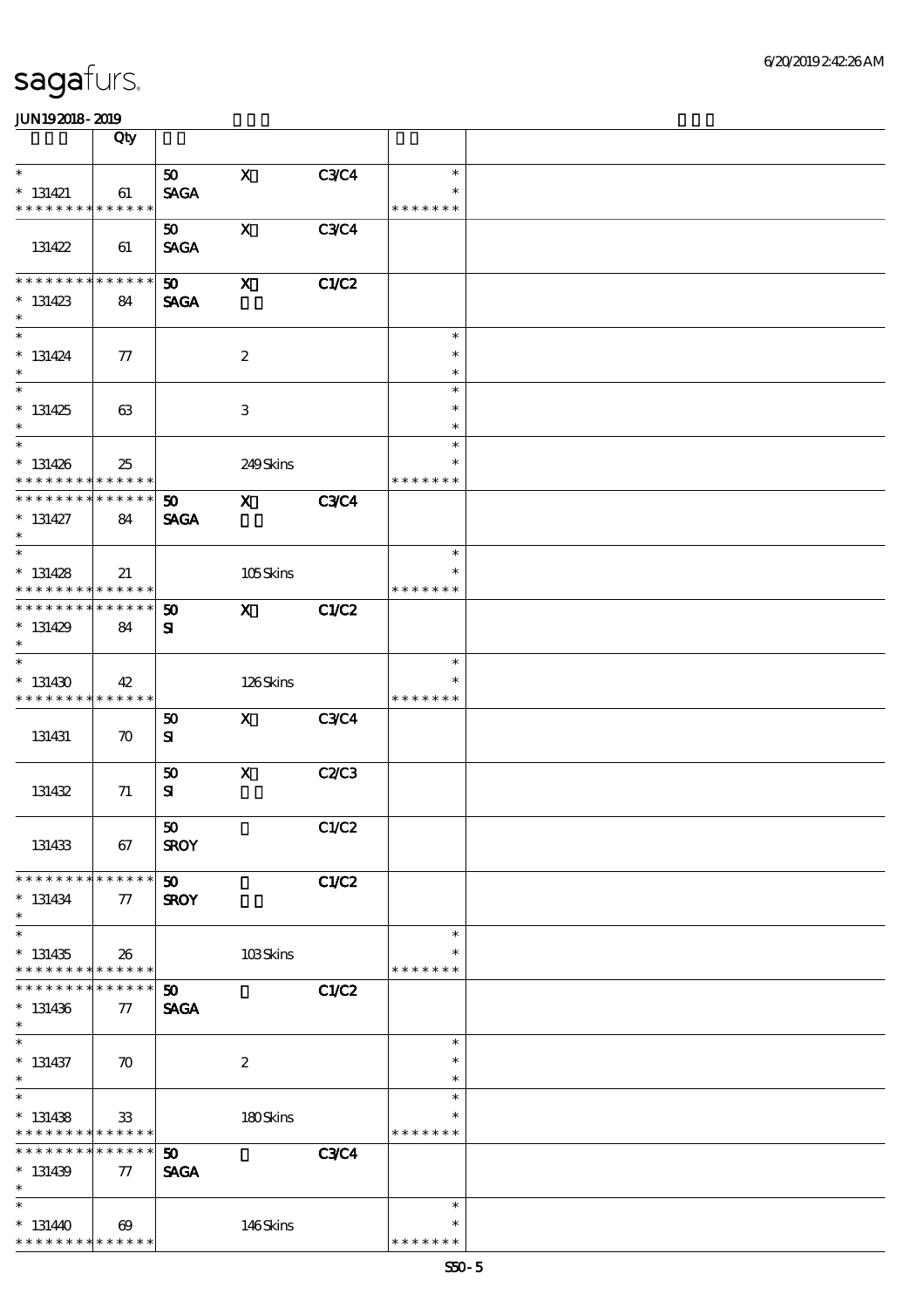|                                                                               | Qty                |                                            |                          |                                   |  |
|-------------------------------------------------------------------------------|--------------------|--------------------------------------------|--------------------------|-----------------------------------|--|
| * * * * * * * * * * * * * *<br>$* 131441$<br>$\ast$                           | 84                 | 50 <sub>o</sub><br><b>SAGA</b>             | C1/C2                    |                                   |  |
| $\overline{\ast}$<br>$* 131442$<br>* * * * * * * * <mark>* * * * * * *</mark> | 23                 |                                            | 107Skins                 | $\ast$<br>$\ast$<br>* * * * * * * |  |
| 131443                                                                        | 57                 | 50<br><b>SAGA</b>                          | <b>C3C4</b>              |                                   |  |
| * * * * * * * * * * * * * *<br>$* 131444$<br>$\ast$                           | 84                 | 50<br>${\bf s}$                            | C1/C2                    |                                   |  |
| $\overline{\phantom{0}}$<br>$* 131445$<br>* * * * * * * * * * * * * *         | 23                 |                                            | 107Skins                 | $\ast$<br>$\ast$<br>* * * * * * * |  |
| * * * * * * * * * * * * * *<br>$* 131446$<br>$\ast$                           | $\boldsymbol{\pi}$ | $\boldsymbol{\mathfrak{D}}$<br>${\bf s}$   | <b>C3C4</b>              |                                   |  |
| $\ast$<br>$* 131447$<br>* * * * * * * * * * * * * *                           | 23                 | 93Skins                                    |                          | $\ast$<br>$\ast$<br>* * * * * * * |  |
| 131448                                                                        | 41                 | $\mathcal{L}$<br>50<br>${\bf s}$           | <b>C2/C3</b>             |                                   |  |
| 131449                                                                        | 64                 | 50<br><b>SROY</b>                          | C1/C2                    |                                   |  |
| 131450                                                                        | 61                 | 50<br><b>SROY</b>                          | <b>C3C4</b>              |                                   |  |
| * * * * * * * * * * * * * *<br>$* 131451$<br>$*$                              | 56                 | $\boldsymbol{\mathfrak{D}}$<br><b>SROY</b> | C1/C2                    |                                   |  |
| $\overline{\ast}$<br>$* 131452$<br>* * * * * * * * * * * * * *                | 26                 | 82Skins                                    |                          | $\ast$<br>* * * * * * *           |  |
| *************** 50<br>$* 131453$<br>$\ast$                                    | $\boldsymbol{\pi}$ | <b>SAGA</b>                                | <b>C1/C2</b>             |                                   |  |
| $\ast$<br>$* 131454$<br>* * * * * * * * <mark>* * * * * * *</mark>            | 28                 | 98Skins                                    |                          | $\ast$<br>$\ast$<br>* * * * * * * |  |
| * * * * * * *<br>$^\ast$ 131455<br>$\ast$<br>$\ast$                           | * * * * * *<br>77  | 50 <sub>o</sub><br><b>SAGA</b>             | <b>C3C4</b>              |                                   |  |
| $* 131456$<br>* * * * * * * * <mark>* * * * * * *</mark>                      | 57                 |                                            | 134Skins                 | $\ast$<br>$\ast$<br>* * * * * * * |  |
| 131457                                                                        | 51                 | 50 <sub>o</sub><br><b>SAGA</b>             | C1/C2                    |                                   |  |
| 131458                                                                        | 21                 | 50 <sub>1</sub><br><b>SAGA</b>             | C1/C2                    |                                   |  |
| 131459                                                                        | 49                 | 50 <sub>o</sub><br><b>SAGA</b>             | C3C4                     |                                   |  |
| * * * * * * * *<br>$*131460$<br>$\ast$                                        | * * * * * *<br>54  | $\boldsymbol{\mathfrak{D}}$<br><b>SAGA</b> | C2C3<br>$\boldsymbol{z}$ |                                   |  |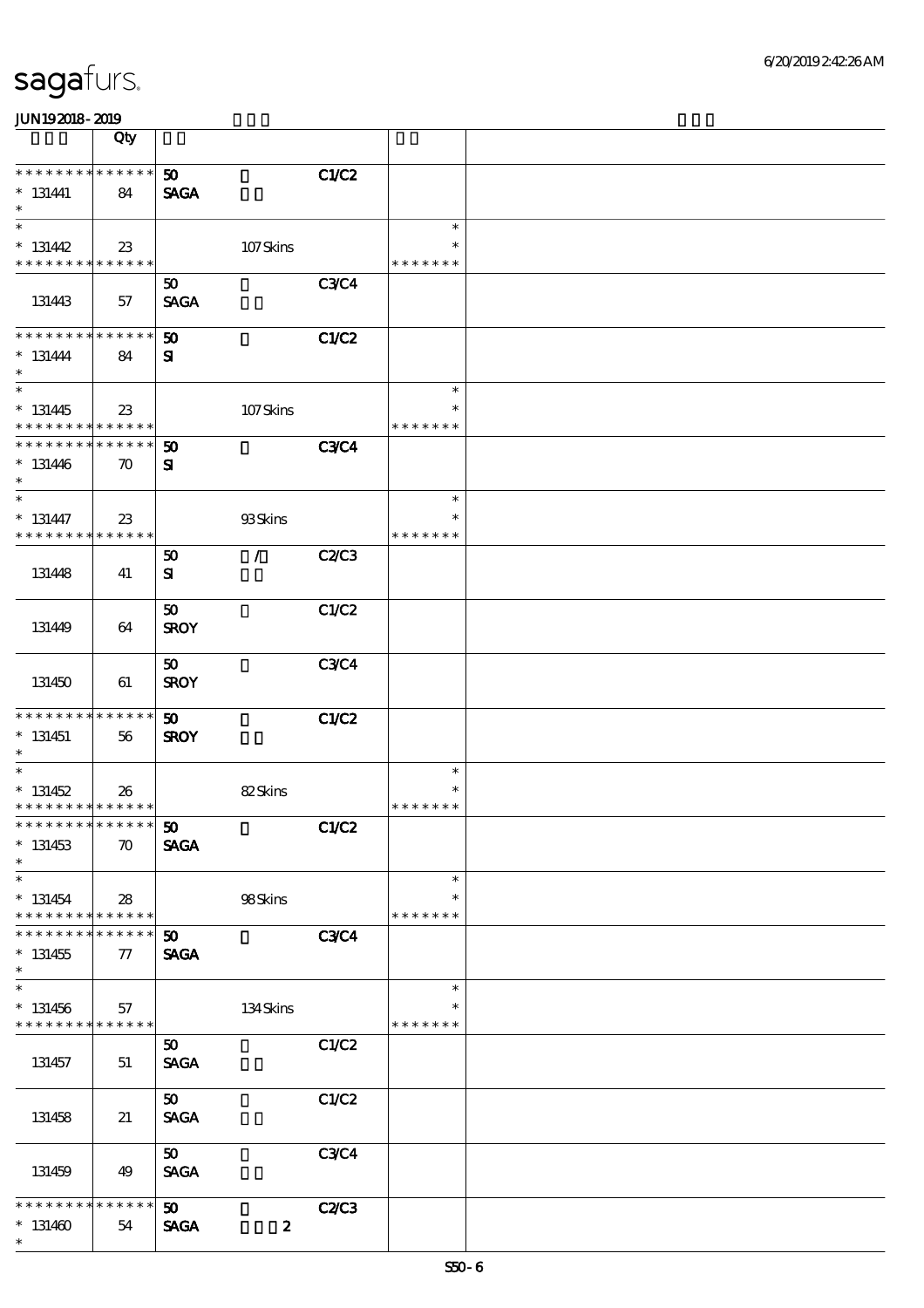|                               | Qty                |                             |                           |             |               |  |
|-------------------------------|--------------------|-----------------------------|---------------------------|-------------|---------------|--|
| $\ast$                        |                    | 50 <sub>o</sub>             |                           | C2C3        | $\ast$        |  |
|                               |                    |                             |                           |             | $\ast$        |  |
| $*$ 131461<br>* * * * * * * * | 21                 | <b>SAGA</b>                 | $\boldsymbol{z}$          |             |               |  |
|                               | * * * * * *        |                             |                           |             | * * * * * * * |  |
|                               |                    | 50                          |                           | C1/C2       |               |  |
| 131462                        | 72                 | ${\bf s}$                   |                           |             |               |  |
|                               |                    |                             |                           |             |               |  |
|                               |                    | 50                          |                           | <b>C3C4</b> |               |  |
| 131463                        | 83                 | ${\bf s}$                   |                           |             |               |  |
|                               |                    |                             |                           |             |               |  |
| * * * * * * * *               | * * * * * *        | 50                          | $\boldsymbol{\mathrm{X}}$ | C1/C2       |               |  |
| $* 131464$                    | 63                 | <b>SROY</b>                 |                           |             |               |  |
| $\ast$                        |                    |                             |                           |             |               |  |
| $\overline{\phantom{0}}$      |                    |                             |                           |             | $\ast$        |  |
| $* 131465$                    | 37                 |                             |                           |             | $\ast$        |  |
| * * * * * * * *               | * * * * * *        |                             | 100Skins                  |             | * * * * * * * |  |
| * * * * * * * *               |                    |                             |                           |             |               |  |
|                               | * * * * * *        | 50                          | $\mathbf{x}$              | C1/C2       |               |  |
| $* 131466$                    | $\boldsymbol{\pi}$ | <b>SROY</b>                 |                           |             |               |  |
| $\ast$                        |                    |                             |                           |             |               |  |
| $\ast$                        |                    |                             |                           |             | $\ast$        |  |
| $* 131467$                    | 58                 |                             | 128Skins                  |             | $\ast$        |  |
| * * * * * * * * * * * * * *   |                    |                             |                           |             | * * * * * * * |  |
|                               |                    | 50                          | $\mathbf{X}$              | <b>C3C4</b> |               |  |
| 131468                        | 37                 | <b>SROY</b>                 |                           |             |               |  |
|                               |                    |                             |                           |             |               |  |
| * * * * * * * *               | * * * * * *        | 50                          | $\mathbf x$               | C1/C2       |               |  |
| $* 131469$                    | 77                 | <b>SROY</b>                 |                           |             |               |  |
| $\ast$                        |                    |                             |                           |             |               |  |
| $\overline{\ast}$             |                    |                             |                           |             | $\ast$        |  |
| $* 131470$                    | $\boldsymbol{\pi}$ |                             | $\boldsymbol{2}$          |             | $\ast$        |  |
| $\ast$                        |                    |                             |                           |             | $\ast$        |  |
| $\overline{\phantom{0}}$      |                    |                             |                           |             | $\ast$        |  |
| $* 131471$                    |                    |                             |                           |             | ∗             |  |
| * * * * * * * *               | 46<br>* * * * * *  |                             | 193Skins                  |             | * * * * * * * |  |
| * * * * * * * *               | * * * * * *        |                             |                           |             |               |  |
|                               |                    | 50 <sub>o</sub>             | $\mathbf x$               | <b>C2C3</b> |               |  |
| $* 131472$<br>$\ast$          | 63                 | <b>SROY</b>                 | $\boldsymbol{2}$          |             |               |  |
|                               |                    |                             |                           |             |               |  |
| $*$                           |                    |                             |                           |             | $\ast$        |  |
| $* 131473$                    | 48                 |                             | $111$ Skins               |             | $\ast$        |  |
| * * * * * * * *               | * * * * * *        |                             |                           |             | * * * * * * * |  |
| * * * * * * *                 | * * * * * *        | $\boldsymbol{\mathfrak{D}}$ | $\mathbf{X}$              | C1/C2       |               |  |
| $* 131474$                    | 77                 | <b>SAGA</b>                 |                           |             |               |  |
| $\ast$                        |                    |                             |                           |             |               |  |
| $\overline{\ast}$             |                    |                             |                           |             | $\ast$        |  |
| $* 131475$                    | $\boldsymbol{\pi}$ |                             | $\boldsymbol{2}$          |             | $\ast$        |  |
| $\ast$                        |                    |                             |                           |             | $\ast$        |  |
| $\overline{\ast}$             |                    |                             |                           |             | $\ast$        |  |
| $* 131476$                    | $\boldsymbol{\pi}$ |                             | $\ensuremath{\mathbf{3}}$ |             | $\ast$        |  |
| $\ast$                        |                    |                             |                           |             | $\ast$        |  |
| $\overline{\phantom{0}}$      |                    |                             |                           |             | $\ast$        |  |
| $* 131477$                    | $\boldsymbol{\pi}$ |                             | $\boldsymbol{4}$          |             | $\ast$        |  |
| $\ast$                        |                    |                             |                           |             | $\ast$        |  |
| $\overline{\ast}$             |                    |                             |                           |             | $\ast$        |  |
| $* 131478$                    | $\boldsymbol{\pi}$ |                             | $\mathbf 5$               |             | $\ast$        |  |
| $\ast$                        |                    |                             |                           |             | $\ast$        |  |
| $\ast$                        |                    |                             |                           |             | $\ast$        |  |
|                               |                    |                             |                           |             |               |  |
| $* 131479$                    | $\boldsymbol{\pi}$ |                             | $\bf 6$                   |             | $\ast$        |  |
| $\ast$                        |                    |                             |                           |             | $\ast$        |  |
| $\ast$                        |                    |                             |                           |             | $\ast$        |  |
| $*131480$                     | $\boldsymbol{\pi}$ |                             | $\boldsymbol{7}$          |             | $\ast$        |  |
| $\ast$                        |                    |                             |                           |             | $\ast$        |  |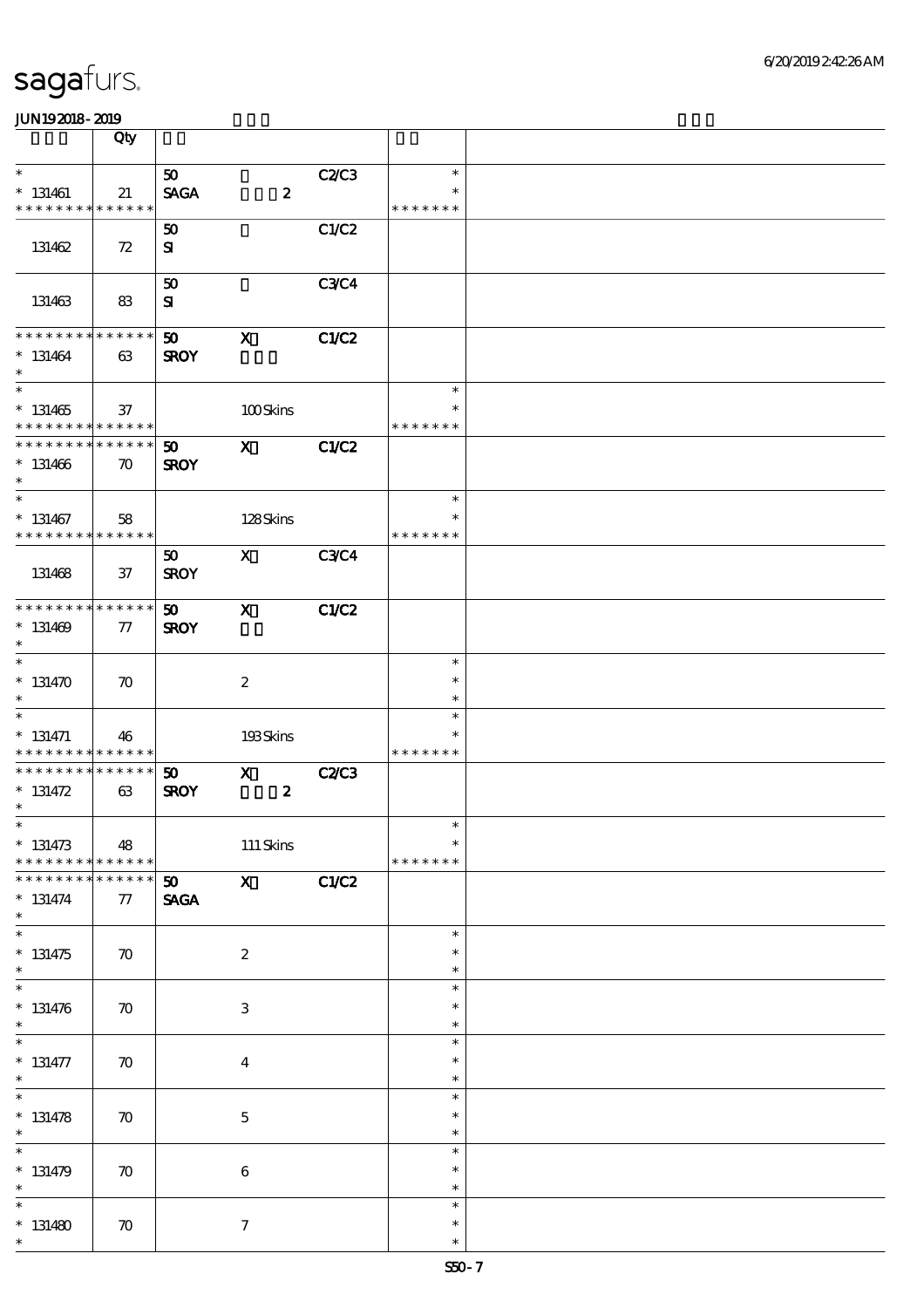|                                                                    | Qty                               |                                            |                                  |              |                                   |  |
|--------------------------------------------------------------------|-----------------------------------|--------------------------------------------|----------------------------------|--------------|-----------------------------------|--|
| $\ast$<br>$* 131481$<br>$\ast$                                     | $\boldsymbol{\pi}$                | 50<br><b>SAGA</b>                          | $\mathbf X$                      | C1/C2        | $\ast$<br>$\ast$<br>$\ast$        |  |
| $\ast$<br>$* 131482$<br>* * * * * * * * <mark>* * * * * *</mark>   | 29                                |                                            | 596Skins                         |              | $\ast$<br>$\ast$<br>* * * * * * * |  |
| * * * * * * * * * * * * * *<br>$* 131483$<br>$\ast$                | 77                                | 50 <sub>o</sub><br><b>SAGA</b>             | $\mathbf{x}$                     | <b>C3C4</b>  |                                   |  |
| $\overline{\ast}$<br>$* 131484$<br>* * * * * * * * * * * * * *     | 71                                |                                            | 148Skins                         |              | $\ast$<br>$\ast$<br>* * * * * * * |  |
| * * * * * * * * * * * * * * *<br>$* 131485$<br>$\ast$              | 84                                | $\boldsymbol{\mathfrak{w}}$<br><b>SAGA</b> | $\mathbf{x}$                     | C1/C2        |                                   |  |
| $\overline{\ast}$<br>$* 131486$<br>$\ast$                          | 77                                |                                            | $\boldsymbol{2}$                 |              | $\ast$<br>$\ast$<br>$\ast$        |  |
| $\ast$<br>$* 131487$<br>$\ast$                                     | 77                                |                                            | $\ensuremath{\mathbf{3}}$        |              | $\ast$<br>$\ast$<br>$\ast$        |  |
| $\overline{\ast}$<br>$* 131488$<br>$\ast$                          | 77                                |                                            | $\overline{\mathbf{4}}$          |              | $\ast$<br>$\ast$<br>$\ast$        |  |
| $\ast$<br>$* 131489$<br>$\ast$                                     | 77                                |                                            | $\mathbf 5$                      |              | $\ast$<br>$\ast$<br>$\ast$        |  |
| $\ast$<br>$*131490$<br>$\ast$                                      | 68                                |                                            | $\boldsymbol{6}$                 |              | $\ast$<br>$\ast$<br>$\ast$        |  |
| $\ast$<br>$* 131491$<br>* * * * * * * * <mark>* * * * * * *</mark> | 21                                |                                            | 481 Skins                        |              | $\ast$<br>$\ast$<br>* * * * * * * |  |
| ******** <mark>*******</mark><br>$* 131492$<br>$\ast$              | 84                                | 50<br><b>SAGA</b>                          | $\mathbf x$                      | <b>C3C4</b>  |                                   |  |
| $*$<br>$* 131493$<br>* * * * * * * * * * * * * *                   | 63                                |                                            | 147Skins                         |              | $\ast$<br>$\ast$<br>* * * * * * * |  |
| * * * * * * *<br>$* 131494$<br>$\ast$                              | * * * * * *<br>$\boldsymbol{\pi}$ | 50 <sub>2</sub><br><b>SAGA</b>             | $\mathbf{X}$<br>$\boldsymbol{z}$ | C2C3         |                                   |  |
| $\overline{\phantom{0}}$<br>$* 131495$<br>$\ast$                   | 63                                |                                            | $\boldsymbol{2}$                 |              | $\ast$<br>$\ast$<br>$\ast$        |  |
| $\ast$<br>$* 131496$<br>$\ast$                                     | 63                                |                                            | $\ensuremath{\mathbf{3}}$        |              | $\ast$<br>$\ast$<br>$\ast$        |  |
| $\ast$<br>$* 131497$<br>* * * * * * * *                            | 51<br>******                      |                                            | 247Skins                         |              | $\ast$<br>$\ast$<br>* * * * * * * |  |
| * * * * * * * *<br>$* 131498$<br>$\ast$                            | * * * * * *<br>84                 | 50<br>${\bf s}$                            | $\mathbf{x}$                     | <b>C1/C2</b> |                                   |  |
| $\ast$<br>$* 131499$<br>$\ast$                                     | 77                                |                                            | $\boldsymbol{2}$                 |              | $\ast$<br>$\ast$<br>$\ast$        |  |
| $\ast$<br>$^*$ 131500 $\,$<br>$\ast$                               | 77                                |                                            | 3                                |              | $\ast$<br>$\ast$<br>$\ast$        |  |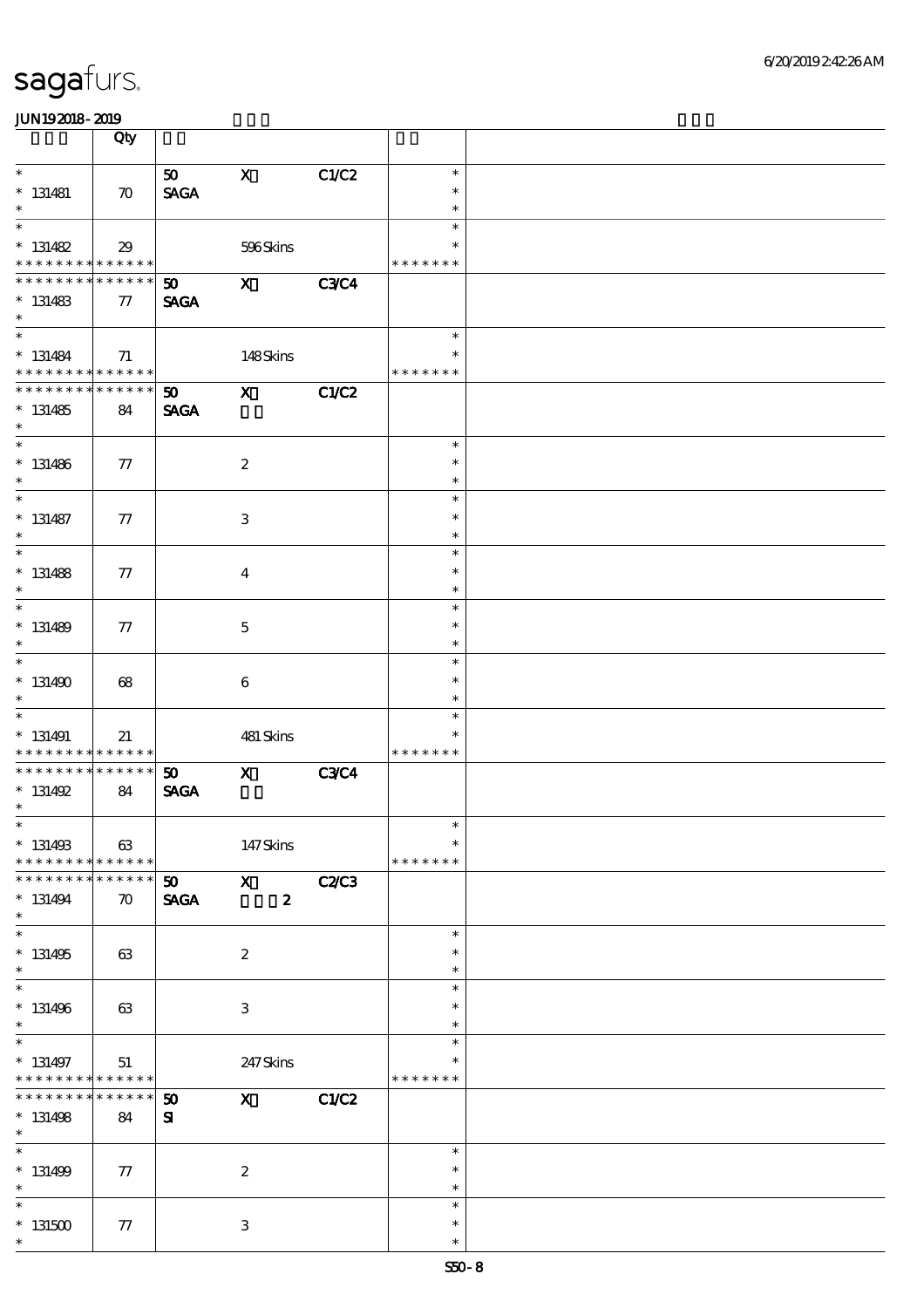|                                            | Qty                   |                 |                           |              |               |  |
|--------------------------------------------|-----------------------|-----------------|---------------------------|--------------|---------------|--|
| $\ast$                                     |                       | 50              | $\mathbf X$               | C1/C2        | $\ast$        |  |
| $*131501$                                  | 77                    | ${\bf s}$       |                           |              | $\ast$        |  |
| $\ast$                                     |                       |                 |                           |              | $\ast$        |  |
| $\ast$                                     |                       |                 |                           |              | $\ast$        |  |
|                                            |                       |                 |                           |              |               |  |
| $^*$ 131502 $\,$                           | 77                    |                 | $\mathbf 5$               |              | $\ast$        |  |
| $\ast$                                     |                       |                 |                           |              | $\ast$        |  |
| $\overline{\ast}$                          |                       |                 |                           |              | $\ast$        |  |
| $* 13150B$                                 | 77                    |                 | $\bf 6$                   |              | $\ast$        |  |
| $\ast$                                     |                       |                 |                           |              | $\ast$        |  |
| $\overline{\ast}$                          |                       |                 |                           |              | $\ast$        |  |
| $^*$ 131504 $\,$                           | 43                    |                 | 512Skins                  |              | $\ast$        |  |
| * * * * * * * *                            | * * * * * *           |                 |                           |              | * * * * * * * |  |
| * * * * * * * *                            | * * * * * *           | 50              | $\mathbf{x}$              | <b>C3C4</b>  |               |  |
| $* 131505$                                 | 84                    | ${\bf s}$       |                           |              |               |  |
| $\ast$                                     |                       |                 |                           |              |               |  |
|                                            |                       |                 |                           |              | $\ast$        |  |
|                                            |                       |                 |                           |              | $\ast$        |  |
| $^\ast$ 131506                             | 77                    |                 | $\boldsymbol{2}$          |              |               |  |
| $\ast$                                     |                       |                 |                           |              | $\ast$        |  |
| $\overline{\ast}$                          |                       |                 |                           |              | $\ast$        |  |
| $^\ast$ 131507                             | 63                    |                 | $\ensuremath{\mathbf{3}}$ |              | $\ast$        |  |
| $\ast$                                     |                       |                 |                           |              | $\ast$        |  |
| $\overline{\ast}$                          |                       |                 |                           |              | $\ast$        |  |
| $* 131508$                                 | 25                    |                 | 249Skins                  |              | $\ast$        |  |
| * * * * * * * *                            | * * * * * *           |                 |                           |              | * * * * * * * |  |
| * * * * * * * *                            | $******$              | 50              | $\mathbf{x}$              | C1/C2        |               |  |
| $* 131509$                                 | 91                    | ${\bf s}$       |                           |              |               |  |
| $\ast$                                     |                       |                 |                           |              |               |  |
| $\overline{\ast}$                          |                       |                 |                           |              | $\ast$        |  |
| $*131510$                                  | 84                    |                 | $\boldsymbol{2}$          |              | $\ast$        |  |
| $\ast$                                     |                       |                 |                           |              | $\ast$        |  |
| $\overline{\phantom{0}}$                   |                       |                 |                           |              | $\ast$        |  |
|                                            |                       |                 |                           |              |               |  |
| $* 131511$                                 | 84                    |                 | $\ensuremath{\mathbf{3}}$ |              | $\ast$        |  |
| $\ast$                                     |                       |                 |                           |              | $\ast$        |  |
| $\ast$                                     |                       |                 |                           |              | $\ast$        |  |
| $*$ 131512                                 | 38                    |                 | 297 Skins                 |              |               |  |
| * * * * * * * * * * * * * *                |                       |                 |                           |              | * * * * * * * |  |
| **************** 50                        |                       |                 | $\mathbf{x}$              | <b>C3C4</b>  |               |  |
| $*$ 131513                                 | 91                    | ${\bf S}$       |                           |              |               |  |
| $\ast$                                     |                       |                 |                           |              |               |  |
| $\ast$                                     |                       |                 |                           |              | $\ast$        |  |
| $* 131514$                                 | $\boldsymbol{\omega}$ |                 | 160Skins                  |              | $\ast$        |  |
| * * * * * * * *                            | $* * * * * * *$       |                 |                           |              | * * * * * * * |  |
|                                            | * * * * * *           | 50              | $\mathbf{X}$              | <b>C2/C3</b> |               |  |
| $*131515$                                  | 77                    | ${\bf s}$       | $\boldsymbol{z}$          |              |               |  |
| $\ast$                                     |                       |                 |                           |              |               |  |
| $\overline{\ast}$                          |                       |                 |                           |              | $\ast$        |  |
|                                            |                       |                 |                           |              | ∗             |  |
| $* 131516$                                 | 75                    |                 | 152Skins                  |              |               |  |
| * * * * * * * * <mark>* * * * * * *</mark> |                       |                 |                           |              | * * * * * * * |  |
|                                            |                       | 50 <sub>o</sub> | $\boldsymbol{\mathsf{Z}}$ | C2C3         |               |  |
| 131517                                     | 46                    | <b>SROY</b>     |                           |              |               |  |
|                                            |                       |                 |                           |              |               |  |
|                                            |                       | 50 <sub>o</sub> | $\boldsymbol{\mathsf{z}}$ | C2/C3        |               |  |
| 131518                                     | 66                    | <b>SROY</b>     |                           |              |               |  |
|                                            |                       |                 |                           |              |               |  |
| * * * * * * *                              | * * * * * *           | 50 <sub>2</sub> | $\boldsymbol{\mathsf{z}}$ | <b>C2/C3</b> |               |  |
| $*$ 131519                                 | 77                    | <b>SAGA</b>     |                           |              |               |  |
| $\ast$                                     |                       |                 |                           |              |               |  |
| $\ast$                                     |                       |                 |                           |              | $\ast$        |  |
| $*131520$                                  | 56                    |                 | $\boldsymbol{2}$          |              | $\ast$        |  |
| $\ast$                                     |                       |                 |                           |              | $\ast$        |  |
|                                            |                       |                 |                           |              |               |  |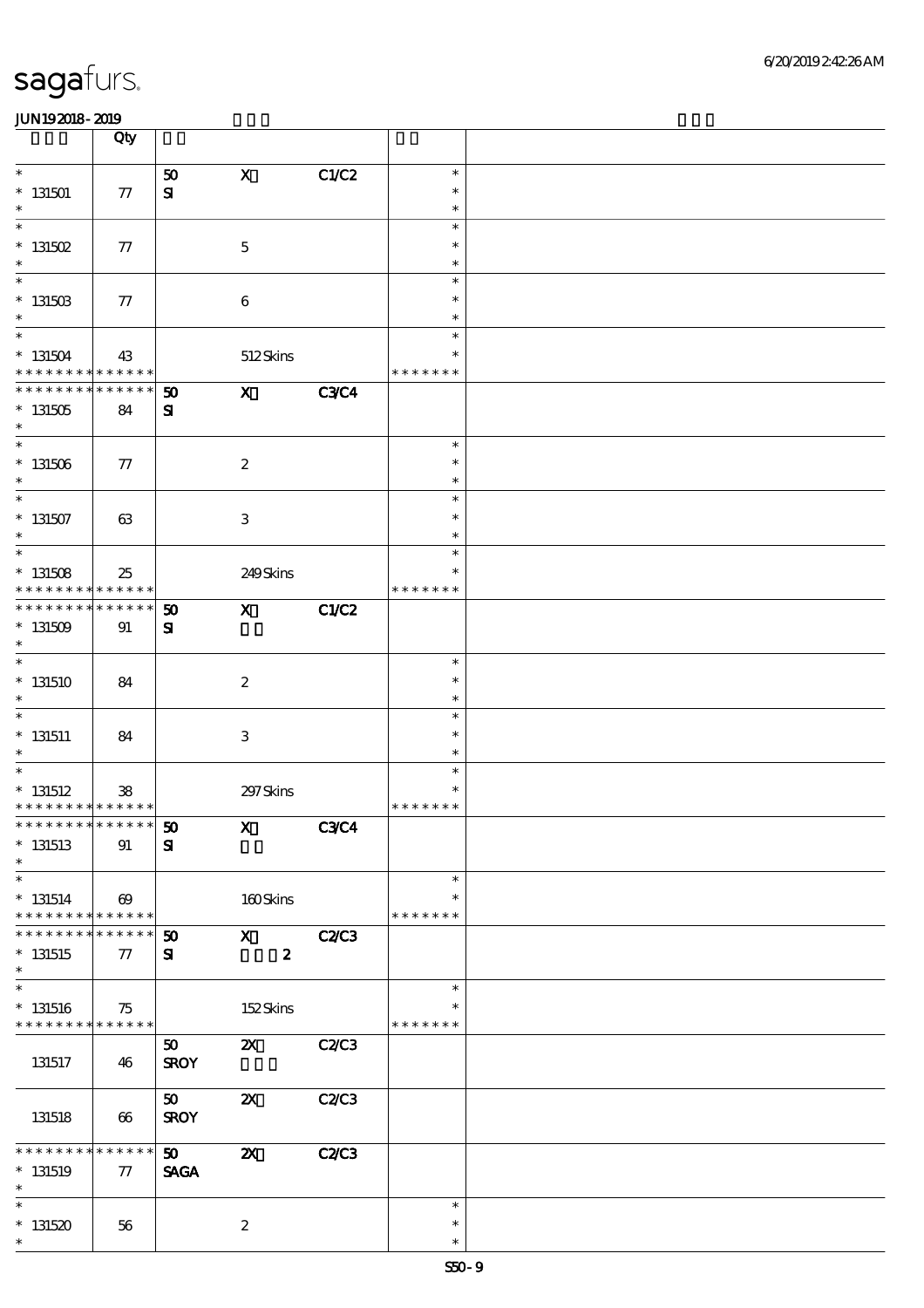|                             | Qty |             |                           |              |               |  |
|-----------------------------|-----|-------------|---------------------------|--------------|---------------|--|
| $\ast$                      |     | 50          | $\boldsymbol{\mathsf{X}}$ | C2C3         | $\ast$        |  |
| $* 131521$                  | 24  | <b>SAGA</b> |                           |              | $\ast$        |  |
| * * * * * * * * * * * * * * |     |             |                           |              | * * * * * * * |  |
|                             |     | 50          | $\boldsymbol{\mathsf{X}}$ | C2C3         |               |  |
| 131522                      | 88  | <b>SAGA</b> |                           |              |               |  |
|                             |     |             |                           |              |               |  |
|                             |     | 50          | $\boldsymbol{\mathsf{Z}}$ | C2C3         |               |  |
| 131523                      | 42  | <b>SAGA</b> | $\boldsymbol{z}$          |              |               |  |
|                             |     |             |                           |              |               |  |
| * * * * * * * * * * * * * * |     | 50          | $\boldsymbol{\mathsf{z}}$ | <b>C2/C3</b> |               |  |
| $* 131524$                  | 84  | ${\bf s}$   |                           |              |               |  |
| $\ast$                      |     |             |                           |              |               |  |
| $\ast$                      |     |             |                           |              | $\ast$        |  |
| $* 131525$                  | 34  |             | 118Skins                  |              | $\ast$        |  |
| * * * * * * * * * * * * * * |     |             |                           |              | * * * * * * * |  |
|                             |     | 50          | $\boldsymbol{\alpha}$     | <b>C2/C3</b> |               |  |
| 131526                      | 51  | ${\bf s}$   |                           |              |               |  |
|                             |     |             |                           |              |               |  |
|                             |     | 50          | $\boldsymbol{\mathsf{Z}}$ | C2C3         |               |  |
| 131527                      | 39  | ${\bf s}$   | $\boldsymbol{z}$          |              |               |  |
|                             |     |             |                           |              |               |  |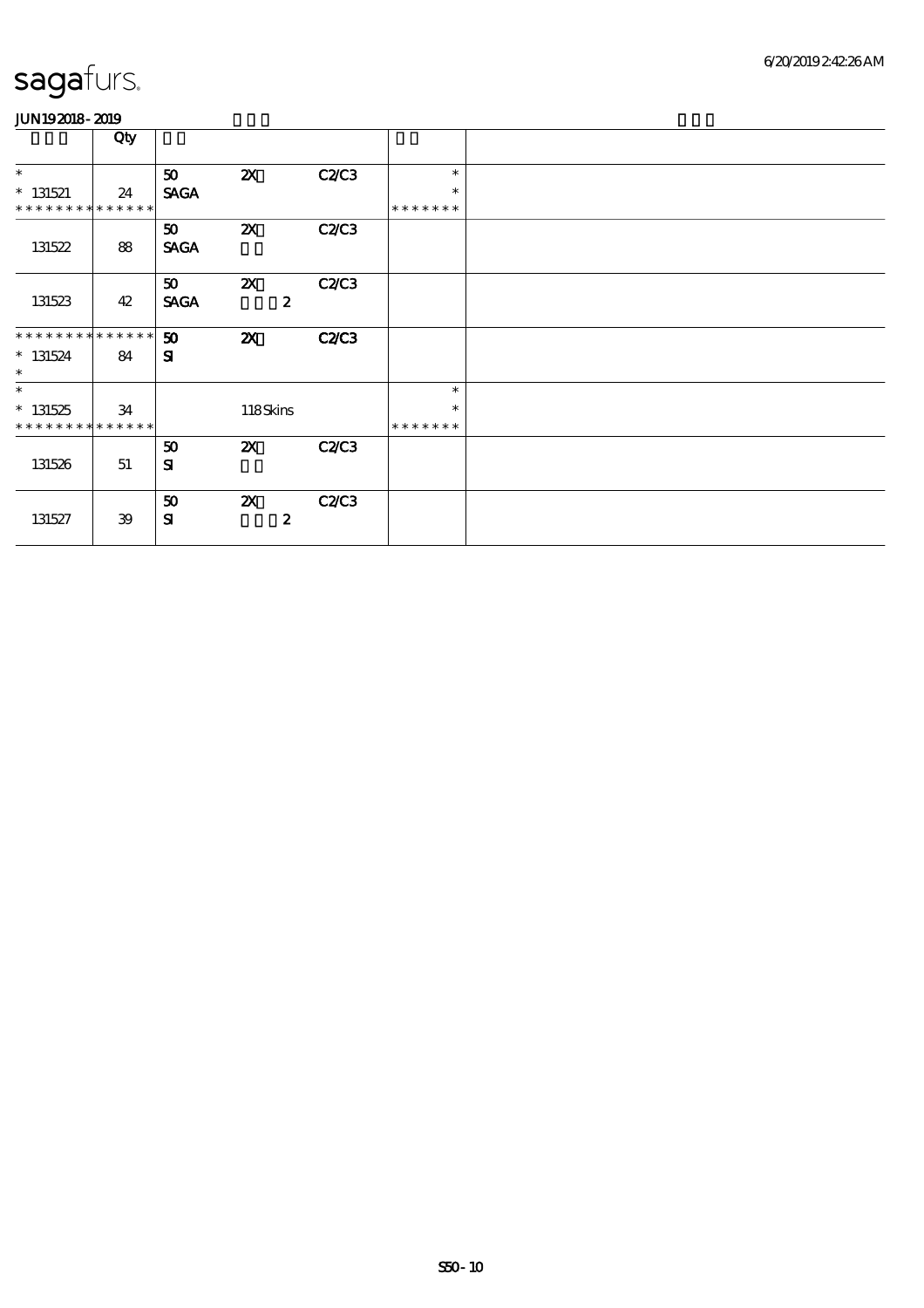|                                                                             | Qty                               |                                      |                           |              |                                   |  |
|-----------------------------------------------------------------------------|-----------------------------------|--------------------------------------|---------------------------|--------------|-----------------------------------|--|
| 131601                                                                      | 54                                | $\boldsymbol{\omega}$<br><b>SROY</b> |                           | C1/C2        |                                   |  |
| 131602                                                                      | 73                                | 40<br><b>SROY</b>                    |                           | C1/C2        |                                   |  |
| 131603                                                                      | 48                                | 40<br><b>SROY</b>                    |                           | C1/C2        |                                   |  |
| * * * * * * * *<br>$* 131604$<br>$\ast$                                     | * * * * * *<br>84                 | 40<br><b>SAGA</b>                    |                           | <b>C1/C2</b> |                                   |  |
| $\overline{\phantom{0}}$<br>$^\ast$ 131605<br>* * * * * * * *               | 43<br>* * * * * *                 |                                      | 127Skins                  |              | $\ast$<br>$\ast$<br>* * * * * * * |  |
| 131606                                                                      | 59                                | $\boldsymbol{\omega}$<br><b>SAGA</b> |                           | C1/C2        |                                   |  |
| 131607                                                                      | $35\,$                            | $\boldsymbol{\omega}$<br><b>SROY</b> | $\boldsymbol{\mathsf{Z}}$ | C1/C2        |                                   |  |
| * * * * * * * * * * * * * *<br>$*131608$<br>$\ast$                          | 75                                | $\boldsymbol{\omega}$<br><b>SROY</b> | $\boldsymbol{\mathsf{z}}$ | <b>C1/C2</b> |                                   |  |
| $\ast$<br>$*131609$<br>* * * * * * * *                                      | 21<br>* * * * * *                 |                                      | 96Skins                   |              | $\ast$<br>* * * * * * *           |  |
| * * * * * * * *<br>$*131610$<br>$\ast$                                      | * * * * * *<br>63                 | $\boldsymbol{\omega}$<br><b>SROY</b> | $\boldsymbol{\mathsf{z}}$ | <b>C1/C2</b> |                                   |  |
| $\overline{\phantom{0}}$<br>$* 131611$<br>* * * * * * * *                   | 23<br>* * * * * *                 |                                      | 86Skins                   |              | $\ast$<br>$\ast$<br>* * * * * * * |  |
| * * * * * * * *<br>$*$ 131612<br>$\ast$                                     | * * * * * *<br>84                 | $\boldsymbol{\omega}$<br><b>SAGA</b> | $\boldsymbol{\mathsf{z}}$ | C1/C2        |                                   |  |
| $*$<br>$*$ 131613<br>$\ast$                                                 | $77\,$                            |                                      | $\boldsymbol{2}$          |              | $\ast$<br>$\ast$<br>$\ast$        |  |
| $\ast$<br>$* 131614$<br>* * * * * * * *                                     | 48<br>* * * * * *                 |                                      | 209Skins                  |              | $\ast$<br>$\ast$<br>* * * * * * * |  |
| $*131615$<br>$\ast$                                                         | * * * * * *<br>84                 | $\boldsymbol{\omega}$<br><b>SAGA</b> | $\boldsymbol{\mathsf{z}}$ | <b>C3C4</b>  |                                   |  |
| $\ast$<br>$* 131616$<br>* * * * * * * * <mark>* * * * * *</mark>            | 30                                |                                      | 114Skins                  |              | $\ast$<br>$\ast$<br>* * * * * * * |  |
| * * * * * * *<br>$*131617$<br>$\ast$                                        | * * * * * *<br>84                 | $\boldsymbol{\omega}$<br><b>SAGA</b> | $\boldsymbol{\mathsf{z}}$ | <b>C1/C2</b> |                                   |  |
| $\overline{\ast}$<br>$*$ 131618<br>* * * * * * * * <mark>* * * * * *</mark> | 23                                |                                      | 107Skins                  |              | $\ast$<br>* * * * * * *           |  |
| * * * * * * *<br>$*$ 131619<br>$\ast$                                       | * * * * * *<br>$\boldsymbol{\pi}$ | $\boldsymbol{\omega}$<br>${\bf s}$   | $\boldsymbol{\mathsf{z}}$ | <b>C1/C2</b> |                                   |  |
| $\ast$<br>$*131620$<br>* * * * * * * * <mark>* * * * * *</mark>             | 24                                |                                      | 94Skins                   |              | $\ast$<br>$\ast$<br>* * * * * * * |  |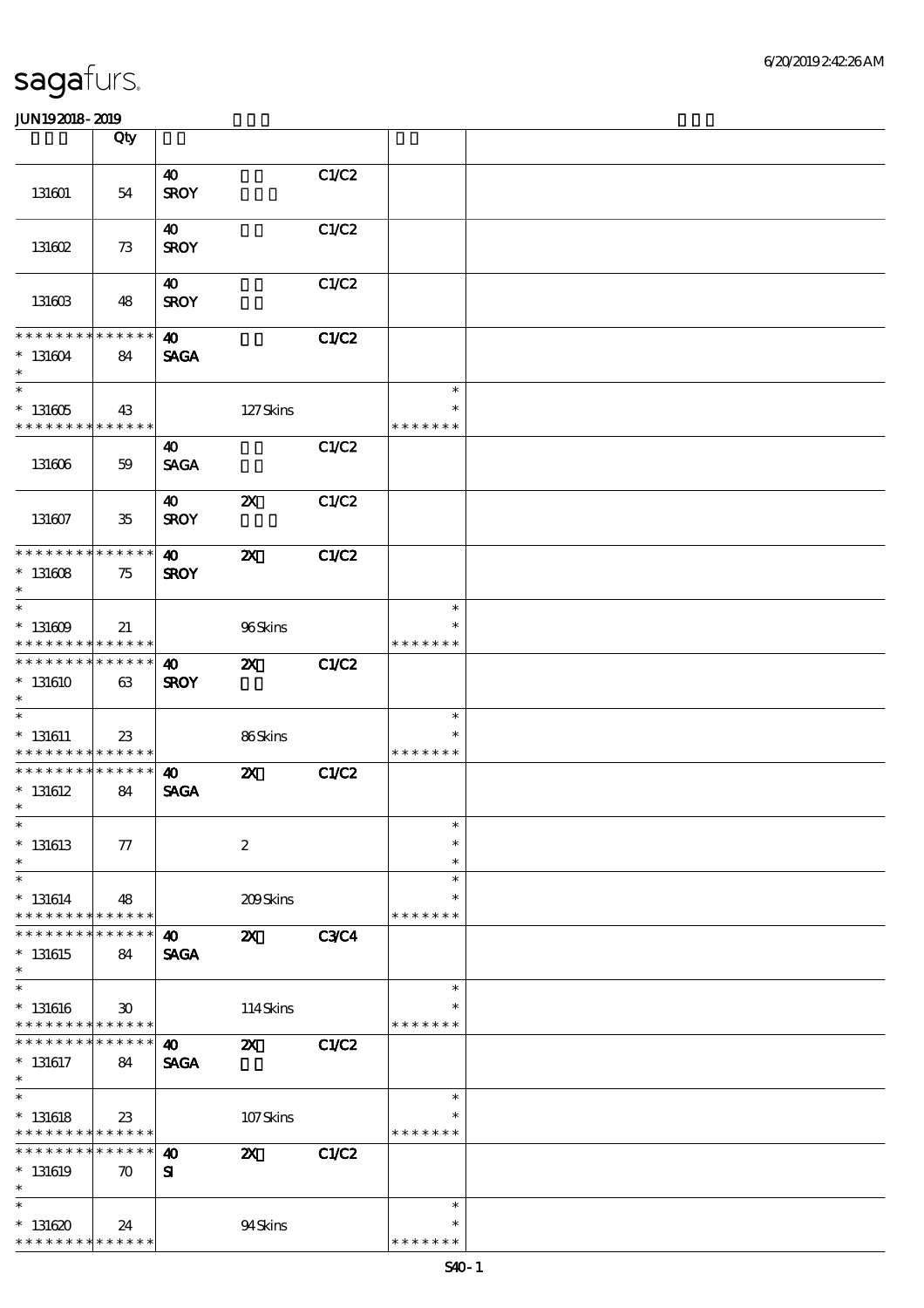|                                                                    | Qty                              |                                      |                           |              |                                   |  |
|--------------------------------------------------------------------|----------------------------------|--------------------------------------|---------------------------|--------------|-----------------------------------|--|
| 131621                                                             | 57                               | $\boldsymbol{\omega}$<br>${\bf s}$   | $\boldsymbol{\mathsf{Z}}$ | <b>C3C4</b>  |                                   |  |
| 131622                                                             | 51                               | $\boldsymbol{\omega}$<br>${\bf s}$   | $\boldsymbol{\mathsf{z}}$ | C1/C2        |                                   |  |
| * * * * * * * *<br>$*131623$<br>$\ast$                             | * * * * * *<br>77                | $\boldsymbol{\omega}$<br><b>SROY</b> | $\mathbf{X}$              | C1/C2        |                                   |  |
| $\overline{\ast}$<br>$* 131624$<br>* * * * * * * * * * * * * *     | 34                               |                                      | $111$ Skins               |              | $\ast$<br>$\ast$<br>* * * * * * * |  |
| * * * * * * * * * * * * * *<br>$*131625$<br>$\ast$                 | 84                               | $\boldsymbol{\Phi}$<br><b>SAGA</b>   | $\mathbf{X}$              | C1/C2        |                                   |  |
| $\ast$<br>$* 131626$<br>$\ast$                                     | 77                               |                                      | $\boldsymbol{2}$          |              | $\ast$<br>$\ast$<br>$\ast$        |  |
| $\ast$<br>$* 131627$<br>$\ast$                                     | 77                               |                                      | 3                         |              | $\ast$<br>$\ast$<br>$\ast$        |  |
| $\overline{\ast}$<br>$* 131628$<br>* * * * * * * *                 | 65<br>$\ast\ast\ast\ast\ast\ast$ |                                      | 308Skins                  |              | $\ast$<br>$\ast$<br>* * * * * * * |  |
| 131629                                                             | 67                               | 40<br><b>SAGA</b>                    | $\mathbf{X}$              | <b>C3C4</b>  |                                   |  |
| * * * * * * * * * * * * * *<br>$*131630$<br>$\ast$                 | 91                               | $\boldsymbol{\omega}$<br><b>SAGA</b> | $\mathbf{x}$              | C1/C2        |                                   |  |
| $\ast$<br>$* 131631$<br>* * * * * * * * * * * * * *                | 45                               |                                      | 136Skins                  |              | $\ast$<br>$\ast$<br>* * * * * * * |  |
| * * * * * * * * * * * * * * *<br>$* 131632$<br>$\ast$              | 91                               | $\boldsymbol{\omega}$<br>${\bf s}$   | $\mathbf{x}$              | C1/C2        |                                   |  |
| $*$<br>$* 131633$<br>$\ast$                                        | 84                               |                                      | $\boldsymbol{2}$          |              | $\ast$<br>$\ast$<br>$\ast$        |  |
| $\ast$<br>$* 131634$<br>$\ast$                                     | 77                               |                                      | 3                         |              | $\ast$<br>$\ast$<br>$\ast$        |  |
| $\ast$<br>$*131635$<br>* * * * * * * * * * * * * *                 | $22\,$                           |                                      | 274Skins                  |              | $\ast$<br>* * * * * * *           |  |
| * * * * * * *<br>$* 131636$<br>$\ast$                              | * * * * * *<br>$\tau$            | 40<br>${\bf s}$                      | $\mathbf{x}$              | C3C4         |                                   |  |
| $\ast$<br>$* 131637$<br>* * * * * * * * <mark>* * * * * *</mark> * | 21                               |                                      | 98Skins                   |              | $\ast$<br>*<br>* * * * * * *      |  |
| 131638                                                             | 58                               | $\boldsymbol{\omega}$<br>${\bf s}$   | $\mathbf{x}$              | <b>C2/C3</b> |                                   |  |
| 131639                                                             | 46                               | 40<br>$\mathbf I$                    | $\boldsymbol{X}$          | C2/C3        |                                   |  |
| * * * * * * *<br>$*131640$<br>$\ast$                               | * * * * * *<br>84                | $\boldsymbol{\omega}$<br><b>SAGA</b> |                           | C1/C2        |                                   |  |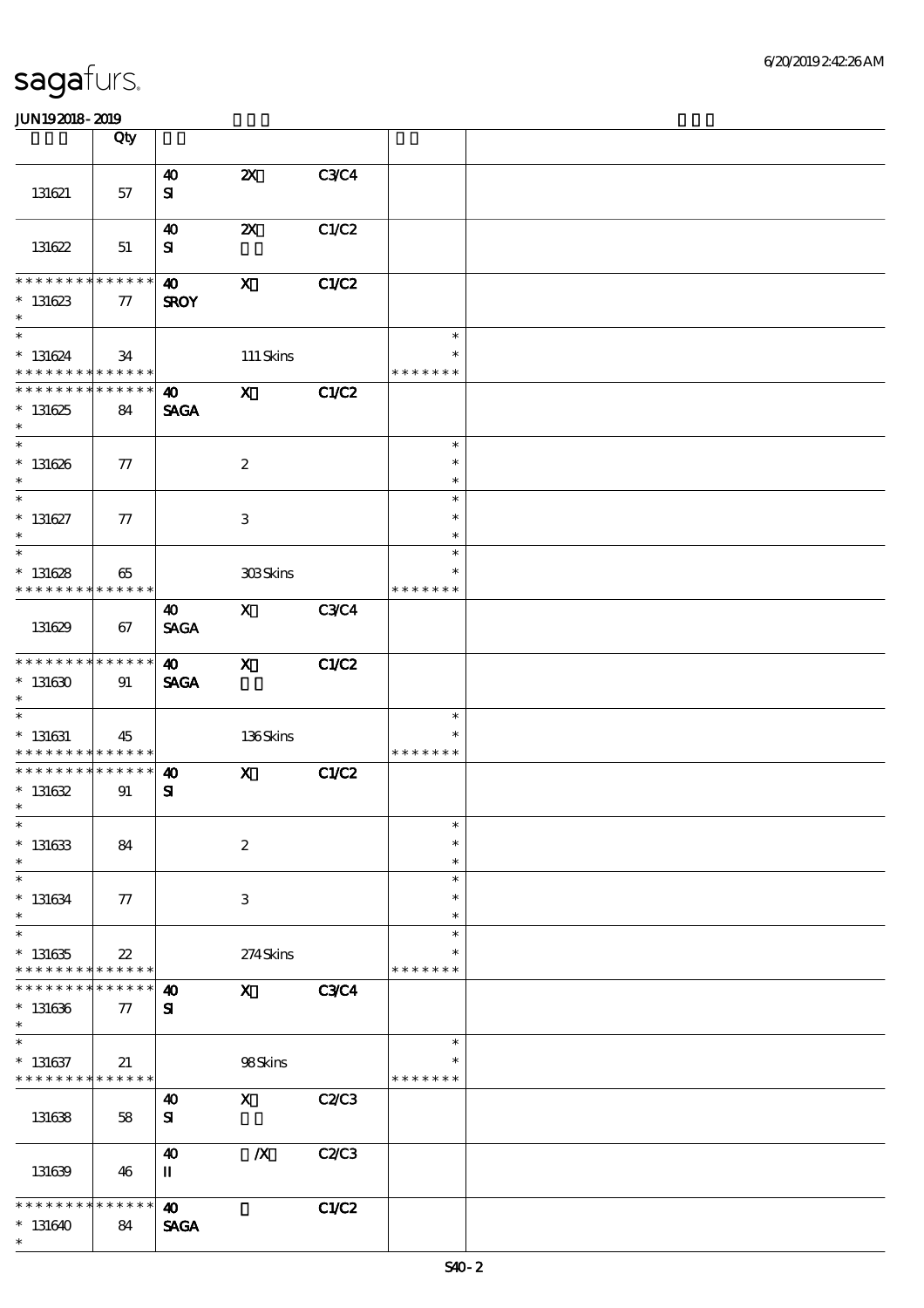|                                                  | Qty                                             |                                                       |                          |                                   |  |
|--------------------------------------------------|-------------------------------------------------|-------------------------------------------------------|--------------------------|-----------------------------------|--|
| $\ast$<br>$^*$ 131641                            | ${\bf \pi}$                                     | $\boldsymbol{\omega}$<br><b>SAGA</b>                  | C1/C2                    | $\ast$<br>$\ast$                  |  |
| $\ast$                                           |                                                 |                                                       |                          | $\ast$                            |  |
| $\ast$<br>$* 131642$<br>$\ast$                   | 77                                              | 3                                                     |                          | $\ast$<br>$\ast$<br>$\ast$        |  |
| $\ast$<br>$*131643$<br>* * * * * * * *           | 71                                              | 309Skins                                              |                          | $\ast$<br>$\ast$                  |  |
| * * * * * * *<br>$* 131644$<br>$\ast$            | $\ast\ast\ast\ast\ast\ast$<br>* * * * * *<br>65 | $\boldsymbol{\omega}$<br><b>SAGA</b>                  | <b>C3C4</b>              | * * * * * * *                     |  |
| $\overline{\ast}$<br>$* 131645$                  | 28                                              | 93Skins                                               |                          | $\ast$<br>$\ast$                  |  |
| * * * * * * * *<br>* * * * * * * *<br>$* 131646$ | * * * * * *<br>$\ast\ast\ast\ast\ast\ast$<br>91 | $\boldsymbol{\omega}$<br><b>SAGA</b>                  | <b>C1/C2</b>             | * * * * * * *                     |  |
| $\ast$<br>$\ast$<br>$* 131647$                   | 63                                              | 154Skins                                              |                          | $\ast$<br>$\ast$                  |  |
| * * * * * * * *<br>131648                        | * * * * * *<br>59                               | 40<br><b>SAGA</b>                                     | <b>C3C4</b>              | * * * * * * *                     |  |
| * * * * * * * *<br>$*131649$                     | $* * * * * * *$<br>91                           | $\boldsymbol{\omega}$<br>${\bf s}$                    | <b>C1/C2</b>             |                                   |  |
| $\ast$<br>$\ast$<br>$*131650$                    | $50^{\circ}$                                    | $141$ Skins                                           |                          | $\ast$<br>$\ast$                  |  |
| * * * * * * * *                                  | * * * * * *                                     |                                                       |                          | * * * * * * *                     |  |
| 131651                                           | 91                                              | 40<br>${\bf s}$                                       | <b>C3C4</b>              |                                   |  |
| * * * * * * * *<br>$* 131652$<br>$\ast$          | ******<br>$\boldsymbol{\pi}$                    | $\mathcal{L}$<br>$\boldsymbol{\omega}$<br><b>SROY</b> | <b>C2/C3</b>             |                                   |  |
| $\ast$<br>$* 131653$<br>* * * * * * * *          | 25<br>* * * * * *                               | $95S$ kins                                            |                          | $\ast$<br>$\ast$<br>* * * * * * * |  |
| 131654                                           | 68                                              | $\mathcal{L}$<br>$\boldsymbol{\omega}$<br>${\bf s}$   | C2/C3                    |                                   |  |
| * * * * * * * *<br>$* 131655$<br>$\ast$          | * * * * * *<br>84                               | $\boldsymbol{\omega}$<br><b>SAGA</b>                  | <b>C1/C2</b>             |                                   |  |
| $\ast$<br>$^*$ 131656 $\,$<br>$\ast$             | 77                                              | $\boldsymbol{2}$                                      |                          | $\ast$<br>$\ast$<br>$\ast$        |  |
| $\ast$<br>$* 131657$<br>* * * * * * * *          | 42<br>* * * * * *                               | 203Skins                                              |                          | $\ast$<br>$\ast$<br>* * * * * * * |  |
| 131658                                           | 66                                              | 40<br><b>SAGA</b>                                     | <b>C3C4</b>              |                                   |  |
| 131659                                           | 95                                              | 40<br><b>SAGA</b>                                     | C1/C2                    |                                   |  |
| * * * * *<br>$*131600$<br>$\ast$                 | * * * * * *<br>63                               | $\boldsymbol{\omega}$<br><b>SAGA</b>                  | C2C3<br>$\boldsymbol{z}$ |                                   |  |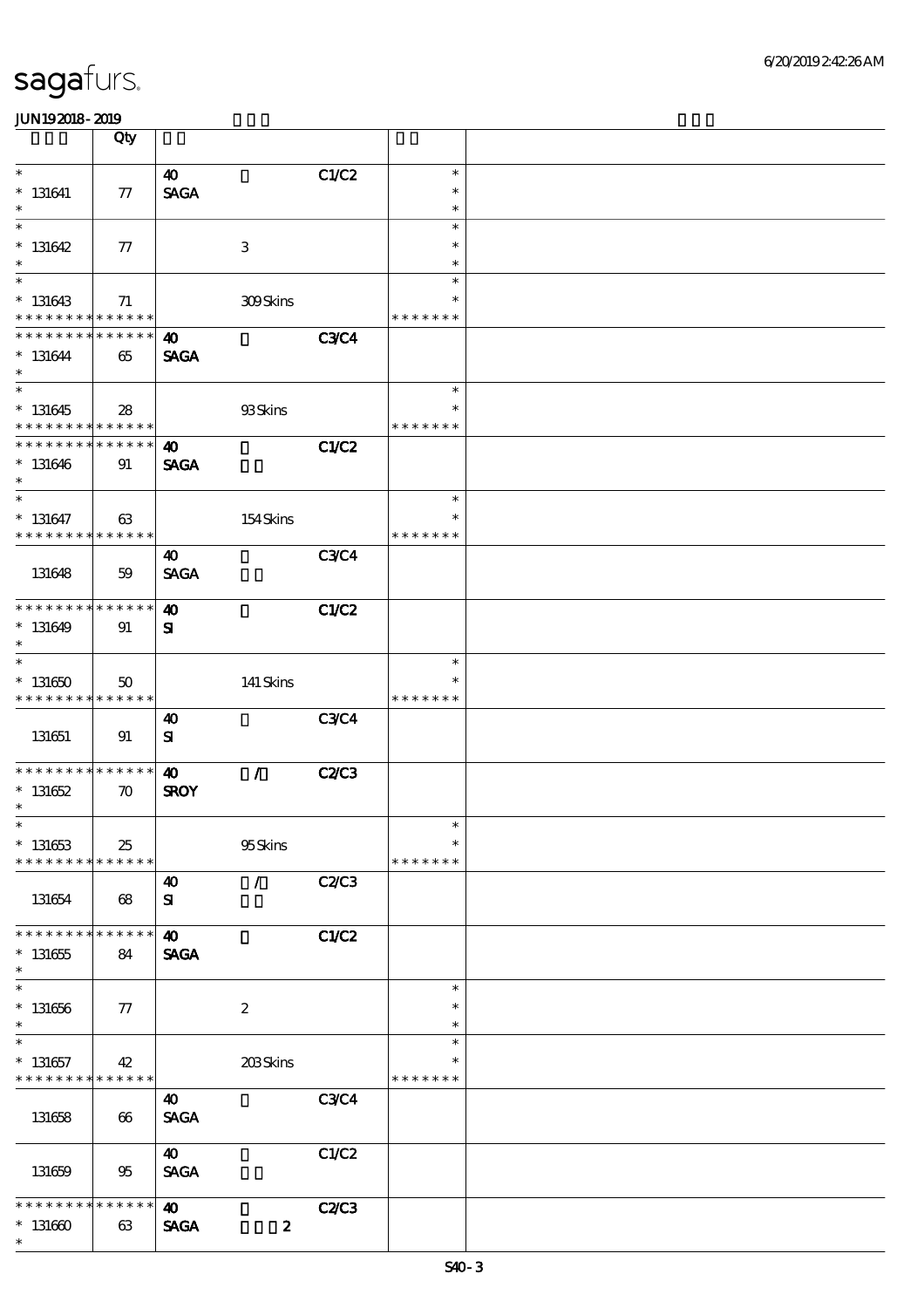|                                             | Qty                            |                       |                           |              |               |  |
|---------------------------------------------|--------------------------------|-----------------------|---------------------------|--------------|---------------|--|
| $\ast$                                      |                                | 40                    |                           | C2C3         | $\ast$        |  |
| $*$ 131661                                  | 21                             | <b>SAGA</b>           | $\boldsymbol{z}$          |              |               |  |
| * * * * * * * *                             | * * * * * *                    |                       |                           |              | * * * * * * * |  |
|                                             |                                | 40                    |                           | C1/C2        |               |  |
| 131662                                      | $\mathfrak{B}$                 | ${\bf s}$             |                           |              |               |  |
|                                             |                                |                       |                           |              |               |  |
|                                             |                                | $\boldsymbol{\omega}$ |                           | <b>C3C4</b>  |               |  |
| 131663                                      | 65                             | ${\bf s}$             |                           |              |               |  |
|                                             |                                |                       |                           |              |               |  |
|                                             |                                | $\boldsymbol{\omega}$ |                           | <b>C2/C3</b> |               |  |
| 131664                                      | 48                             | ${\bf s}$             | $\boldsymbol{z}$          |              |               |  |
|                                             |                                |                       |                           |              |               |  |
| **************                              |                                | $\boldsymbol{\omega}$ | $\mathbf{x}$              | C1/C2        |               |  |
| $^\ast$ 131665                              | 77                             | <b>SROY</b>           |                           |              |               |  |
| $*$                                         |                                |                       |                           |              |               |  |
|                                             |                                |                       |                           |              | $\ast$        |  |
| $* 131666$                                  | $52\,$                         |                       | 129Skins                  |              | $\ast$        |  |
| * * * * * * * * * * * * * * *               |                                |                       |                           |              | * * * * * * * |  |
| * * * * * * * * * * * * * * *               |                                | $\boldsymbol{\omega}$ | $\mathbf{X}$              | C1/C2        |               |  |
| $* 131667$                                  | $\boldsymbol{\pi}$             | <b>SROY</b>           |                           |              |               |  |
| $\ast$<br>$\overline{\ast}$                 |                                |                       |                           |              | $\ast$        |  |
|                                             |                                |                       |                           |              | $\ast$        |  |
| $* 131668$<br>* * * * * * * * * * * * * * * | $22\,$                         |                       | 92Skins                   |              | * * * * * * * |  |
|                                             |                                | 40                    | $\mathbf{X}$              | C2C3         |               |  |
| 131669                                      | 53                             | <b>SROY</b>           | $\boldsymbol{z}$          |              |               |  |
|                                             |                                |                       |                           |              |               |  |
| * * * * * * * *                             | ******                         | $\boldsymbol{\omega}$ | $\mathbf{x}$              | C1/C2        |               |  |
| $*131670$                                   | 84                             | <b>SAGA</b>           |                           |              |               |  |
| $\ast$                                      |                                |                       |                           |              |               |  |
| $\overline{\phantom{0}}$                    |                                |                       |                           |              | $\ast$        |  |
| $*$ 131671                                  | 77                             |                       | $\boldsymbol{2}$          |              | $\ast$        |  |
| $\ast$                                      |                                |                       |                           |              | $\ast$        |  |
| $\ast$                                      |                                |                       |                           |              | $\ast$        |  |
| $* 131672$                                  | $77\,$                         |                       | $\,3\,$                   |              | $\ast$        |  |
| $\ast$                                      |                                |                       |                           |              | $\ast$        |  |
| $*$                                         |                                |                       |                           |              | $\ast$        |  |
| $* 131673$                                  | $77\,$                         |                       | $\boldsymbol{4}$          |              | $\ast$        |  |
| $\ast$                                      |                                |                       |                           |              | $\ast$        |  |
| $\ast$                                      |                                |                       |                           |              | $\ast$        |  |
| $* 131674$                                  | 46                             |                       | 361 Skins                 |              | $\ast$        |  |
| * * * * * * * *                             | $* * * * * * *$<br>* * * * * * |                       |                           |              | * * * * * * * |  |
| $*131675$                                   | 84                             | $\boldsymbol{\omega}$ | $\mathbf x$               | <b>C3C4</b>  |               |  |
| $\ast$                                      |                                | <b>SAGA</b>           |                           |              |               |  |
| $\overline{\ast}$                           |                                |                       |                           |              | $\ast$        |  |
| $* 131676$                                  | 63                             |                       | 147Skins                  |              | $\ast$        |  |
| * * * * * * * * * * * * * *                 |                                |                       |                           |              | * * * * * * * |  |
| * * * * * * *                               | * * * * * *                    | $\boldsymbol{\omega}$ | $\boldsymbol{\mathsf{X}}$ | <b>C1/C2</b> |               |  |
| $* 131677$                                  | 91                             | <b>SAGA</b>           |                           |              |               |  |
| $\ast$                                      |                                |                       |                           |              |               |  |
| $\overline{\ast}$                           |                                |                       |                           |              | $\ast$        |  |
| $* 131678$                                  | 84                             |                       | $\boldsymbol{2}$          |              | $\ast$        |  |
| $\ast$                                      |                                |                       |                           |              | $\ast$        |  |
| $\ast$                                      |                                |                       |                           |              | $\ast$        |  |
| $* 131679$                                  | 84                             |                       | $\,3\,$                   |              | $\ast$        |  |
| $\ast$                                      |                                |                       |                           |              | $\ast$        |  |
| $\ast$                                      |                                |                       |                           |              | $\ast$        |  |
| $*131680$                                   | ${\bf 3\!2}$                   |                       | 291 Skins                 |              | $\ast$        |  |
| * * * * * * * *                             | * * * * * *                    |                       |                           |              | * * * * * * * |  |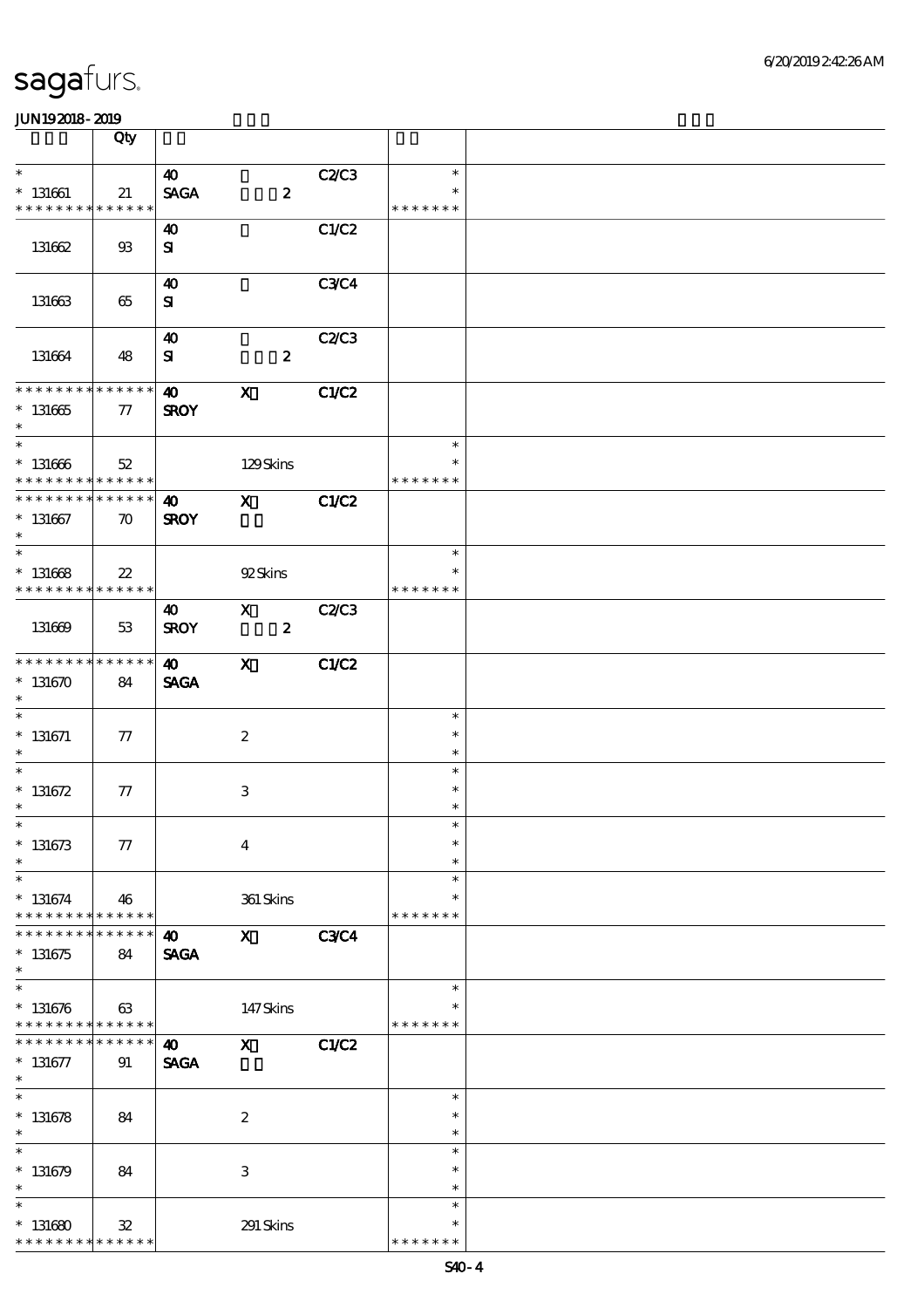|                                                                    | Qty                 |                                      |                                               |              |                                      |  |
|--------------------------------------------------------------------|---------------------|--------------------------------------|-----------------------------------------------|--------------|--------------------------------------|--|
| * * * * * * * *<br>$* 131681$<br>$\ast$                            | ******<br>91        | $\boldsymbol{\omega}$<br><b>SAGA</b> | $\boldsymbol{\mathrm{X}}$                     | <b>C3C4</b>  |                                      |  |
| $\ast$<br>$* 131682$<br>* * * * * * * * <mark>* * * * * * *</mark> | 26                  |                                      | 117Skins                                      |              | $\ast$<br>$\ast$<br>* * * * * * *    |  |
| * * * * * * *<br>$* 131683$<br>$\ast$                              | * * * * * *<br>77   | $\boldsymbol{\omega}$<br><b>SAGA</b> | $\boldsymbol{\mathsf{X}}$<br>$\boldsymbol{z}$ | <b>C2/C3</b> |                                      |  |
| $\overline{\ast}$<br>$* 131684$<br>* * * * * * * * * * * * * *     | 52                  |                                      | 129Skins                                      |              | $\ast$<br>* * * * * * *              |  |
| * * * * * * * *<br>$*131685$<br>$\ast$                             | * * * * * *<br>91   | $\boldsymbol{\omega}$<br>${\bf s}$   | $\mathbf{x}$                                  | C1/C2        |                                      |  |
| $\overline{\ast}$<br>$* 131686$<br>$\ast$                          | 84                  |                                      | $\boldsymbol{z}$                              |              | $\ast$<br>$\ast$<br>$\ast$           |  |
| $\ast$<br>$* 131687$<br>$\ast$<br>$\ast$                           | 77                  |                                      | $\,3$                                         |              | $\ast$<br>$\ast$<br>$\ast$<br>$\ast$ |  |
| $* 131688$<br>* * * * * * * *                                      | 28<br>* * * * * *   |                                      | 280Skins                                      |              | $\ast$<br>* * * * * * *              |  |
| * * * * * * *<br>$* 131689$<br>$\ast$<br>$\overline{\ast}$         | * * * * * *  <br>91 | $\boldsymbol{\omega}$<br>${\bf s}$   | $\mathbf{x}$                                  | <b>C3C4</b>  |                                      |  |
| $* 131600$<br>$\ast$<br>$\overline{\ast}$                          | 84                  |                                      | $\boldsymbol{2}$                              |              | $\ast$<br>$\ast$<br>$\ast$           |  |
| $* 131691$<br>* * * * * * * *                                      | 35<br>* * * * * *   |                                      | 210Skins                                      |              | $\ast$<br>$\ast$<br>* * * * * * *    |  |
| * * * * * * * *<br>$^*$ 131692<br>$\ast$                           | * * * * * *<br>98   | $\boldsymbol{\omega}$<br>${\bf s}$   | $\mathbf x$                                   | C1/C2        |                                      |  |
| $\ast$<br>$^*$ 131693<br>$\ast$                                    | 91                  |                                      | $\boldsymbol{2}$                              |              | $\ast$<br>$\ast$<br>$\ast$           |  |
| $\ast$<br>$* 131694$<br>* * * * * * * *                            | 68<br>* * * * * *   |                                      | 257Skins                                      |              | $\ast$<br>$\ast$<br>* * * * * * *    |  |
| $*131695$<br>$\ast$<br>$\ast$                                      | * * * * * *<br>98   | $\boldsymbol{\omega}$<br>${\bf s}$   | $\mathbf{x}$                                  | <b>C3C4</b>  |                                      |  |
| $* 131606$<br>* * * * * * * * * * * * * *                          | 85                  |                                      | 183Skins                                      |              | $\ast$<br>∗<br>* * * * * * *         |  |
| * * * * * * *<br>$* 131697$<br>$\ast$<br>$\overline{\ast}$         | * * * * * *<br>84   | $\boldsymbol{\omega}$<br>${\bf s}$   | $\mathbf{x}$<br>$\pmb{2}$                     | <b>C2/C3</b> | $\ast$                               |  |
| $* 131608$<br>* * * * * * * *                                      | 31<br>* * * * * *   |                                      | 115Skins                                      |              | * * * * * * *                        |  |
| 131699                                                             | 62                  | 40<br><b>SROY</b>                    | $\boldsymbol{\mathsf{z}}$                     | C2C3         |                                      |  |
| * * * * * * * *<br>$*131700$<br>$\ast$                             | * * * * * *<br>84   | $\boldsymbol{\omega}$<br><b>SAGA</b> | $\boldsymbol{\mathsf{z}}$                     | C1/C2        |                                      |  |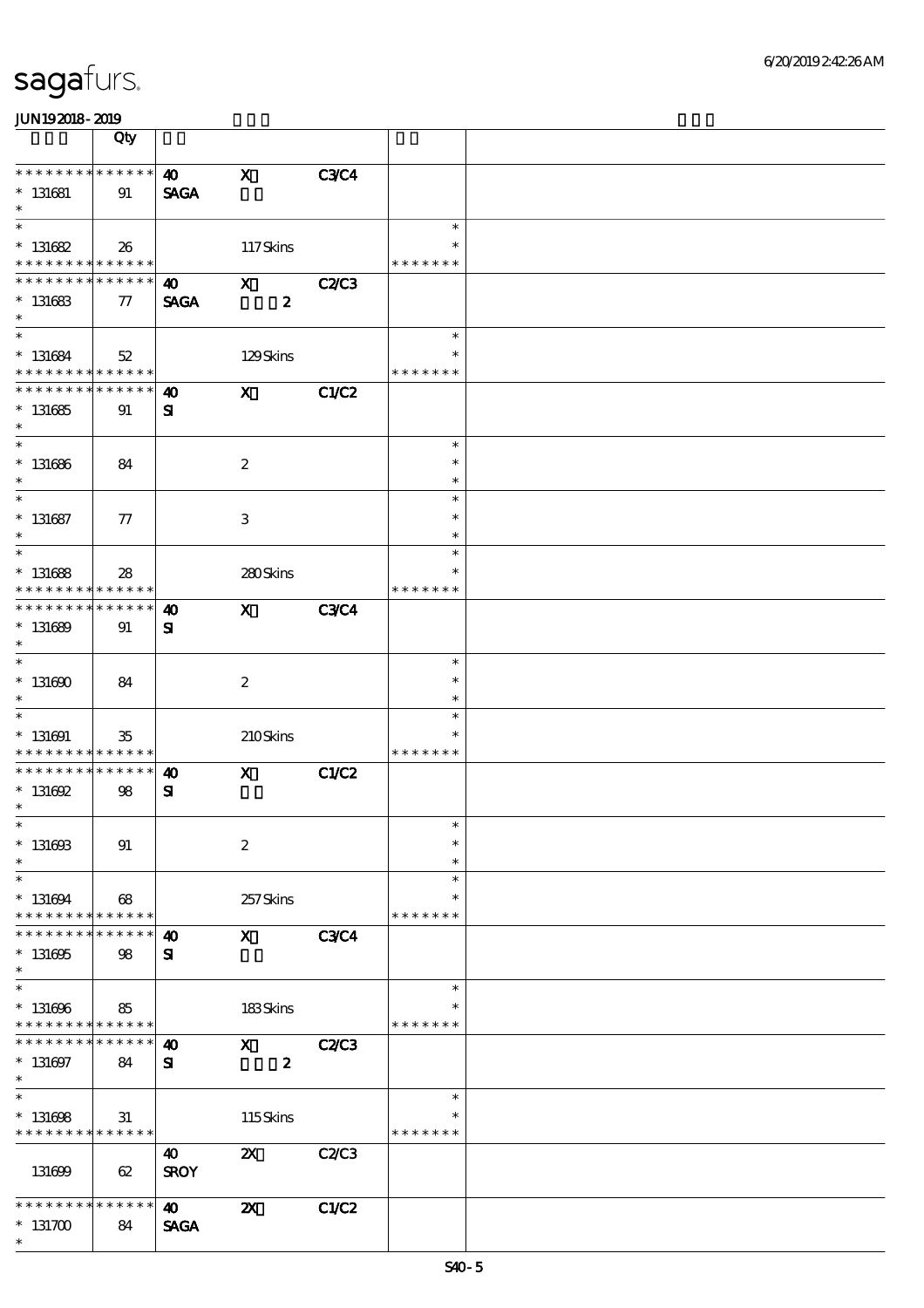|                                           | Qty                   |                                      |                           |                          |                         |  |
|-------------------------------------------|-----------------------|--------------------------------------|---------------------------|--------------------------|-------------------------|--|
| $\ast$                                    |                       | 40                                   | $\boldsymbol{\mathsf{Z}}$ | C1/C2                    | $\ast$                  |  |
| $* 131701$<br>* * * * * * * * * * * * * * | 42                    | <b>SAGA</b>                          |                           |                          | $\ast$<br>* * * * * * * |  |
| 131702                                    | 90                    | $\boldsymbol{\omega}$<br><b>SAGA</b> | $\boldsymbol{\mathsf{X}}$ | C1/C2                    |                         |  |
| 131703                                    | $35\,$                | $\boldsymbol{\omega}$<br><b>SAGA</b> | $\boldsymbol{\alpha}$     | C2C3<br>$\boldsymbol{z}$ |                         |  |
| 131704                                    | $\boldsymbol{\Theta}$ | $\boldsymbol{\omega}$<br>${\bf S}$   | $\boldsymbol{\mathsf{z}}$ | C1/C2                    |                         |  |
| 131705                                    | 47                    | $\boldsymbol{\omega}$<br>${\bf S}$   | $\boldsymbol{\mathsf{X}}$ | <b>C3C4</b>              |                         |  |
| 131706                                    | 63                    | $\boldsymbol{\omega}$<br>${\bf s}$   | $\boldsymbol{\mathsf{X}}$ | C1/C2                    |                         |  |
| 131707                                    | 51                    | $\boldsymbol{\omega}$<br><b>SAGA</b> | ${\bf x}$                 | <b>C2/C3</b>             |                         |  |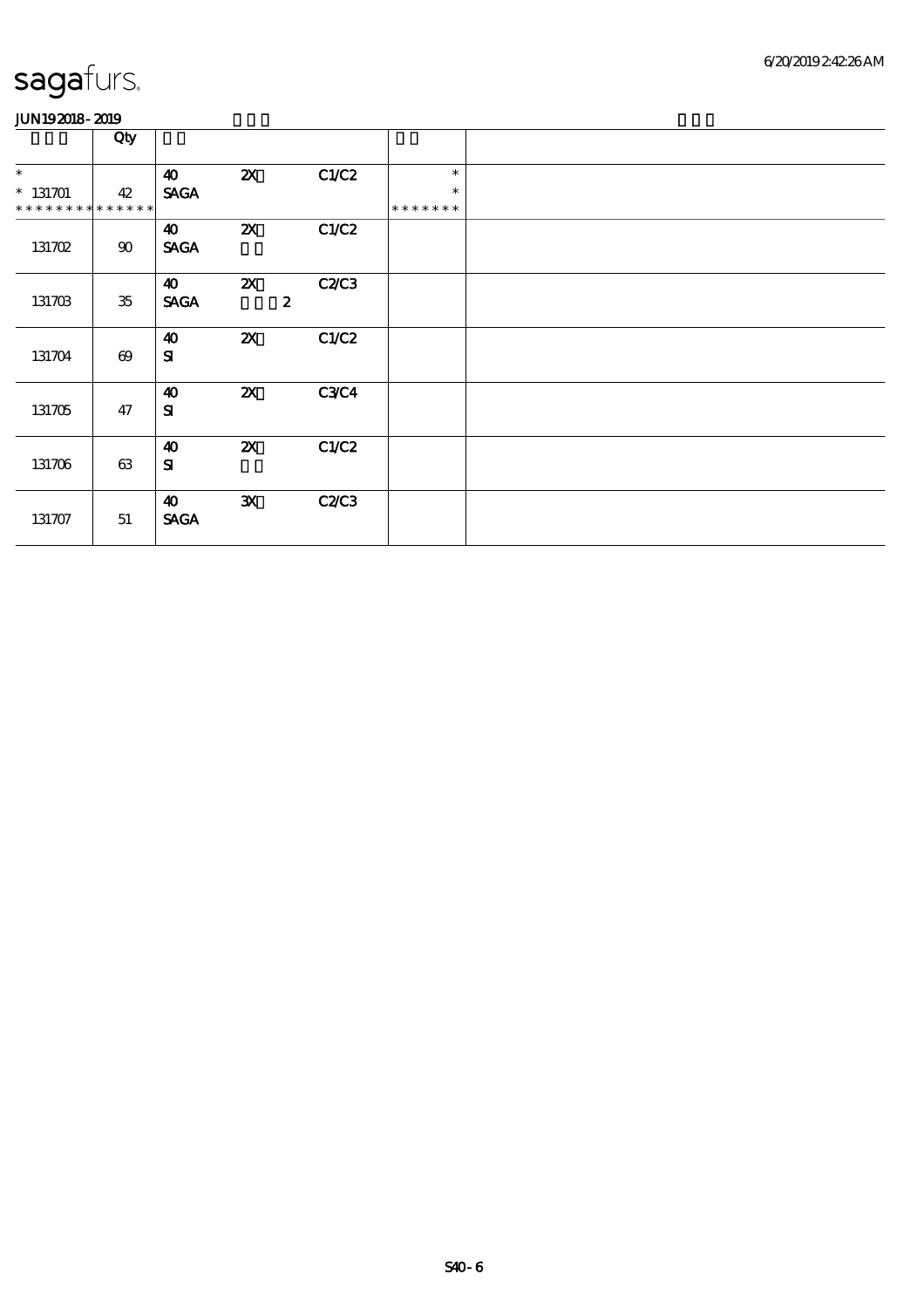|                                                     | Qty                                  |                                           |                            |              |                                   |  |
|-----------------------------------------------------|--------------------------------------|-------------------------------------------|----------------------------|--------------|-----------------------------------|--|
| * * * * * * * * * * * * * *<br>$* 131761$<br>$\ast$ | $62\,$                               | $\boldsymbol{\omega}$<br>(SR)             | $X$ / $ZX$<br>MAT1         | <b>C2C3</b>  |                                   |  |
| $\overline{\ast}$<br>$* 131762$<br>$\ast$           | 56                                   |                                           | $\boldsymbol{2}$           |              | $\ast$<br>$\ast$<br>$\ast$        |  |
| $* 131763$<br>$\ast$                                | $5\!6$                               |                                           | $\ensuremath{\mathbf{3}}$  |              | $\ast$<br>$\ast$<br>$\ast$        |  |
| $\overline{\phantom{0}}$<br>$* 131764$<br>$\ast$    | 56                                   |                                           | $\boldsymbol{4}$           |              | $\ast$<br>$\ast$<br>$\ast$        |  |
| $\overline{\phantom{0}}$<br>$* 131765$<br>$\ast$    | 56                                   |                                           | $\mathbf 5$                |              | $\ast$<br>$\ast$<br>$\ast$        |  |
| $\overline{\phantom{0}}$<br>$* 131766$<br>$\ast$    | 56                                   |                                           | $\bf 6$                    |              | $\ast$<br>$\ast$<br>$\ast$        |  |
| $\overline{\phantom{0}}$<br>$* 131767$<br>$\ast$    | 56                                   |                                           | $\tau$                     |              | $\ast$<br>$\ast$<br>$\ast$        |  |
| $\overline{\phantom{0}}$<br>$* 131768$<br>$\ast$    | 56                                   |                                           | ${\bf 8}$                  |              | $\ast$<br>$\ast$<br>$\ast$        |  |
| $\overline{\phantom{0}}$<br>$* 131769$<br>$\ast$    | $5\!6$                               |                                           | $9\,$                      |              | $\ast$<br>$\ast$<br>$\ast$        |  |
| $\ast$<br>$* 131770$<br>$\ast$                      | 56                                   |                                           | $10\,$                     |              | $\ast$<br>$\ast$<br>$\ast$        |  |
| $\overline{\ast}$<br>$* 131771$<br>$\ast$           | 56                                   |                                           | $11\,$                     |              | $\ast$<br>$\ast$<br>$\ast$        |  |
| $\ast$<br>* 131772<br>$\ast$                        | $5\!6$                               |                                           | $12\,$                     |              | $\ast$<br>$\ast$<br>$\ast$        |  |
| $\ast$<br>$* 131773$<br>$\ast$                      | 56                                   |                                           | 13                         |              | $\ast$<br>$\ast$<br>$\ast$        |  |
| $\ast$<br>$* 131774$<br>* * * * * * * *             | 58<br>$******$                       |                                           | 792Skins                   |              | $\ast$<br>$\ast$<br>* * * * * * * |  |
| * * * * * * *<br>$* 131775$<br>$\ast$               | * * * * * *<br>$\boldsymbol{\omega}$ | $\boldsymbol{\omega}$<br>$\boldsymbol{S}$ | $\overline{X}$ /2X<br>MAT1 | <b>C2/C3</b> |                                   |  |
| $\ast$<br>$* 131776$<br>$\ast$                      | 63                                   |                                           | $\boldsymbol{2}$           |              | $\ast$<br>$\ast$<br>$\ast$        |  |
| $\ast$<br>$* 131777$<br>$\ast$                      | 63                                   |                                           | $\ensuremath{\mathbf{3}}$  |              | $\ast$<br>$\ast$<br>$\ast$        |  |
| $\ast$<br>$* 131778$<br>$\ast$                      | 63                                   |                                           | $\boldsymbol{4}$           |              | $\ast$<br>$\ast$<br>$\ast$        |  |
| $\ast$<br>$* 131779$<br>$\ast$                      | 63                                   |                                           | $\bf 5$                    |              | $\ast$<br>$\ast$<br>$\ast$        |  |
| $\ast$<br>$* 131780$<br>$\ast$                      | 63                                   |                                           | $\boldsymbol{6}$           |              | $\ast$<br>$\ast$<br>$\ast$        |  |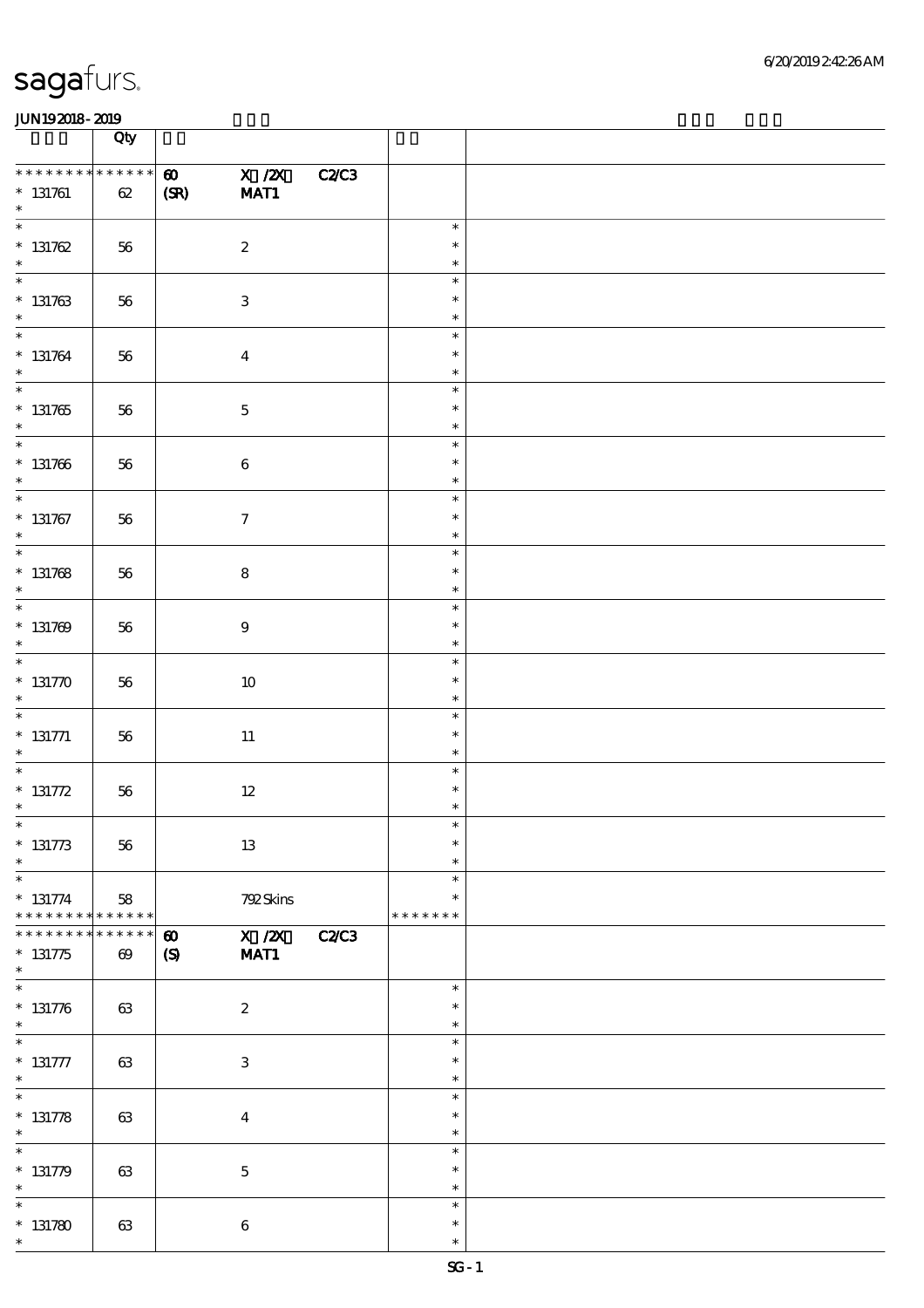|                                                     | Qty                |                                                                           |                                   |  |
|-----------------------------------------------------|--------------------|---------------------------------------------------------------------------|-----------------------------------|--|
| $\ast$<br>$* 131781$<br>$\ast$                      | $63\,$             | $X$ / $ZX$<br>C2C3<br>$\boldsymbol{\omega}$<br>$\pmb{\text{(S)}}$<br>MAT1 | $\ast$<br>$\ast$<br>$\ast$        |  |
| $\overline{\phantom{0}}$<br>$* 131782$<br>$\ast$    | $63\,$             | $\bf 8$                                                                   | $\ast$<br>$\ast$<br>$\ast$        |  |
| $* 131783$<br>$\ast$                                | $63\,$             | $\boldsymbol{9}$                                                          | $\ast$<br>$\ast$<br>$\ast$        |  |
| $\overline{\phantom{a}^*}$<br>$* 131784$<br>$\ast$  | 63                 | $10\,$                                                                    | $\ast$<br>$\ast$<br>$\ast$        |  |
| $\overline{\phantom{a}^*}$<br>$* 131785$<br>$\ast$  | 63                 | $11\,$                                                                    | $\ast$<br>$\ast$<br>$\ast$        |  |
| $\overline{\phantom{0}}$<br>$* 131786$<br>$\ast$    | 63                 | $12\,$                                                                    | $\ast$<br>$\ast$<br>$\ast$        |  |
| $\overline{\phantom{0}}$<br>$* 131787$<br>$\ast$    | $63\,$             | $13\,$                                                                    | $\ast$<br>$\ast$<br>$\ast$        |  |
| $\overline{\phantom{a}^*}$<br>$* 131788$<br>$\ast$  | 63                 | 14                                                                        | $\ast$<br>$\ast$<br>$\ast$        |  |
| $\overline{\phantom{0}}$<br>$* 131789$<br>$\ast$    | $63\,$             | 15                                                                        | $\ast$<br>$\ast$<br>$\ast$        |  |
| $\overline{\ast}$<br>$*131790$<br>$\ast$            | $63\,$             | $16\,$                                                                    | $\ast$<br>$\ast$<br>$\ast$        |  |
| $\overline{\phantom{0}}$<br>$*$ 131791<br>$\ast$    | 63                 | 17                                                                        | $\ast$<br>$\ast$<br>$\ast$        |  |
| $\overline{\ast}$<br>$* 131792$<br>$\ast$           | $63\,$             | $18\,$                                                                    | $\ast$<br>$\ast$<br>$\ast$        |  |
| $*$<br>$* 131793$<br>$\ast$                         | 63                 | $19\,$                                                                    | $\ast$<br>$\ast$<br>$\ast$        |  |
| $\ast$<br>$* 131794$<br>$\ast$                      | 63                 | $\boldsymbol{\mathfrak{D}}$                                               | $\ast$<br>$\ast$<br>$\ast$        |  |
| $\ast$<br>$* 131795$<br>$\ast$                      | 46                 | 21                                                                        | $\ast$<br>$\ast$<br>$\ast$        |  |
| $\ast$<br>$* 131796$<br>* * * * * * * * * * * * * * | 21                 | $1333$ Skins                                                              | $\ast$<br>$\ast$<br>* * * * * * * |  |
| * * * * * * *<br>$* 131797$<br>$\ast$               | * * * * * *<br>76  | X / ZX<br>$\boldsymbol{\omega}$<br><b>C2/C3</b><br>MAT1<br>$\mathbf{C}$   |                                   |  |
| $\overline{\ast}$<br>$* 131798$<br>$\ast$           | $\boldsymbol{\pi}$ | $\boldsymbol{2}$                                                          | $\ast$<br>$\ast$<br>$\ast$        |  |
| $\ast$<br>$* 131799$<br>$\ast$                      | $\boldsymbol{\pi}$ | $\ensuremath{\mathbf{3}}$                                                 | $\ast$<br>$\ast$<br>$\ast$        |  |
| $\ast$<br>$^\ast$ 131800<br>$\ast$                  | $\boldsymbol{\pi}$ | $\boldsymbol{4}$                                                          | $\ast$<br>$\ast$<br>$\ast$        |  |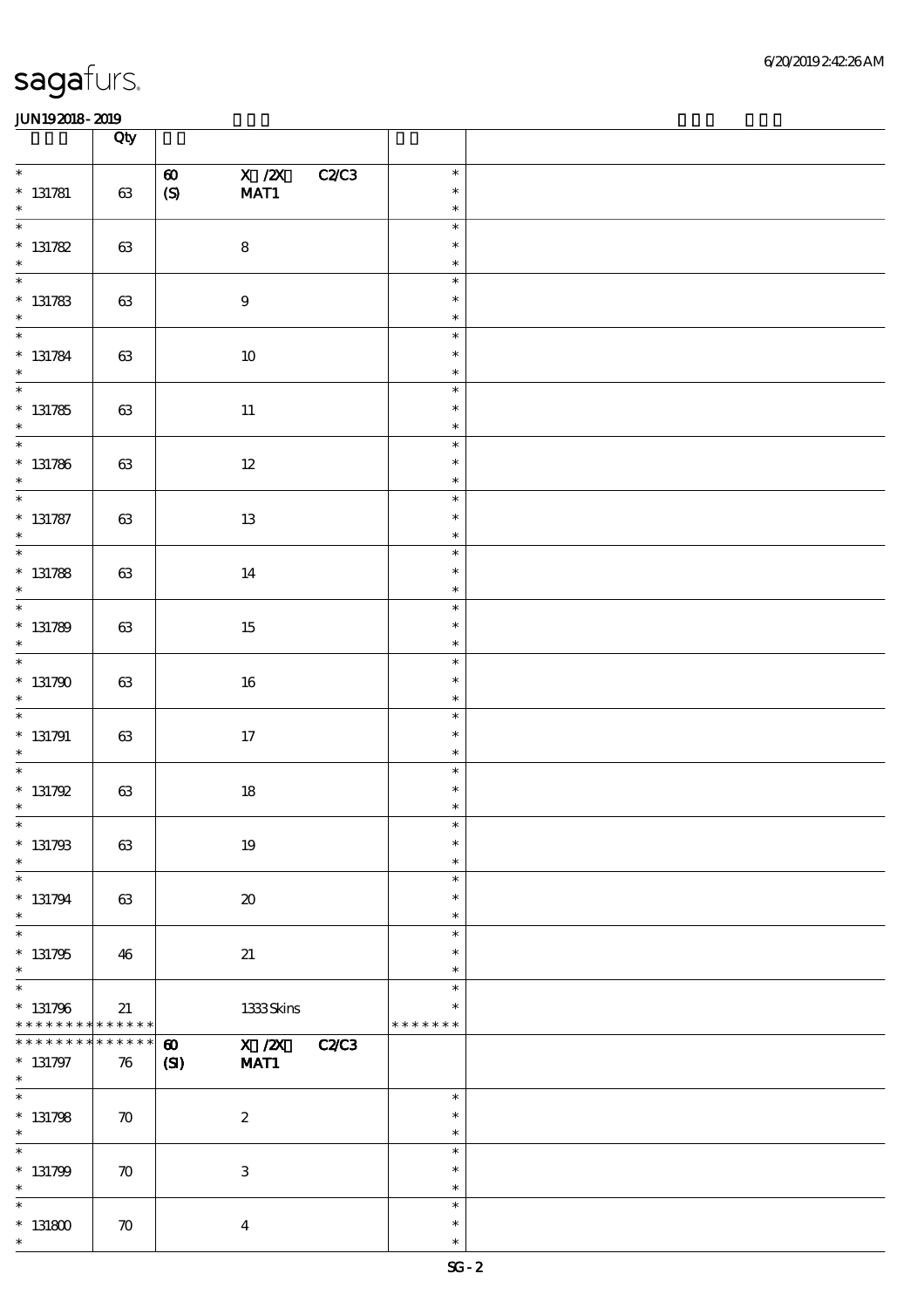|                                                                | Qty                               |                                                     |                                  |              |                                   |  |
|----------------------------------------------------------------|-----------------------------------|-----------------------------------------------------|----------------------------------|--------------|-----------------------------------|--|
| $\ast$<br>$*$ 131801<br>$\ast$                                 | $\boldsymbol{\pi}$                | $\boldsymbol{\omega}$<br>(SI)                       | $X$ / $ZX$<br>MAT1               | <b>C2/C3</b> | $\ast$<br>$\ast$<br>$\ast$        |  |
| $\overline{\ast}$<br>$^*$ 131802<br>$\ast$                     | $\boldsymbol{\pi}$                |                                                     | $\boldsymbol{6}$                 |              | $\ast$<br>$\ast$<br>$\ast$        |  |
| $\overline{\ast}$<br>$^*$ 131803<br>$\ast$                     | $\boldsymbol{\pi}$                |                                                     | $\boldsymbol{\tau}$              |              | $\ast$<br>$\ast$<br>$\ast$        |  |
| $\overline{\ast}$<br>$* 131804$<br>* * * * * * * * * * * * * * | $36\,$                            |                                                     | 532Skins                         |              | $\ast$<br>$\ast$<br>* * * * * * * |  |
| **************<br>$^\ast$ 131805<br>$\ast$                     | 62                                | $\boldsymbol{\omega}$<br>(SR)                       | $\overline{1}$<br>MAT1           | <b>C2/C3</b> |                                   |  |
| $*$<br>$^\ast$ 131806<br>$\ast$                                | 56                                |                                                     | $\boldsymbol{2}$                 |              | $\ast$<br>$\ast$<br>$\ast$        |  |
| $\ast$<br>$* 131807$<br>$\ast$                                 | 56                                |                                                     | $\ensuremath{\mathbf{3}}$        |              | $\ast$<br>$\ast$<br>$\ast$        |  |
| $\overline{\ast}$<br>$^*$ 131808<br>$\ast$                     | 56                                |                                                     | $\bf{4}$                         |              | $\ast$<br>$\ast$<br>$\ast$        |  |
| $\overline{\ast}$<br>$^*$ 131809 $\,$<br>$\ast$                | 56                                |                                                     | $\mathbf 5$                      |              | $\ast$<br>$\ast$<br>$\ast$        |  |
| $\overline{\ast}$<br>$*$ 131810                                | 53<br>* * * * * * * * * * * * * * |                                                     | 339Skins                         |              | $\ast$<br>$\ast$<br>* * * * * * * |  |
|                                                                |                                   |                                                     |                                  |              |                                   |  |
| * * * * * * * * * * * * * *<br>$* 131811$<br>$\ast$            | $\boldsymbol{\omega}$             | $\boldsymbol{\omega}$<br>$\boldsymbol{\mathcal{S}}$ | $\overline{\phantom{a}}$<br>MAT1 | <b>C2/C3</b> |                                   |  |
| $\ast$<br>$*$ 131812<br>$\ast$                                 | 63                                |                                                     | $\boldsymbol{2}$                 |              | $\ast$<br>$\ast$<br>$\ast$        |  |
| $*$<br>$*$ 131813<br>$\ast$                                    | $63\,$                            |                                                     | $\ensuremath{\mathbf{3}}$        |              | $\ast$<br>$\ast$<br>$\ast$        |  |
| $\ast$<br>$* 131814$<br>$\ast$                                 | 63                                |                                                     | $\boldsymbol{4}$                 |              | $\ast$<br>$\ast$<br>$\ast$        |  |
| $\overline{\ast}$<br>$*$ 131815<br>$\ast$                      | 63                                |                                                     | $\bf 5$                          |              | $\ast$<br>$\ast$<br>$\ast$        |  |
| $\ast$<br>$*$ 131816<br>$\ast$                                 | $63\,$                            |                                                     | $\,6\,$                          |              | $\ast$<br>$\ast$<br>$\ast$        |  |
| $\overline{\phantom{a}^*}$<br>$*$ 131817<br>$\ast$             | 63                                |                                                     | $\boldsymbol{7}$                 |              | $\ast$<br>$\ast$<br>$\ast$        |  |
| $\overline{\ast}$<br>$*$ 131818<br>$\ast$                      | 63                                |                                                     | $\bf 8$                          |              | $\ast$<br>$\ast$<br>$\ast$        |  |
| $\ast$<br>$*$ 131819<br>$\ast$                                 | $5\!2$                            |                                                     | $\boldsymbol{9}$                 |              | $\ast$<br>$\ast$<br>$\ast$        |  |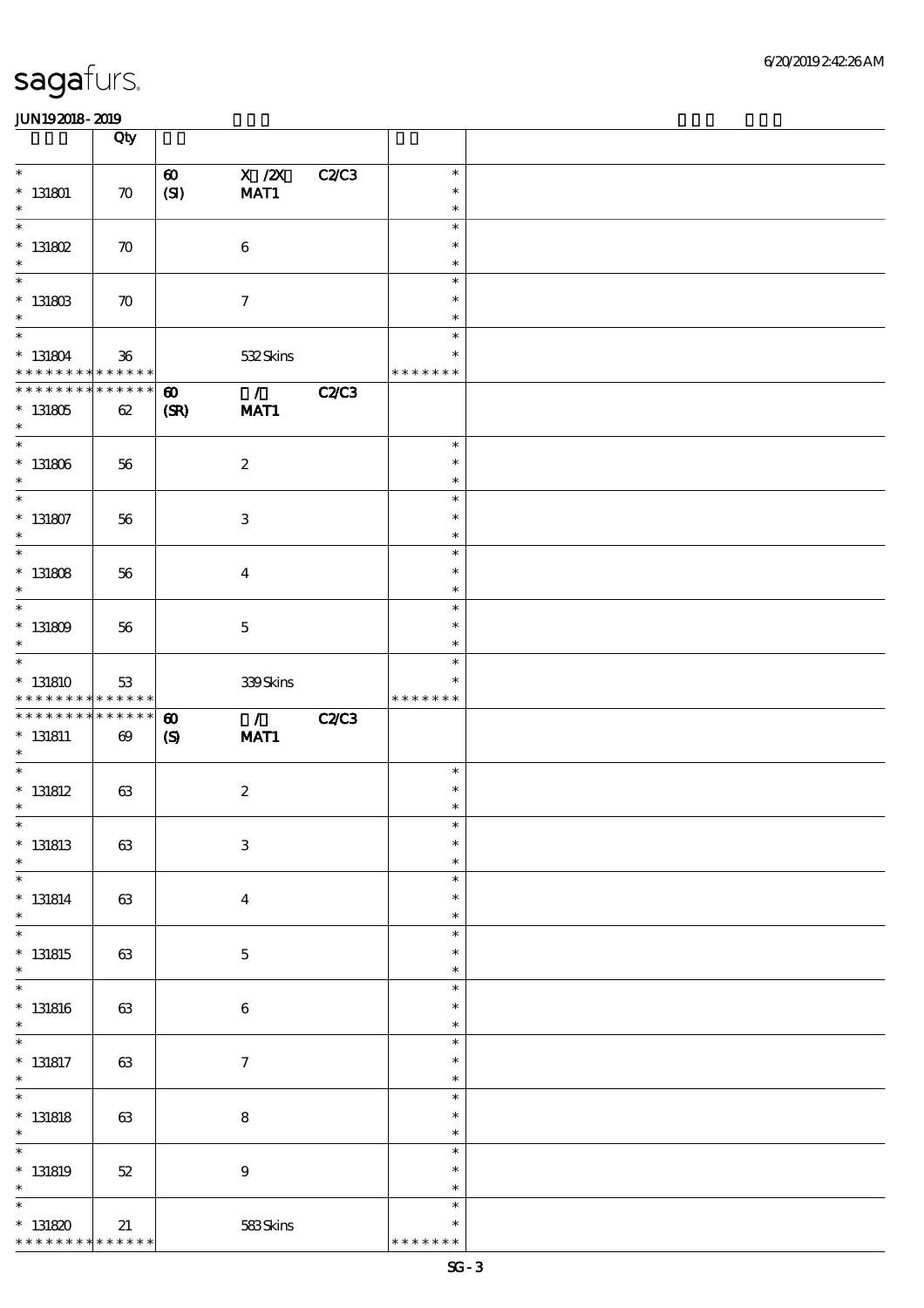|                                                                                      | Qty                               |                                        |                            |              |                                   |  |
|--------------------------------------------------------------------------------------|-----------------------------------|----------------------------------------|----------------------------|--------------|-----------------------------------|--|
| * * * * * * * * * * * * * *<br>$*$ 131821<br>$\ast$                                  | 76                                | $\boldsymbol{\omega}$<br>(S)           | $\mathcal{L}$<br>MAT1      | <b>C2/C3</b> |                                   |  |
| $\overline{\ast}$<br>$* 131822$<br>$\ast$                                            | $\boldsymbol{\pi}$                |                                        | $\boldsymbol{2}$           |              | $\ast$<br>$\ast$<br>$\ast$        |  |
| $\overline{\phantom{0}}$<br>$* 131823$<br>$\ast$                                     | $\boldsymbol{\pi}$                |                                        | $\,3$                      |              | $\ast$<br>$\ast$<br>$\ast$        |  |
| $\overline{\ast}$<br>$* 131824$<br>$\ast$                                            | $\boldsymbol{\pi}$                |                                        | $\boldsymbol{4}$           |              | $\ast$<br>$\ast$<br>$\ast$        |  |
| $\overline{\phantom{0}}$<br>$* 131825$<br>* * * * * * * * * * * * * *                | ${\bf 38}$                        |                                        | 324 Skins                  |              | $\ast$<br>$\ast$<br>* * * * * * * |  |
| * * * * * * * * * * * * * *<br>$* 131826$<br>$\ast$                                  | 62                                | $\boldsymbol{\omega}$<br>(SR)          | $\mathbf{X}$ /<br>MAT1     | <b>C2/C3</b> |                                   |  |
| $\ast$<br>$* 131827$<br>$\ast$                                                       | 56                                |                                        | $\boldsymbol{2}$           |              | $\ast$<br>$\ast$<br>$\ast$        |  |
| $\overline{\phantom{0}}$<br>$* 131828$<br>* * * * * * * * <mark>* * * * * * *</mark> | 58                                |                                        | 176Skins                   |              | $\ast$<br>$\ast$<br>* * * * * * * |  |
| * * * * * * * * * * * * * *<br>$* 131829$<br>$\ast$                                  | $\boldsymbol{\omega}$             | $\boldsymbol{\omega}$<br>$\mathcal{S}$ | $\mathbf{X}$ /<br>MAT1     | <b>C2C3</b>  |                                   |  |
| $\overline{\ast}$<br>$^\ast$ 131830<br>$\ast$                                        | 63                                |                                        | $\boldsymbol{2}$           |              | $\ast$<br>$\ast$<br>$\ast$        |  |
| $\ast$<br>$*$ 131831<br>$\ast$                                                       | 63                                |                                        | $\,3$                      |              | $\ast$<br>$\ast$<br>$\ast$        |  |
| $\ast$<br>$* 131832$<br>$\ast$                                                       | 63                                |                                        | $\boldsymbol{4}$           |              | $\ast$<br>$\ast$<br>$\ast$        |  |
| $*$<br>$*$ 131833<br>$\ast$                                                          | 63                                |                                        | $\mathbf 5$                |              | $\ast$<br>$\ast$<br>$\ast$        |  |
| $\ast$<br>$*$ 131834<br>* * * * * * * * <mark>* * * * * * *</mark>                   | 56                                |                                        | $377$ Skins                |              | $\ast$<br>$\ast$<br>* * * * * * * |  |
| * * * * * * *<br>$* 131835$<br>$\ast$                                                | * * * * * *<br>76                 | $\boldsymbol{\omega}$<br>$\mathbf{S}$  | X /<br>MAT1                | <b>C2/C3</b> |                                   |  |
| $\ast$<br>$* 131836$<br>$\ast$                                                       | $\boldsymbol{\pi}$                |                                        | $\boldsymbol{2}$           |              | $\ast$<br>$\ast$<br>$\ast$        |  |
| $\overline{\phantom{a}^*}$<br>$*$ 131837<br>* * * * * * * * <mark>* * * * * *</mark> | ${\bf 38}$                        |                                        | 184Skins                   |              | $\ast$<br>$\ast$<br>* * * * * * * |  |
| * * * * * * * *<br>$* 131838$<br>$\ast$                                              | * * * * * *<br>$\boldsymbol{\pi}$ | 50<br>(SR)                             | $\overline{X}$ /2X<br>MAT1 | <b>C2/C3</b> |                                   |  |
| $\ast$<br>$* 131839$<br>$\ast$                                                       | 63                                |                                        | $\boldsymbol{2}$           |              | $\ast$<br>$\ast$<br>$\ast$        |  |
| $\ast$<br>$*131840$<br>$\ast$                                                        | 63                                |                                        | $\,3$                      |              | $\ast$<br>$\ast$<br>$\ast$        |  |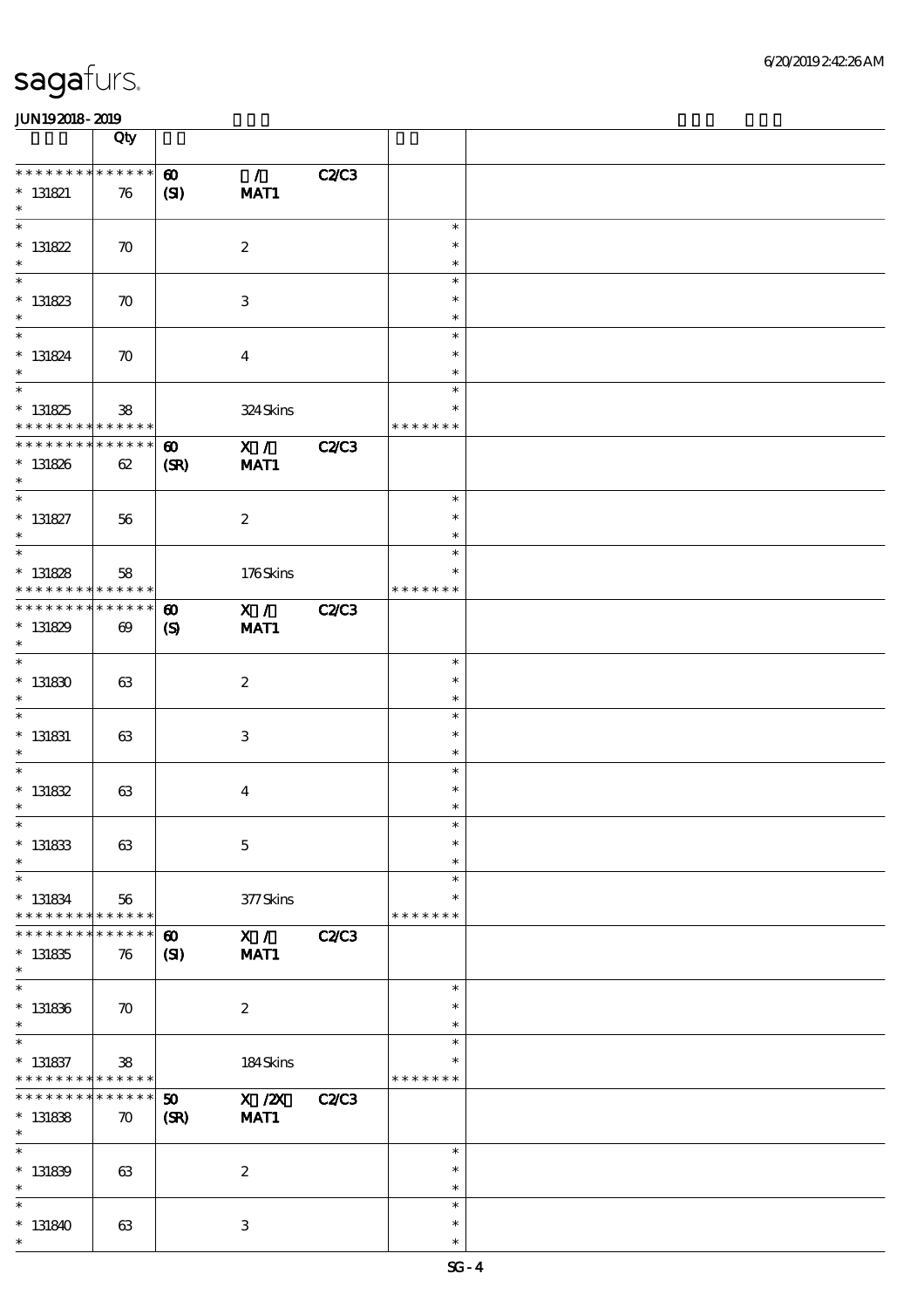|                                                                    | Qty                               |                                                                             |              |                                   |  |
|--------------------------------------------------------------------|-----------------------------------|-----------------------------------------------------------------------------|--------------|-----------------------------------|--|
| $\ast$<br>$* 131841$<br>$\ast$                                     | 49                                | $\overline{X}$ /2X<br>50<br>MAT1<br>(SR)                                    | <b>C2/C3</b> | $\ast$<br>$\ast$<br>$\ast$        |  |
| $\ast$<br>$* 131842$<br>* * * * * * * * <mark>* * * * * * *</mark> | $23\,$                            | 268Skins                                                                    |              | $\ast$<br>$\ast$<br>* * * * * * * |  |
| * * * * * * *<br>$* 131843$<br>$\ast$                              | * * * * * *<br>77                 | X / ZX<br>$\boldsymbol{\mathfrak{D}}$<br>MAT1<br>$\boldsymbol{\mathcal{S}}$ | <b>C2/C3</b> |                                   |  |
| $\overline{\ast}$<br>$* 131844$<br>$\ast$                          | $\boldsymbol{\pi}$                | $\boldsymbol{2}$                                                            |              | $\ast$<br>$\ast$<br>$\ast$        |  |
| $\overline{\phantom{0}}$<br>$* 131845$<br>$\ast$                   | $\boldsymbol{\pi}$                | $\,3$                                                                       |              | $\ast$<br>$\ast$<br>$\ast$        |  |
| $\ast$<br>$* 131846$<br>$\ast$                                     | $\boldsymbol{\pi}$                | $\boldsymbol{4}$                                                            |              | $\ast$<br>$\ast$<br>$\ast$        |  |
| $\ast$<br>$* 131847$<br>$\ast$                                     | $\boldsymbol{\pi}$                | $\mathbf 5$                                                                 |              | $\ast$<br>$\ast$<br>$\ast$        |  |
| $\ast$<br>$* 131848$<br>$\ast$                                     | $\boldsymbol{\pi}$                | 6                                                                           |              | $\ast$<br>$\ast$<br>$\ast$        |  |
| $\ast$<br>$* 131849$<br>$\ast$                                     | $\boldsymbol{\pi}$                | $\boldsymbol{\tau}$                                                         |              | $\ast$<br>$\ast$<br>$\ast$        |  |
| $\overline{\ast}$<br>$*131850$<br>$\ast$                           | $\boldsymbol{\pi}$                | ${\bf 8}$                                                                   |              | $\ast$<br>$\ast$<br>$\ast$        |  |
| $\overline{\phantom{0}}$<br>$*$ 131851<br>$\ast$                   | $\boldsymbol{\pi}$                | $\boldsymbol{9}$                                                            |              | $\ast$<br>$\ast$<br>$\ast$        |  |
| $\ast$<br>$* 131852$<br>$\ast$                                     | $\boldsymbol{\pi}$                | $10\,$                                                                      |              | $\ast$<br>$\ast$<br>$\ast$        |  |
| $\ast$<br>$* 131853$<br>$\ast$                                     | $\boldsymbol{\pi}$                | $11\,$                                                                      |              | $\ast$<br>$\ast$<br>$\ast$        |  |
| $\ast$<br>$* 131854$<br>$\ast$                                     | 55                                | $12 \,$                                                                     |              | $\ast$<br>$\ast$<br>$\ast$        |  |
| $\ast$<br>$* 131855$<br>* * * * * * * *                            | 21<br>******                      | 853Skins                                                                    |              | $\ast$<br>$\ast$<br>* * * * * * * |  |
| * * * * * * *<br>$* 131856$<br>$\ast$                              | * * * * * *<br>84                 | X / ZX<br>50<br>MAT1<br>(S)                                                 | <b>C2/C3</b> |                                   |  |
| $\overline{\ast}$<br>$*$ 131857<br>$\ast$                          | 77                                | $\boldsymbol{2}$                                                            |              | $\ast$<br>$\ast$<br>$\ast$        |  |
| $\overline{\ast}$<br>$* 131858$<br>* * * * * * * *                 | 35<br>* * * * * *                 | 196Skins                                                                    |              | $\ast$<br>$\ast$<br>* * * * * * * |  |
| * * * * * * * *<br>$* 131859$<br>$\ast$                            | * * * * * *<br>$\boldsymbol{\pi}$ | $\mathcal{L}$<br>50<br>(SR)<br>MAT1                                         | <b>C2/C3</b> |                                   |  |
| $\ast$<br>$* 131860$<br>$\ast$                                     | 54                                | $\boldsymbol{z}$                                                            |              | $\ast$<br>$\ast$<br>$\ast$        |  |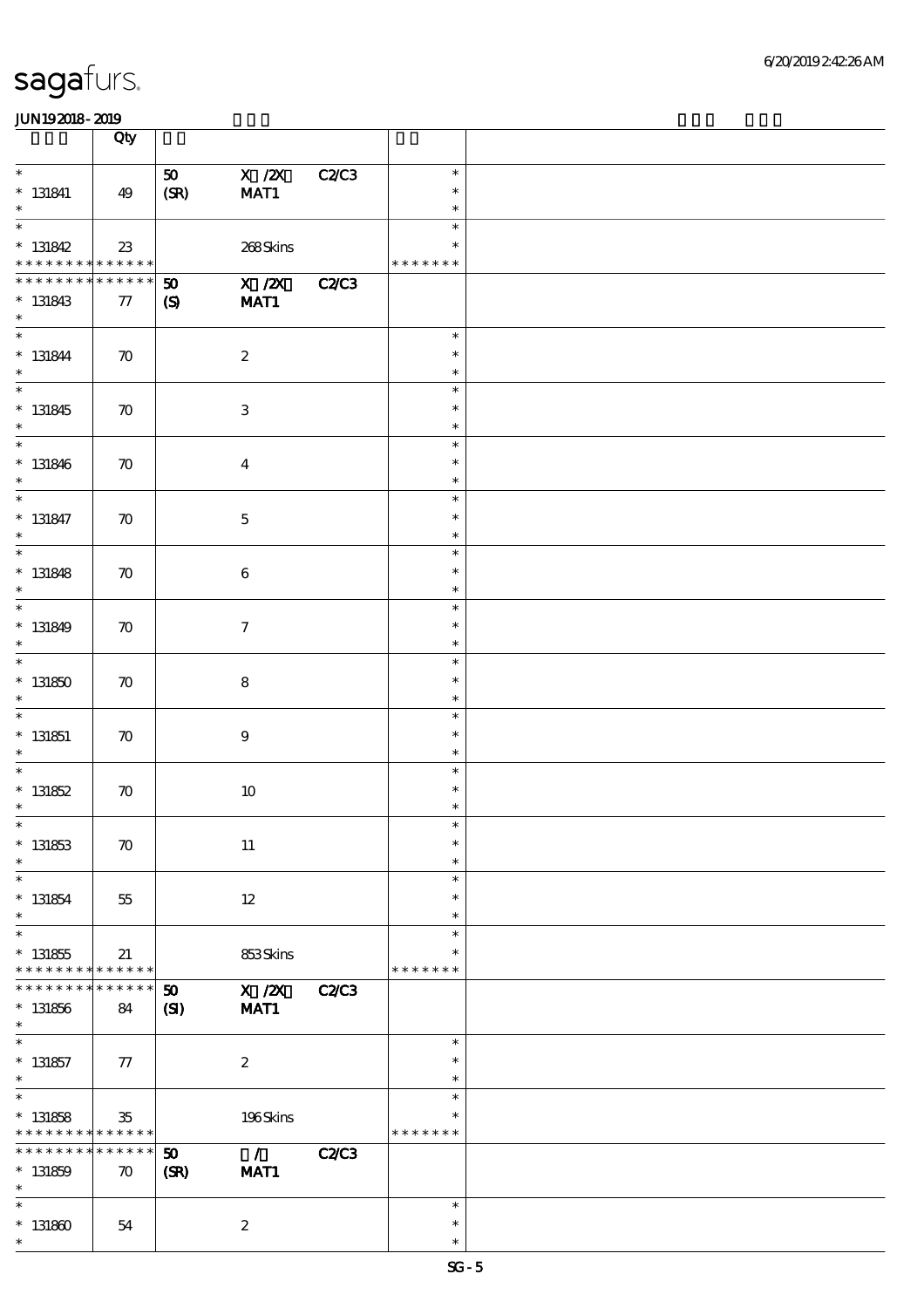|                                                                           | Qty                        |                              |                          |              |                  |  |
|---------------------------------------------------------------------------|----------------------------|------------------------------|--------------------------|--------------|------------------|--|
| $\ast$                                                                    |                            | 50                           | $\mathcal{L}$            | C2/C3        | $\ast$           |  |
| $*$ 131861                                                                | 21                         | (SR)                         | MAT1                     |              | $\ast$           |  |
| * * * * * * * * <mark>* * * * * * *</mark><br>* * * * * * * * * * * * * * |                            |                              |                          |              | * * * * * * *    |  |
| $* 131862$                                                                |                            | $\boldsymbol{\mathfrak{D}}$  | $\mathcal{L}$            | <b>C2/C3</b> |                  |  |
| $\ast$                                                                    | 77                         | $\mathbf{S}$                 | MAT1                     |              |                  |  |
|                                                                           |                            |                              |                          |              | $\ast$           |  |
| $* 131863$                                                                | $\boldsymbol{\pi}$         |                              | $\boldsymbol{2}$         |              | $\ast$           |  |
| $\ast$                                                                    |                            |                              |                          |              | $\ast$           |  |
| $\overline{\ast}$                                                         |                            |                              |                          |              | $\ast$<br>$\ast$ |  |
| $* 131864$<br>$\ast$                                                      | $\boldsymbol{\pi}$         |                              | $\,3$                    |              | $\ast$           |  |
| $\overline{\phantom{0}}$                                                  |                            |                              |                          |              | $\ast$           |  |
| $^\ast$ 131865                                                            | $\boldsymbol{\pi}$         |                              | $\boldsymbol{4}$         |              | $\ast$           |  |
| $\ast$                                                                    |                            |                              |                          |              | $\ast$           |  |
| $\ast$                                                                    |                            |                              |                          |              | $\ast$<br>$\ast$ |  |
| $* 131866$<br>$\ast$                                                      | $\boldsymbol{\pi}$         |                              | $\mathbf 5$              |              | $\ast$           |  |
| $\ast$                                                                    |                            |                              |                          |              | $\ast$           |  |
| $*$ 131867                                                                | $\boldsymbol{\pi}$         |                              | $\boldsymbol{6}$         |              | $\ast$           |  |
| $\ast$                                                                    |                            |                              |                          |              | $\ast$           |  |
| $\ast$                                                                    |                            |                              |                          |              | $\ast$<br>$\ast$ |  |
| $* 131868$<br>$\ast$                                                      | $\boldsymbol{\pi}$         |                              | $\tau$                   |              | $\ast$           |  |
| $\ast$                                                                    |                            |                              |                          |              | $\ast$           |  |
| $* 131869$                                                                | $\boldsymbol{\pi}$         |                              | 8                        |              | $\ast$           |  |
| $\ast$                                                                    |                            |                              |                          |              | $\ast$           |  |
| $\overline{\ast}$<br>$* 131870$                                           |                            |                              |                          |              | $\ast$           |  |
| * * * * * * * * * * * * * *                                               | 58                         |                              | 625Skins                 |              | * * * * * * *    |  |
| * * * * * * * *                                                           | * * * * * *                | $\boldsymbol{\mathfrak{D}}$  | $\overline{\phantom{a}}$ | <b>C2/C3</b> |                  |  |
| $* 131871$                                                                | 84                         | (S)                          | MAT1                     |              |                  |  |
| $\ast$<br>$\ast$                                                          |                            |                              |                          |              | $\ast$           |  |
| $* 131872$                                                                | 77                         |                              | $\boldsymbol{2}$         |              | $\ast$           |  |
| $\ast$                                                                    |                            |                              |                          |              | $\ast$           |  |
| $\ast$                                                                    |                            |                              |                          |              | $\ast$           |  |
| $* 131873$                                                                | $31\,$                     |                              | 192Skins                 |              | $\ast$           |  |
| * * * * * * * *<br>* * * * * * *                                          | * * * * * *<br>* * * * * * |                              |                          |              | * * * * * * *    |  |
| $* 131874$                                                                | 91                         | $\boldsymbol{\omega}$<br>(S) | MAT1                     | <b>C2/C3</b> |                  |  |
| $\ast$                                                                    |                            |                              |                          |              |                  |  |
| $\overline{\phantom{0}}$                                                  |                            |                              |                          |              | $\ast$           |  |
| $* 131875$                                                                | 47                         |                              | 138Skins                 |              | * * * * * * *    |  |
| * * * * * * * * <mark>* * * * * *</mark><br>* * * * * * *                 | * * * * * *                |                              | X / ZX                   | <b>C2/C3</b> |                  |  |
| $* 131876$                                                                | 77                         | 40<br>(SR)                   | MAT1                     |              |                  |  |
| $\ast$                                                                    |                            |                              |                          |              |                  |  |
| $\ast$                                                                    |                            |                              |                          |              | $\ast$           |  |
| $* 131877$                                                                | 63                         |                              | 140Skins                 |              | $\ast$           |  |
| * * * * * * * *<br>* * * * * * *                                          | * * * * * *<br>* * * * * * | $\boldsymbol{\omega}$        | $X$ / $ZX$               | <b>C2/C3</b> | * * * * * * *    |  |
| $* 131878$                                                                | 84                         | $\boldsymbol{\mathcal{S}}$   | MAT1                     |              |                  |  |
| $\ast$                                                                    |                            |                              |                          |              |                  |  |
| $\ast$                                                                    |                            |                              |                          |              | $\ast$           |  |
| $* 131879$<br>$\ast$                                                      | 77                         |                              | $\boldsymbol{2}$         |              | $\ast$<br>$\ast$ |  |
| $\ast$                                                                    |                            |                              |                          |              | $\ast$           |  |
| $* 131880$                                                                | 77                         |                              | 3                        |              | $\ast$           |  |
| $\ast$                                                                    |                            |                              |                          |              | $\ast$           |  |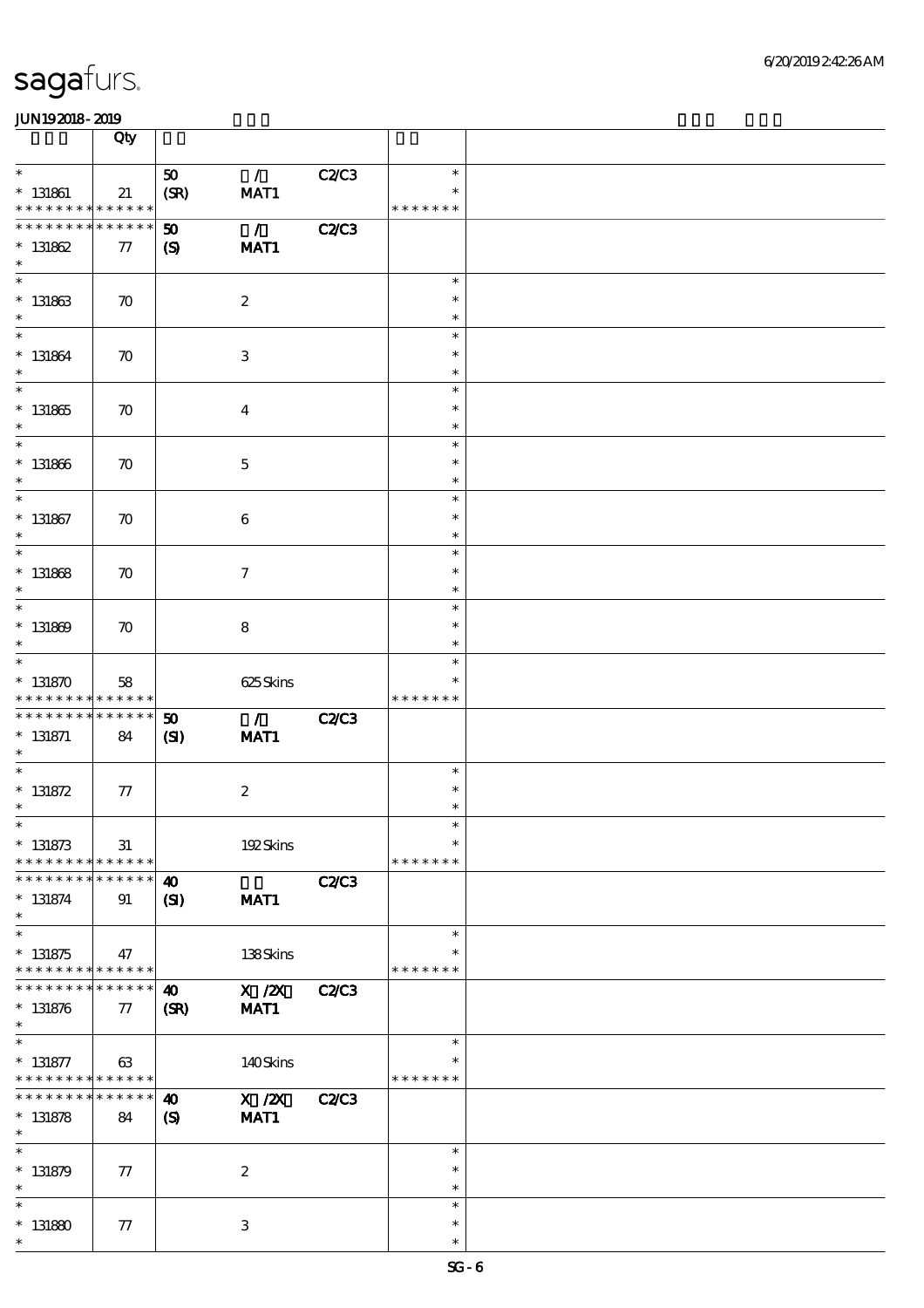|                                                          | Qty                   |                             |                           |              |                  |  |
|----------------------------------------------------------|-----------------------|-----------------------------|---------------------------|--------------|------------------|--|
| $\ast$                                                   |                       | $\boldsymbol{\omega}$       | $X$ / $ZX$                | C2C3         | $\ast$           |  |
| $*$ 131881                                               | 63                    | (S)                         | MAT1                      |              | $\ast$           |  |
| $\ast$                                                   |                       |                             |                           |              | $\ast$           |  |
| $\ast$                                                   |                       |                             |                           |              | $\ast$<br>$\ast$ |  |
| $* 131882$<br>* * * * * * * * <mark>* * * * * * *</mark> | 25                    |                             | 326Skins                  |              | * * * * * * *    |  |
| * * * * * * * * * * * * * *                              |                       | 40                          | $\sim$ 1 $\sim$           | <b>C2/C3</b> |                  |  |
| $* 131883$                                               | 84                    | $\mathbf{S}$                | MAT1                      |              |                  |  |
| $\ast$                                                   |                       |                             |                           |              |                  |  |
| $\ast$                                                   |                       |                             |                           |              | $\ast$           |  |
| $* 131884$<br>$\ast$                                     | $\tau$                |                             | $\boldsymbol{2}$          |              | $\ast$<br>$\ast$ |  |
| $\overline{\ast}$                                        |                       |                             |                           |              | $\ast$           |  |
| $* 131885$                                               | 64                    |                             | 225Skins                  |              | $\ast$           |  |
| * * * * * * * * * * * * * *                              |                       |                             |                           |              | * * * * * * *    |  |
|                                                          |                       | $\boldsymbol{\omega}$       | X /                       | C2C3         |                  |  |
| 131886                                                   | 48                    | (SR)                        | MAT1                      |              |                  |  |
|                                                          |                       | $\boldsymbol{\omega}$       | $\boldsymbol{X}$          | C2C3         |                  |  |
| 131887                                                   | 65                    | (SR)                        | MAT <sub>2</sub>          |              |                  |  |
|                                                          |                       |                             |                           |              |                  |  |
| * * * * * * * * * * * * * *                              |                       | $\boldsymbol{\omega}$       | $\mathbf{X}$              | <b>C2/C3</b> |                  |  |
| $* 131888$<br>$\ast$                                     | $\boldsymbol{\omega}$ | $\boldsymbol{\mathcal{S}}$  | MAT <sub>2</sub>          |              |                  |  |
| $\ast$                                                   |                       |                             |                           |              | $\ast$           |  |
| $* 131889$                                               | $\mathbf{32}$         |                             | 101 Skins                 |              |                  |  |
| * * * * * * * * * * * * * *                              |                       |                             |                           |              | * * * * * * *    |  |
|                                                          |                       | $\boldsymbol{\omega}$       | $\mathcal{L}$             | <b>C2/C3</b> |                  |  |
| 131890                                                   | 49                    | (SR)                        | MAT <sub>2</sub>          |              |                  |  |
| * * * * * * * * * * * * * *                              |                       | $\boldsymbol{\omega}$       | $\mathcal{L}$             | <b>C2/C3</b> |                  |  |
| $* 131891$                                               | 62                    | $\boldsymbol{\mathcal{S}}$  | MAT <sub>2</sub>          |              |                  |  |
| $\ast$                                                   |                       |                             |                           |              |                  |  |
| $\ast$                                                   |                       |                             |                           |              | $\ast$<br>∗      |  |
| $* 131892$<br>* * * * * * * * * * * * * *                | $22\,$                |                             | 84Skins                   |              | * * * * * * *    |  |
|                                                          |                       | $\pmb{\infty}$              |                           | <b>C2/C3</b> |                  |  |
| 131893                                                   | 67                    | (SI)                        | MAT <sub>2</sub>          |              |                  |  |
|                                                          |                       |                             |                           |              |                  |  |
| * * * * * * * * * * * * * *                              |                       | $\boldsymbol{\mathfrak{D}}$ | X / ZX                    | <b>C2/C3</b> |                  |  |
| $* 131894$<br>$\ast$                                     | $\boldsymbol{\pi}$    | (SR)                        | MAT <sub>2</sub>          |              |                  |  |
| $\ast$                                                   |                       |                             |                           |              | $\ast$           |  |
| $* 131895$                                               | 45                    |                             | 115Skins                  |              | ∗                |  |
| * * * * * * * * * * * * * *                              |                       |                             |                           |              | * * * * * * *    |  |
| * * * * * * * *                                          | * * * * * *           | $\boldsymbol{\mathfrak{D}}$ | $X$ / $ZX$                | <b>C2/C3</b> |                  |  |
| $* 131896$<br>$\ast$                                     | 77                    | $\boldsymbol{S}$            | MAT <sub>2</sub>          |              |                  |  |
| $\ast$                                                   |                       |                             |                           |              | $\ast$           |  |
| $* 131897$                                               | $\boldsymbol{\pi}$    |                             | $\boldsymbol{2}$          |              | $\ast$           |  |
| $\ast$                                                   |                       |                             |                           |              | $\ast$           |  |
| $\ast$                                                   |                       |                             |                           |              | $\ast$<br>$\ast$ |  |
| $*$ 131898<br>$\ast$                                     | $\boldsymbol{\pi}$    |                             | $\ensuremath{\mathbf{3}}$ |              | $\ast$           |  |
| $\ast$                                                   |                       |                             |                           |              | $\ast$           |  |
| $* 131899$                                               | 25                    |                             | 242Skins                  |              | $\ast$           |  |
| * * * * * * * * * * * * * *                              |                       |                             |                           |              | * * * * * * *    |  |
|                                                          |                       | 50                          | X / ZX                    | C2C3         |                  |  |
| 131900                                                   | 68                    | (SI)                        | MAT <sub>2</sub>          |              |                  |  |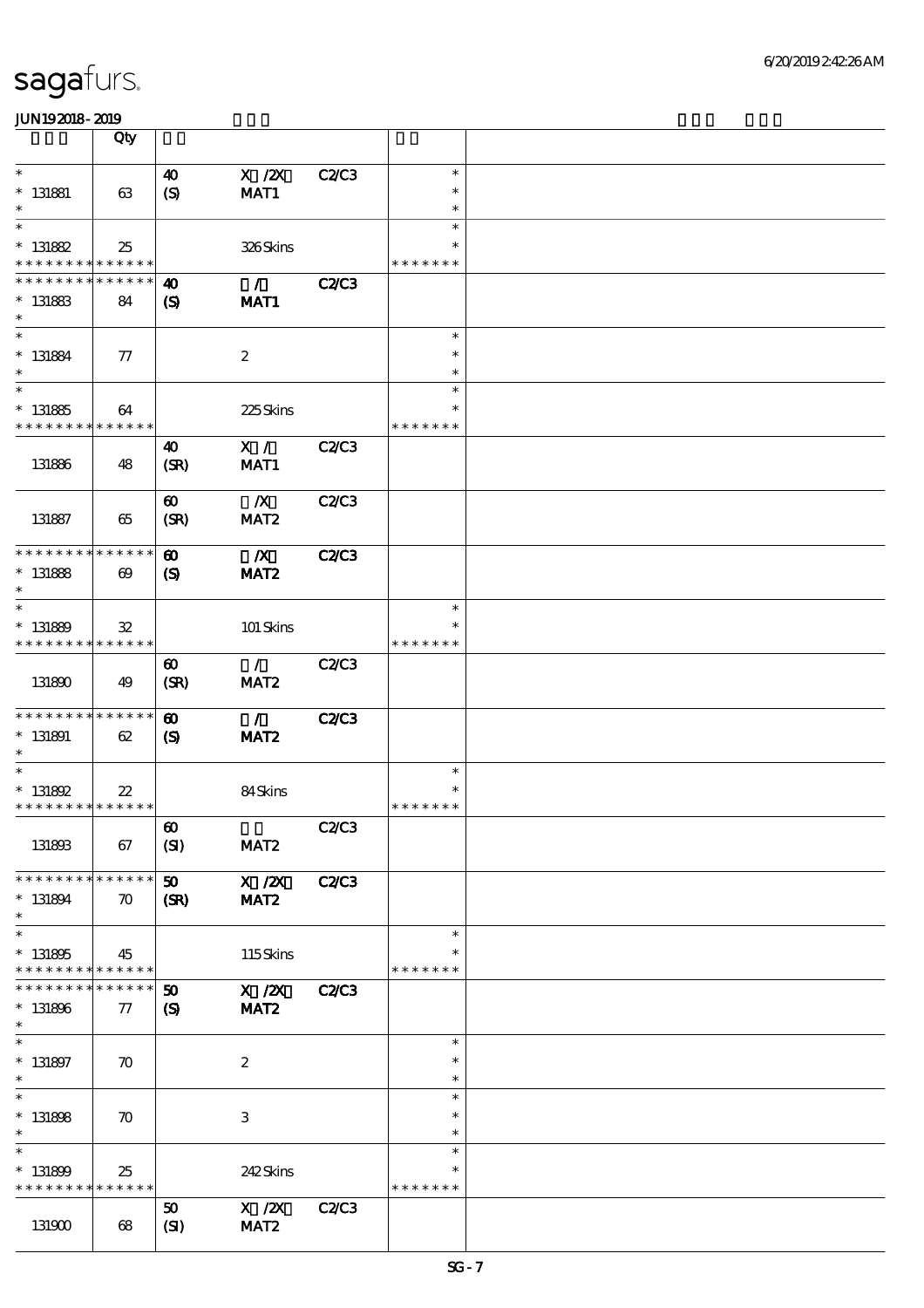|                                                            | Qty                                  |                                                      |                                   |              |                                   |  |
|------------------------------------------------------------|--------------------------------------|------------------------------------------------------|-----------------------------------|--------------|-----------------------------------|--|
| 131901                                                     | 67                                   | 50<br>(SR)                                           | $\mathcal{L}$<br>MAT <sub>2</sub> | C2/C3        |                                   |  |
| * * * * * * * *<br>$*$ 131902<br>$\ast$                    | * * * * * *<br>77                    | 50<br>$\boldsymbol{S}$                               | $\mathcal{L}$<br>MAT <sub>2</sub> | <b>C2/C3</b> |                                   |  |
| $\ast$<br>$*$ 131903<br>$\ast$                             | $\boldsymbol{\pi}$                   |                                                      | $\boldsymbol{z}$                  |              | $\ast$<br>$\ast$<br>$\ast$        |  |
| $\overline{\ast}$<br>$* 131904$<br>$\ast$                  | $\boldsymbol{\pi}$                   |                                                      | 3                                 |              | $\ast$<br>$\ast$<br>$\ast$        |  |
| $\overline{\phantom{1}}$<br>$^*$ 131905<br>* * * * * * * * | 28<br>* * * * * *                    |                                                      | 245Skins                          |              | $\ast$<br>$\ast$<br>* * * * * * * |  |
| 131906                                                     | 88                                   | 50<br>(SI)                                           | $\mathcal{L}$<br>MAT <sub>2</sub> | C2C3         |                                   |  |
| * * * * * * * *<br>$*$ 131907<br>$\ast$                    | * * * * * *<br>63                    | $\boldsymbol{\omega}$<br>$\boldsymbol{\mathrm{(S)}}$ | $X$ / $ZX$<br>MAT <sub>2</sub>    | <b>C2/C3</b> |                                   |  |
| $\ast$<br>$* 131908$<br>********                           | 27<br>* * * * * *                    |                                                      | 90Skins                           |              | $\ast$<br>$\ast$<br>* * * * * * * |  |
| 131909                                                     | 39                                   | 40<br>(SR)                                           | $\mathcal{L}$<br>MAT <sub>2</sub> | <b>C2/C3</b> |                                   |  |
| 131910                                                     | 51                                   | 40<br>(S)                                            | $\mathcal{L}$<br>MAT <sub>2</sub> | C2/C3        |                                   |  |
| 131911                                                     | 41                                   | 40<br>(SI)                                           | MAT <sub>2</sub>                  | C2/C3        |                                   |  |
| * * * * * * * *<br>$*$ 131912<br>$\ast$                    | * * * * * *<br>$\boldsymbol{\omega}$ | $\boldsymbol{\omega}$<br>$\boldsymbol{\mathrm{(S)}}$ | $X$ / $ZX$<br>SPT1                | <b>C2/C3</b> |                                   |  |
| $\ast$<br>$*$ 131913<br>$\ast$                             | 63                                   |                                                      | $\boldsymbol{2}$                  |              | $\ast$<br>$\ast$<br>$\ast$        |  |
| $\ast$<br>$* 131914$<br>$\ast$                             | 63                                   |                                                      | $\,3$                             |              | $\ast$<br>$\ast$<br>$\ast$        |  |
| $\ast$<br>$*131915$<br>$\ast$                              | 63                                   |                                                      | $\overline{\mathbf{4}}$           |              | $\ast$<br>$\ast$<br>$\ast$        |  |
| $\ast$<br>$*131916$<br>$\ast$                              | 63                                   |                                                      | $\mathbf 5$                       |              | $\ast$<br>$\ast$<br>$\ast$        |  |
| $\ast$<br>$*$ 131917<br>* * * * * * * *                    | 21<br>* * * * * *                    |                                                      | 342Skins                          |              | $\ast$<br>$\ast$<br>* * * * * * * |  |
| * * * * * * *<br>$* 131918$<br>$\ast$                      | * * * * * *<br>76                    | $\boldsymbol{\omega}$<br>(S)                         | $X$ / $ZX$<br>SPT1                | <b>C2/C3</b> |                                   |  |
| $\ast$<br>$*$ 131919<br>$\ast$                             | $\boldsymbol{\pi}$                   |                                                      | $\boldsymbol{2}$                  |              | $\ast$<br>$\ast$<br>$\ast$        |  |
| $\ast$<br>$*131920$<br>* * * * * * * *                     | 42<br>* * * * * *                    |                                                      | 188Skins                          |              | $\ast$<br>$\ast$<br>* * * * * * * |  |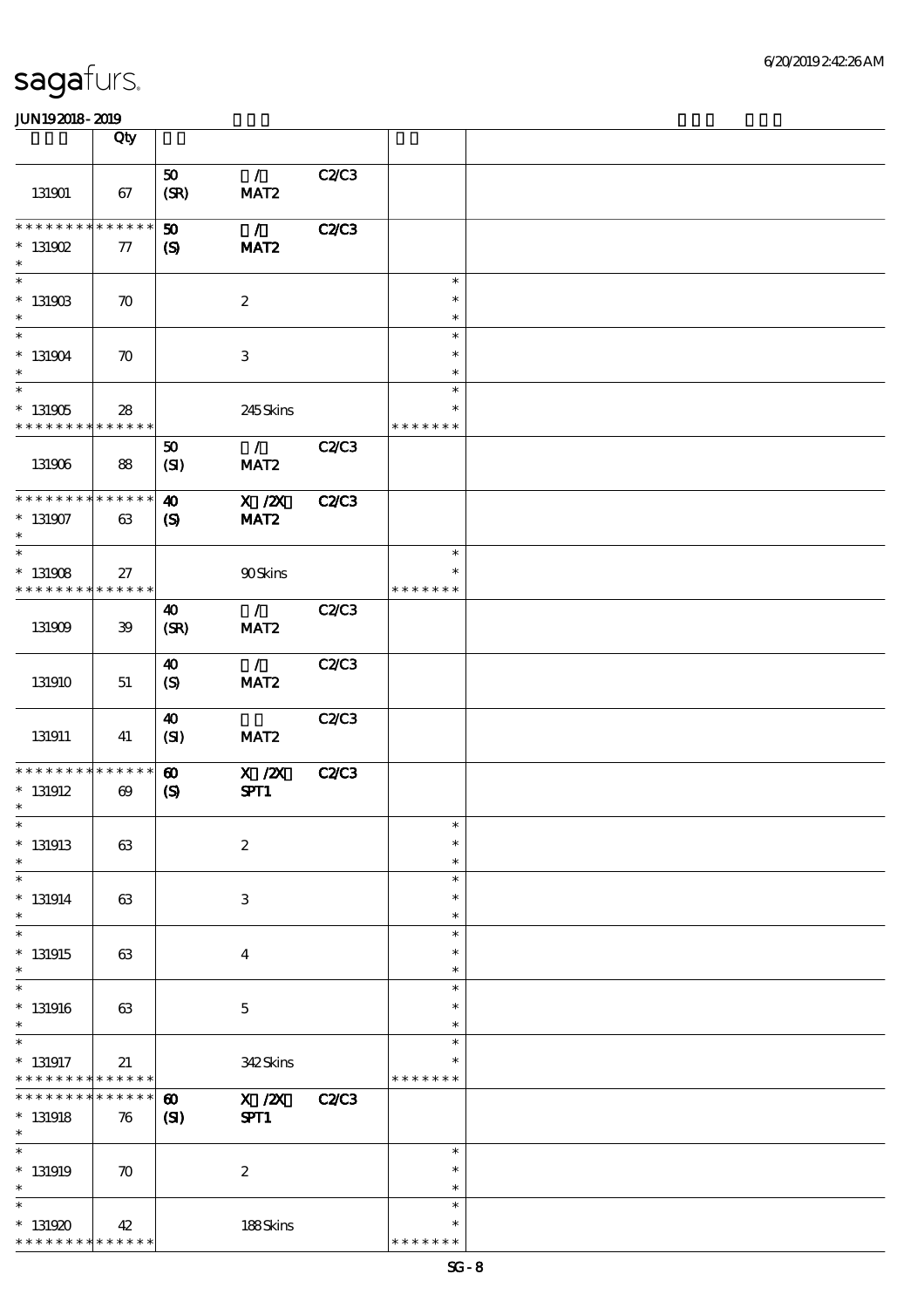|                                                                    | Qty                                   |                                                      |                       |              |                                   |  |
|--------------------------------------------------------------------|---------------------------------------|------------------------------------------------------|-----------------------|--------------|-----------------------------------|--|
| * * * * * * * * <mark>* * * * * * *</mark><br>$* 131921$<br>$\ast$ | 62                                    | $\boldsymbol{\omega}$<br>(SR)                        | $\mathcal{F}$<br>SPT1 | <b>C2/C3</b> |                                   |  |
| $\overline{\ast}$<br>$* 131922$<br>$\ast$                          | 49                                    |                                                      | $\boldsymbol{2}$      |              | $\ast$<br>$\ast$<br>$\ast$        |  |
| $*131923$<br>* * * * * * * *                                       | $2\!2$<br>* * * * * *                 |                                                      | 133Skins              |              | $\ast$<br>$\ast$<br>* * * * * * * |  |
| * * * * * * * *<br>$* 131924$<br>$\ast$                            | * * * * * *<br>$\boldsymbol{\omega}$  | $\boldsymbol{\omega}$<br>$\boldsymbol{\mathcal{S}}$  | $\mathcal{L}$<br>SPT1 | <b>C2/C3</b> |                                   |  |
| $*131925$<br>$*$                                                   | 63                                    |                                                      | $\boldsymbol{z}$      |              | $\ast$<br>$\ast$<br>$\ast$        |  |
| $* 131926$<br>* * * * * * * *                                      | 36<br>* * * * * *                     |                                                      | 168Skins              |              | $\ast$<br>$\ast$<br>* * * * * * * |  |
| ********<br>$* 131927$<br>$\ast$                                   | $\ast\ast\ast\ast\ast\ast$<br>76      | $\boldsymbol{\omega}$<br>(S)                         | $\mathcal{L}$<br>SPT1 | <b>C2/C3</b> |                                   |  |
| $* 131928$<br>* * * * * * * *                                      | 43<br>$* * * * * * *$                 |                                                      | 119Skins              |              | $\ast$<br>$\ast$<br>* * * * * * * |  |
| * * * * * * * *<br>$*131929$<br>$\ast$                             | * * * * * *<br>62                     | $\boldsymbol{\omega}$<br>$\boldsymbol{\mathrm{(S)}}$ | X /<br>SPT1           | <b>C2/C3</b> |                                   |  |
| $*131930$<br>* * * * * * * * * * * * * *                           | 35                                    |                                                      | 97Skins               |              | $\ast$<br>* * * * * * *           |  |
| * * * * * * * *<br>$* 131931$<br>$*$                               | $* * * * * * *$<br>$\boldsymbol{\pi}$ | $\boldsymbol{\mathfrak{D}}$<br>(SR)                  | $X$ / $ZX$<br>SPT1    | <b>C2/C3</b> |                                   |  |
| $\ast$<br>$* 131932$<br>* * * * * * * * * * * * * *                | 56                                    |                                                      | 126Skins              |              | $\ast$<br>* * * * * * *           |  |
| *************** 50<br>$* 131933$<br>$\ast$                         | 77                                    | $\boldsymbol{\mathrm{(S)}}$                          | $X$ / $ZX$<br>SPT1    | <b>C2/C3</b> |                                   |  |
| $\ast$<br>$* 131934$<br>$\ast$                                     | $\boldsymbol{\pi}$                    |                                                      | $\boldsymbol{2}$      |              | $\ast$<br>$\ast$<br>$\ast$        |  |
| $\ast$<br>$* 131935$<br>$\ast$                                     | $\boldsymbol{\pi}$                    |                                                      | 3                     |              | $\ast$<br>$\ast$<br>$\ast$        |  |
| $\ast$<br>$*131936$<br>$\ast$                                      | $\boldsymbol{\pi}$                    |                                                      | $\bf{4}$              |              | $\ast$<br>$\ast$<br>$\ast$        |  |
| $\ast$<br>$* 131937$<br>* * * * * * * *<br>* * * * * * *           | 39<br>$\ast\ast\ast\ast\ast\ast$      |                                                      | 326Skins              |              | $\ast$<br>*<br>* * * * * * *      |  |
| $*131938$<br>$\ast$<br>$\ast$                                      | * * * * * *<br>77                     | 50<br>$\boldsymbol{\mathrm{(S)}}$                    | $\mathcal{L}$<br>SPT1 | <b>C2/C3</b> |                                   |  |
| * 131939<br>* * * * * * * *                                        | $\boldsymbol{\pi}$<br>* * * * * *     |                                                      | 147Skins              |              | $\ast$<br>* * * * * * *           |  |
| 131940                                                             | $\boldsymbol{\mathcal{S}}$            | 50<br>$\boldsymbol{S}$                               | X /<br>SPT1           | C2C3         |                                   |  |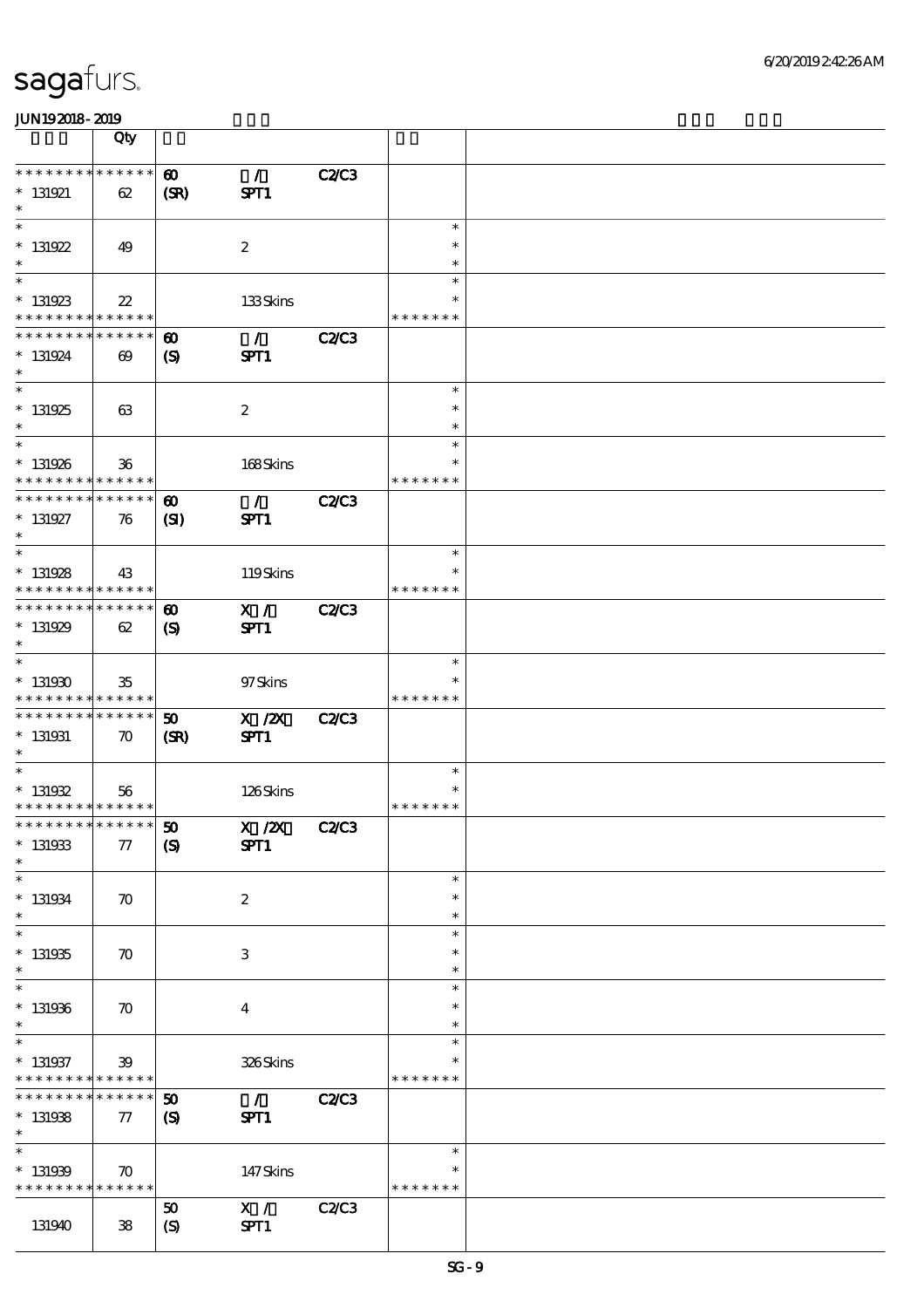|                                                     | Qty                   |                                                     |                       |              |                                   |  |
|-----------------------------------------------------|-----------------------|-----------------------------------------------------|-----------------------|--------------|-----------------------------------|--|
| * * * * * * * * * * * * * *<br>$* 131941$<br>$\ast$ | 84                    | 50<br>(SI)                                          | SPT1                  | <b>C2C3</b>  |                                   |  |
| $\ast$<br>$*$ 131942<br>$\ast$                      | $\tau$                |                                                     | $\boldsymbol{2}$      |              | $\ast$<br>$\ast$<br>$\ast$        |  |
| $\ast$<br>$* 131943$<br>* * * * * * * * * * * * * * | 36                    |                                                     | 197Skins              |              | $\ast$<br>$\ast$<br>* * * * * * * |  |
| 131944                                              | 59                    | $\boldsymbol{\omega}$<br>(SR)                       | $X$ / $ZX$<br>SPT1    | C2/C3        |                                   |  |
| * * * * * * * * * * * * * *<br>$*131945$<br>$\ast$  | 84                    | $\boldsymbol{\omega}$<br>$\boldsymbol{\mathcal{S}}$ | $X$ / $ZX$<br>SPT1    | <b>C2/C3</b> |                                   |  |
| $\ast$<br>$*131946$<br>* * * * * * * * * * * * * *  | 55                    |                                                     | 139Skins              |              | $\ast$<br>$\ast$<br>* * * * * * * |  |
| 131947                                              | 56                    | $\boldsymbol{\omega}$<br>(S)                        | $\mathcal{L}$<br>SPT1 | C2/C3        |                                   |  |
| 131948                                              | 77                    | $\boldsymbol{\omega}$<br>(SI)                       | SPT1                  | C2C3         |                                   |  |
| * * * * * * * * * * * * * *<br>$*131949$<br>$\ast$  | $\boldsymbol{\omega}$ | $\boldsymbol{\omega}$<br>$\boldsymbol{\mathsf{S}}$  | SPT2                  | C2C3         |                                   |  |
| $\ast$<br>$*131950$<br>$\ast$                       | 63                    |                                                     | $\boldsymbol{2}$      |              | $\ast$<br>$\ast$<br>$\ast$        |  |
| $\ast$<br>$* 131951$<br>$\ast$                      | 56                    |                                                     | 3                     |              | $\ast$<br>$\ast$<br>$\ast$        |  |
| $\ast$<br>$* 131952$<br>* * * * * * * * * * * * * * | $22\,$                |                                                     | 210Skins              |              | $\ast$<br>$\ast$<br>* * * * * * * |  |
| 131953                                              | 68                    | $\boldsymbol{\omega}$<br>(SI)                       | SPT <sub>2</sub>      | <b>C2/C3</b> |                                   |  |
| * * * * * * * * * * * * * *<br>$* 131954$<br>$\ast$ | 63                    | $\boldsymbol{\omega}$<br>$\boldsymbol{\mathcal{S}}$ | SPT <sub>2</sub>      | <b>C2/C3</b> |                                   |  |
| $\ast$<br>$* 131955$<br>* * * * * * * * * * * * * * | $23\,$                |                                                     | 86Skins               |              | $\ast$<br>$\ast$<br>* * * * * * * |  |
| 131956                                              | 44                    | 50<br>(SI)                                          | SPT <sub>2</sub>      | C2C3         |                                   |  |
| 131957                                              | $\boldsymbol{\pi}$    | $\boldsymbol{\omega}$<br>(S)                        | SPT3                  | C2C3         |                                   |  |
| 131958                                              | $35\,$                | $\boldsymbol{\omega}$<br>(S)                        | SPT4                  | C2C3         |                                   |  |
| 131959                                              | 43                    | 50<br>(S)                                           | SPT4                  | C2C3         |                                   |  |
| 131960                                              | 45                    | $\boldsymbol{\omega}$<br>$\boldsymbol{S}$           | SPT4                  | C2C3         |                                   |  |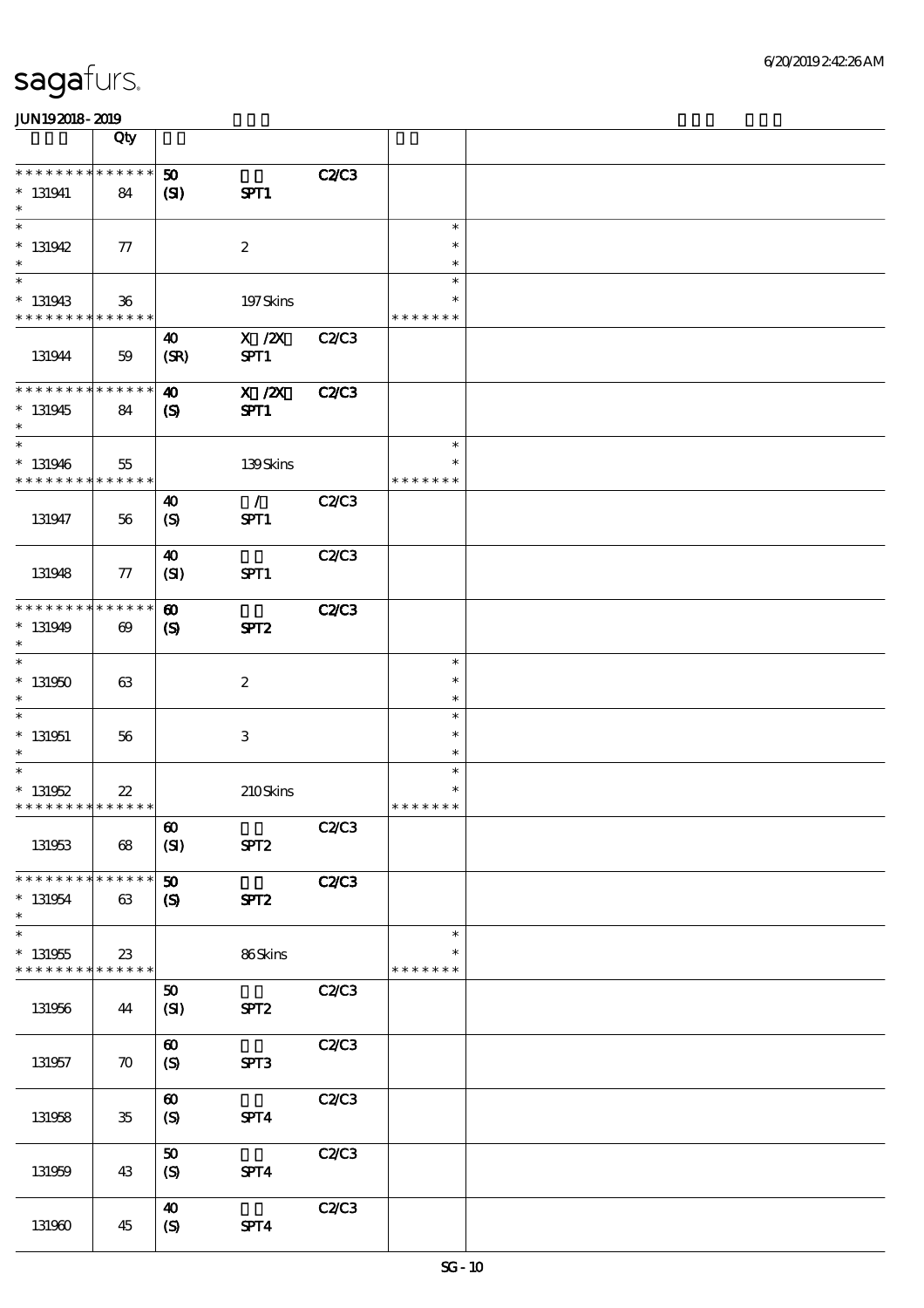|                                            | Qty                                  |                                                     |                                                                         |              |                  |  |
|--------------------------------------------|--------------------------------------|-----------------------------------------------------|-------------------------------------------------------------------------|--------------|------------------|--|
|                                            |                                      | $\boldsymbol{\omega}$                               |                                                                         | C2C3         |                  |  |
| 131961                                     | $50\,$                               | $\boldsymbol{S}$                                    | TOR <sub>2</sub>                                                        |              |                  |  |
|                                            |                                      | $\boldsymbol{\omega}$                               |                                                                         | C2C3         |                  |  |
| 131962                                     | 29                                   | (SI)                                                | TOR <sub>2</sub>                                                        |              |                  |  |
| * * * * * * * *                            | $\ast\ast\ast\ast\ast\ast$           | $\boldsymbol{\mathfrak{D}}$                         |                                                                         | C2C3         |                  |  |
| $* 131963$<br>$\ast$                       | 76                                   | $\boldsymbol{\mathcal{S}}$                          | TOR <sub>2</sub>                                                        |              |                  |  |
| $\ast$                                     |                                      |                                                     |                                                                         |              | $\ast$<br>$\ast$ |  |
| $* 131964$<br>* * * * * * * * * * * * * *  | 21                                   |                                                     | 97Skins                                                                 |              | * * * * * * *    |  |
|                                            |                                      | 50                                                  |                                                                         | C2/C3        |                  |  |
| 131965                                     | 34                                   | (SI)                                                | TOR <sub>2</sub>                                                        |              |                  |  |
| 131966                                     | 48                                   | $\boldsymbol{\omega}$<br>(SR)                       | TOR <sub>2</sub>                                                        | C2C3         |                  |  |
|                                            |                                      |                                                     |                                                                         |              |                  |  |
| 131967                                     | $\boldsymbol{\omega}$                | $\boldsymbol{\omega}$<br>(S)                        | TOR <sub>2</sub>                                                        | C2/C3        |                  |  |
|                                            |                                      |                                                     |                                                                         |              |                  |  |
| 131968                                     | 51                                   | 40<br>(SI)                                          | TOR <sub>2</sub>                                                        | C2C3         |                  |  |
|                                            |                                      |                                                     |                                                                         |              |                  |  |
| * * * * * * * * * * * * * *<br>$* 131969$  | 56                                   | $\omega$ 50<br>$\boldsymbol{\mathrm{(S)}}$          | X / ZX<br>TOR3                                                          | <b>C2/C3</b> |                  |  |
| $\ast$<br>$\ast$                           |                                      |                                                     |                                                                         |              | $\ast$           |  |
| $*131970$                                  | $23\,$                               |                                                     | 79Skins                                                                 |              | $\ast$           |  |
| * * * * * * * * * * * * * *                |                                      |                                                     |                                                                         |              | * * * * * * *    |  |
| 131971                                     | $50\,$                               | 60/50<br>$\boldsymbol{S}$                           | $\mathcal{L}$<br>TOR <sub>3</sub>                                       | C2C3         |                  |  |
| * * * * * * * * * * * * * *                |                                      | $\boldsymbol{\omega}$                               |                                                                         | <b>C2/C3</b> |                  |  |
| $* 131972$                                 | 77                                   | $\boldsymbol{S}$                                    | TOR3                                                                    |              |                  |  |
| $\ast$<br>$*$                              |                                      |                                                     |                                                                         |              | $\ast$           |  |
| $* 131973$                                 | $23\,$                               |                                                     | 100Skins                                                                |              | $\ast$           |  |
| * * * * * * * *                            | * * * * * *                          | 5040                                                |                                                                         | C2/C3        | * * * * * * *    |  |
| 131974                                     | 25                                   | (S)                                                 | TOR4                                                                    |              |                  |  |
|                                            |                                      | 5040                                                |                                                                         | <b>C2/C3</b> |                  |  |
| 131975                                     | $22\,$                               | (S)                                                 | TOR5                                                                    |              |                  |  |
| * * * * * * * * <mark>* * * * * *</mark>   |                                      | $\boldsymbol{\omega}$                               | $X$ / $ZX$                                                              | C2C3         |                  |  |
| $* 131976$<br>$\ast$                       | 62                                   | (SR)                                                | CHIP1                                                                   |              |                  |  |
| $\ast$                                     |                                      |                                                     |                                                                         |              | $\ast$<br>$\ast$ |  |
| $* 131977$<br>$\ast$                       | 56                                   |                                                     | $\boldsymbol{2}$                                                        |              | $\ast$           |  |
| $\ast$<br>$* 131978$                       |                                      |                                                     | $\,3$                                                                   |              | $\ast$<br>$\ast$ |  |
| $\ast$                                     | 56                                   |                                                     |                                                                         |              | $\ast$           |  |
| $\ast$<br>$* 131979$                       | 47                                   |                                                     | 221 Skins                                                               |              | $\ast$<br>$\ast$ |  |
| * * * * * * * * <mark>* * * * * *</mark> * |                                      |                                                     |                                                                         |              | * * * * * * *    |  |
| * * * * * * *<br>$*131980$                 | * * * * * *<br>$\boldsymbol{\omega}$ | $\boldsymbol{\omega}$<br>$\boldsymbol{\mathcal{S}}$ | $\boldsymbol{\mathrm{X}}$ / <b>ZX</b><br>${\bf C}\textbf{H}\mathbb{P}1$ | <b>C2/C3</b> |                  |  |
| $\ast$                                     |                                      |                                                     |                                                                         |              |                  |  |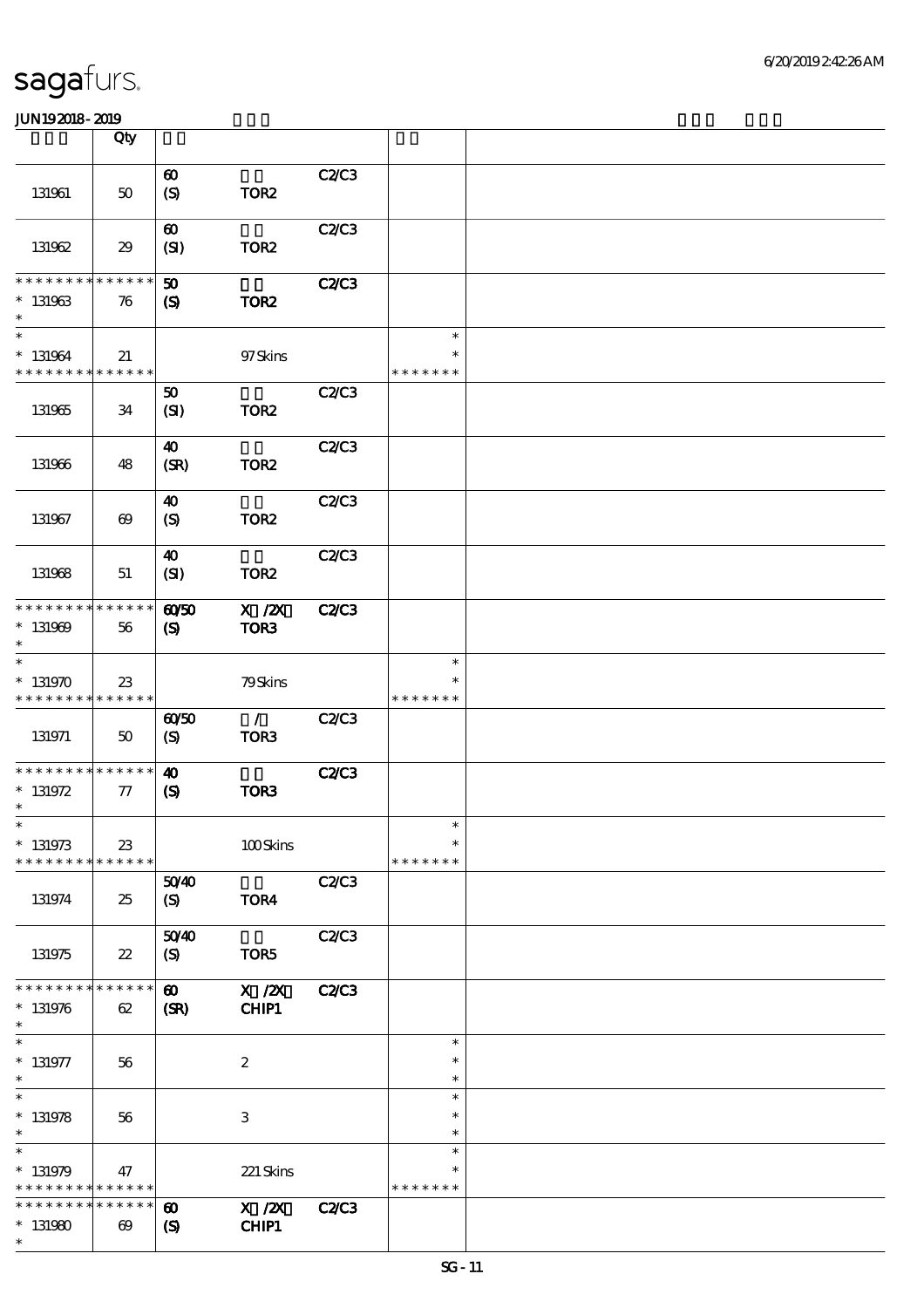|                                                                     | Qty                                  |                                           |                                       |              |                                   |  |
|---------------------------------------------------------------------|--------------------------------------|-------------------------------------------|---------------------------------------|--------------|-----------------------------------|--|
| $\ast$<br>$* 131981$<br>$\ast$                                      | 63                                   | $\boldsymbol{\omega}$<br>$\boldsymbol{S}$ | $X$ / $ZX$<br>CHIP1                   | C2C3         | $\ast$<br>$\ast$<br>$\ast$        |  |
| $\ast$<br>$* 131982$<br>$\ast$                                      | 63                                   |                                           | $\ensuremath{\mathbf{3}}$             |              | $\ast$<br>$\ast$<br>$\ast$        |  |
| $\ast$<br>$*$ 131983<br>$\ast$                                      | 63                                   |                                           | $\boldsymbol{4}$                      |              | $\ast$<br>$\ast$<br>$\ast$        |  |
| $\ast$<br>$* 131984$<br>$\ast$                                      | 63                                   |                                           | $\mathbf 5$                           |              | $\ast$<br>$\ast$<br>$\ast$        |  |
| $\overline{\phantom{1}}$<br>$*$ 131985<br>$\ast$                    | 63                                   |                                           | $\bf 6$                               |              | $\ast$<br>$\ast$<br>$\ast$        |  |
| $\ast$<br>$*$ 131986<br>$\ast$                                      | 63                                   |                                           | $\boldsymbol{\tau}$                   |              | $\ast$<br>$\ast$<br>$\ast$        |  |
| $\ast$<br>$*$ 131987<br>$\ast$                                      | 63                                   |                                           | $\bf 8$                               |              | $\ast$<br>$\ast$<br>$\ast$        |  |
| $\overline{\phantom{1}}$<br>$*$ 131988<br>$\ast$                    | 63                                   |                                           | 9                                     |              | $\ast$<br>$\ast$<br>$\ast$        |  |
| $\ast$<br>$* 131989$<br>$\ast$                                      | 56                                   |                                           | $10\,$                                |              | $\ast$<br>$\ast$<br>$\ast$        |  |
| $\ast$<br>$*$ 131990<br>* * * * * * * * <mark>* * * * * *</mark> *  | $2\!2$                               |                                           | 651 Skins                             |              | $\ast$<br>$\ast$<br>* * * * * * * |  |
| * * * * * * * *<br>$* 131991$<br>$\ast$                             | * * * * * *<br>76                    | $\boldsymbol{\omega}$<br>(S)              | $\overline{X}/\overline{Z}X$<br>CHIP1 | <b>C2/C3</b> |                                   |  |
| $\ast$<br>$*$ 131992<br>$\ast$                                      | $\boldsymbol{\pi}$                   |                                           | $\boldsymbol{2}$                      |              | $\ast$<br>$\ast$<br>$\ast$        |  |
| $*$<br>$* 131993$<br>* * * * * * * * * * * * * *                    | 81                                   |                                           | 227Skins                              |              | $\ast$<br>$\ast$<br>* * * * * * * |  |
| * * * * * * *<br>$* 131994$<br>$\ast$                               | * * * * * *<br>62                    | $\boldsymbol{\omega}$<br>(SR)             | $\mathcal{F}$<br>CHIP1                | C2C3         |                                   |  |
| $\overline{\ast}$<br>$* 131995$<br>* * * * * * * * * * * * * *      | 37                                   |                                           | 99Skins                               |              | $\ast$<br>*<br>* * * * * * *      |  |
| * * * * * * * *<br>$* 131996$<br>$\ast$<br>$\overline{\phantom{0}}$ | * * * * * *<br>$\boldsymbol{\omega}$ | $\boldsymbol{\omega}$<br>$\boldsymbol{S}$ | $\mathcal{L}$<br>CHIP1                | <b>C2/C3</b> |                                   |  |
| $*$ 131997<br>$\ast$                                                | 63                                   |                                           | $\boldsymbol{2}$                      |              | $\ast$<br>$\ast$<br>$\ast$        |  |
| $\overline{\phantom{0}}$<br>$*$ 131998<br>$\ast$                    | 63                                   |                                           | $\ensuremath{\mathbf{3}}$             |              | $\ast$<br>$\ast$<br>$\ast$        |  |
| $\ast$<br>$* 131999$<br>$\ast$                                      | 63                                   |                                           | $\boldsymbol{4}$                      |              | $\ast$<br>$\ast$<br>$\ast$        |  |
| $\ast$<br>$*132000$<br>$\ast$                                       | 63                                   |                                           | $\mathbf 5$                           |              | $\ast$<br>$\ast$<br>$\ast$        |  |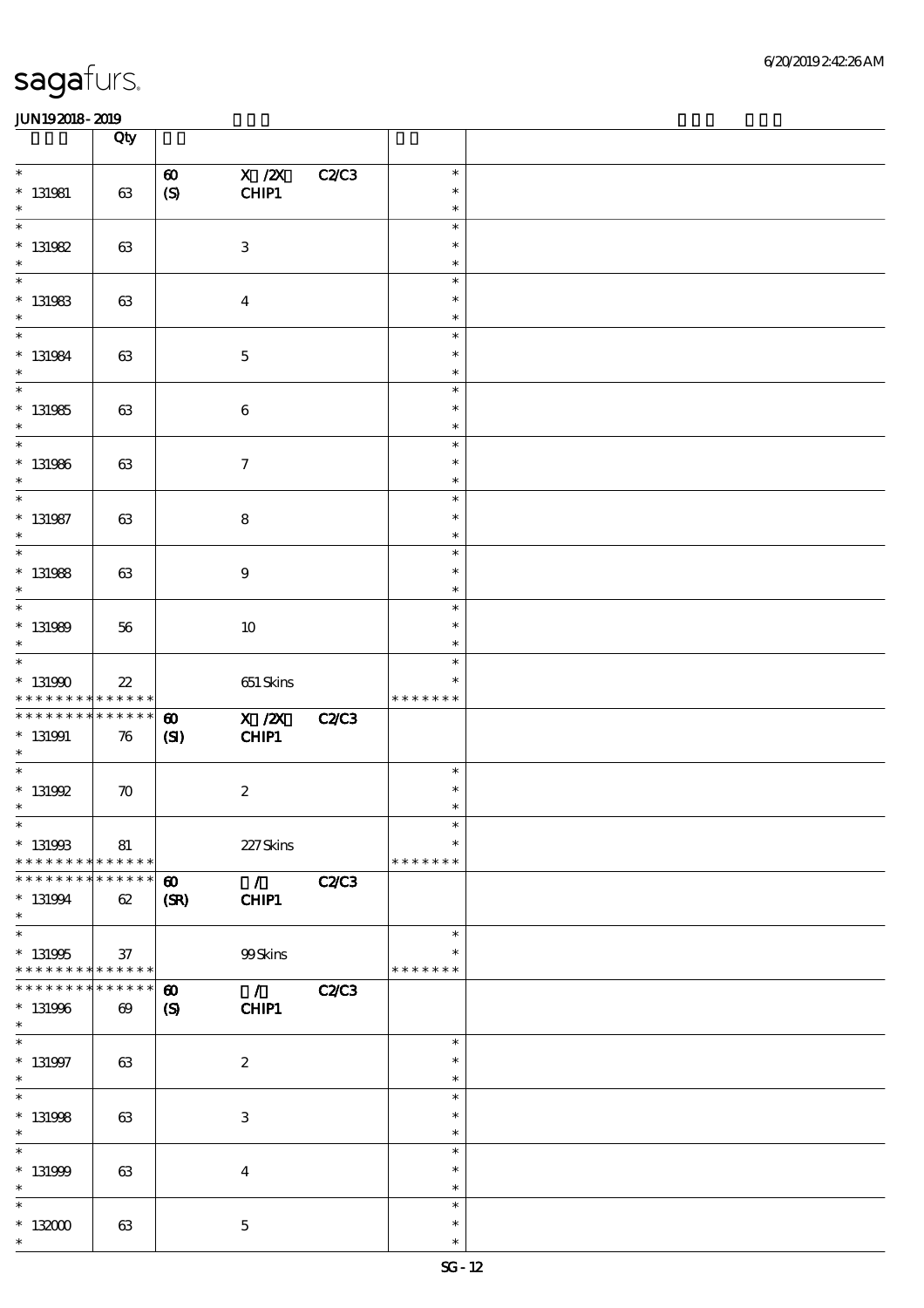|                                            | Qty                   |                             |                              |              |                  |  |
|--------------------------------------------|-----------------------|-----------------------------|------------------------------|--------------|------------------|--|
| $\ast$                                     |                       |                             | $\mathcal{L}$                |              | $\ast$           |  |
|                                            |                       | $\boldsymbol{\omega}$       |                              | C2C3         |                  |  |
| $* 132001$                                 | 63                    | (S)                         | CHIP1                        |              | $\ast$           |  |
| $\ast$                                     |                       |                             |                              |              | $\ast$           |  |
| $\ast$                                     |                       |                             |                              |              | $\ast$           |  |
| $*$ 132002                                 | 57                    |                             | 441 Skins                    |              | $\ast$           |  |
| * * * * * * * * <mark>* * * * * *</mark>   |                       |                             |                              |              | * * * * * * *    |  |
| * * * * * * * * <mark>* * * * * * *</mark> |                       | $\boldsymbol{\omega}$       | $\mathcal{F}$                | <b>C2/C3</b> |                  |  |
| $* 132003$                                 | 76                    | (SI)                        | CHIP1                        |              |                  |  |
| $\ast$                                     |                       |                             |                              |              |                  |  |
| $\ast$                                     |                       |                             |                              |              | $\ast$           |  |
| $*132004$                                  | 59                    |                             | 135Skins                     |              | $\ast$           |  |
| * * * * * * * * * * * * * *                |                       |                             |                              |              | * * * * * * *    |  |
|                                            |                       | $\boldsymbol{\omega}$       | X /                          | <b>C2/C3</b> |                  |  |
| 132005                                     | 53                    | (SR)                        | CHIP1                        |              |                  |  |
|                                            |                       |                             |                              |              |                  |  |
| * * * * * * * * * * * * * *                |                       |                             |                              |              |                  |  |
|                                            |                       | $\boldsymbol{\omega}$       | X /                          | C2C3         |                  |  |
| $*132006$                                  | $\boldsymbol{\omega}$ | $\mathbf{S}$                | CHIP1                        |              |                  |  |
| $\ast$                                     |                       |                             |                              |              |                  |  |
| $\ast$                                     |                       |                             |                              |              | $\ast$           |  |
| $* 132007$                                 | 63                    |                             | $\boldsymbol{2}$             |              | $\ast$           |  |
| $\ast$                                     |                       |                             |                              |              | $\ast$           |  |
| $\ast$                                     |                       |                             |                              |              | $\ast$           |  |
| $* 132008$                                 | $\boldsymbol{\omega}$ |                             | 198Skins                     |              | $\ast$           |  |
| * * * * * * * * <mark>* * * * * * *</mark> |                       |                             |                              |              | * * * * * * *    |  |
| * * * * * * * * * * * * * *                |                       | $\boldsymbol{\omega}$       | X /                          | <b>C2/C3</b> |                  |  |
| $*132009$                                  | 76                    | (SD)                        | CHIP1                        |              |                  |  |
| $\ast$                                     |                       |                             |                              |              |                  |  |
| $\ast$                                     |                       |                             |                              |              | $\ast$           |  |
| $*132010$                                  | 21                    |                             | 97Skins                      |              | $\ast$           |  |
| * * * * * * * * * * * * * *                |                       |                             |                              |              | * * * * * * *    |  |
| * * * * * * * * * * * * * *                |                       | 50                          | X / ZX                       |              |                  |  |
|                                            |                       |                             |                              | <b>C2/C3</b> |                  |  |
| $*132011$<br>$\ast$                        | $\boldsymbol{\pi}$    | (SR)                        | CHIP1                        |              |                  |  |
| $\ast$                                     |                       |                             |                              |              | $\ast$           |  |
|                                            |                       |                             |                              |              |                  |  |
| $*132012$                                  | 56                    |                             | $\boldsymbol{2}$             |              | $\ast$           |  |
| $\ast$                                     |                       |                             |                              |              | $\ast$           |  |
| $\ast$                                     |                       |                             |                              |              | $\ast$           |  |
| $* 132013$                                 | 24                    |                             | 150Skins                     |              | $\ast$           |  |
| * * * * * * * * * * * * * *                |                       |                             |                              |              | * * * * * * *    |  |
| * * * * * * *                              | * * * * * *           | $\boldsymbol{\mathfrak{D}}$ | $\overline{X}/\overline{Z}X$ | <b>C2/C3</b> |                  |  |
| $* 132014$                                 | $77\,$                | $\boldsymbol{\mathcal{S}}$  | CHIP1                        |              |                  |  |
| $\ast$                                     |                       |                             |                              |              |                  |  |
| $\overline{\phantom{0}}$                   |                       |                             |                              |              | $\ast$           |  |
| $*132015$                                  | $\boldsymbol{\pi}$    |                             | $\boldsymbol{2}$             |              | $\ast$           |  |
| $\ast$                                     |                       |                             |                              |              | $\ast$           |  |
| $\ast$                                     |                       |                             |                              |              | $\ast$           |  |
| $*132016$                                  | $\boldsymbol{\pi}$    |                             | $\ensuremath{\mathbf{3}}$    |              | $\ast$           |  |
| $\ast$                                     |                       |                             |                              |              | $\ast$           |  |
| $\ast$                                     |                       |                             |                              |              | $\ast$           |  |
| $* 132017$                                 |                       |                             |                              |              | $\ast$           |  |
| $\ast$                                     | $\boldsymbol{\pi}$    |                             | $\boldsymbol{4}$             |              |                  |  |
| $\overline{\ast}$                          |                       |                             |                              |              | $\ast$<br>$\ast$ |  |
|                                            |                       |                             |                              |              |                  |  |
| $* 132018$                                 | $\boldsymbol{\pi}$    |                             | $\mathbf 5$                  |              | $\ast$           |  |
| $\ast$                                     |                       |                             |                              |              | $\ast$           |  |
| $\ast$                                     |                       |                             |                              |              | $\ast$           |  |
| $*132019$                                  | $\boldsymbol{\pi}$    |                             | $\,6\,$                      |              | $\ast$           |  |
| $\ast$                                     |                       |                             |                              |              | $\ast$           |  |
| $\ast$                                     |                       |                             |                              |              | $\ast$           |  |
|                                            |                       |                             |                              |              |                  |  |
| $*132020$                                  | $\boldsymbol{\pi}$    |                             | $\tau$                       |              | $\ast$           |  |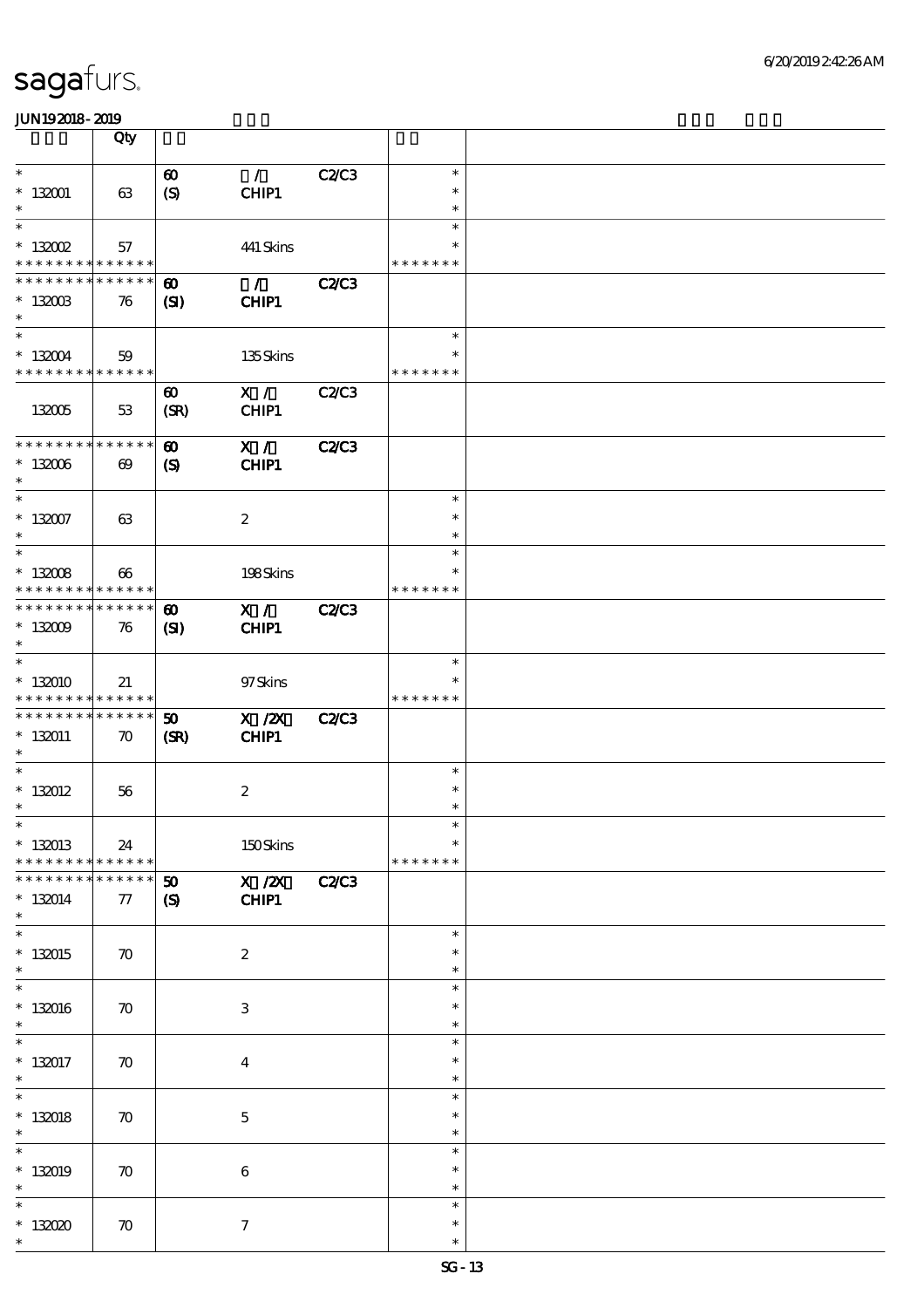|                                            | Qty                |                             |                  |              |               |  |
|--------------------------------------------|--------------------|-----------------------------|------------------|--------------|---------------|--|
| $\ast$                                     |                    | 50                          | $X$ / $ZX$       | C2/C3        | $\ast$        |  |
|                                            |                    |                             |                  |              | $\ast$        |  |
| $*$ 132021<br>$\ast$                       | 56                 | (S)                         | CHIP1            |              |               |  |
| $\ast$                                     |                    |                             |                  |              | $\ast$        |  |
|                                            |                    |                             |                  |              | $\ast$        |  |
| $* 13022$                                  | 23                 |                             | 576Skins         |              | $\ast$        |  |
| * * * * * * * * <mark>* * * * * * *</mark> |                    |                             |                  |              | * * * * * * * |  |
| * * * * * * * *                            | * * * * * *        | $\boldsymbol{\mathfrak{D}}$ | $X$ / $ZX$       | <b>C2/C3</b> |               |  |
| $*13023$                                   | $\boldsymbol{\pi}$ | $\mathbf{C}$                | CHIP1            |              |               |  |
| $\ast$                                     |                    |                             |                  |              |               |  |
| $\ast$                                     |                    |                             |                  |              | $\ast$        |  |
| $* 130024$                                 | 37                 |                             | 107Skins         |              |               |  |
| * * * * * * * * * * * * * *                |                    |                             |                  |              | * * * * * * * |  |
| * * * * * * * * * * * * * *                |                    | $\boldsymbol{\mathfrak{D}}$ | $\mathcal{L}$    | <b>C2/C3</b> |               |  |
| $* 13025$                                  | 77                 | $\boldsymbol{S}$            | CHIP1            |              |               |  |
| $\ast$                                     |                    |                             |                  |              |               |  |
| $\ast$                                     |                    |                             |                  |              | $\ast$        |  |
|                                            |                    |                             |                  |              | $\ast$        |  |
| $* 13006$<br>$\ast$                        | $\boldsymbol{\pi}$ |                             | $\boldsymbol{2}$ |              | $\ast$        |  |
| $\ast$                                     |                    |                             |                  |              |               |  |
|                                            |                    |                             |                  |              | $\ast$        |  |
| $* 132027$                                 | $\boldsymbol{\pi}$ |                             | $\,3$            |              | $\ast$        |  |
| $\ast$                                     |                    |                             |                  |              | $\ast$        |  |
| $\ast$                                     |                    |                             |                  |              | $\ast$        |  |
| $* 13008$                                  | 56                 |                             | 273Skins         |              | $\ast$        |  |
| * * * * * * * *                            | * * * * * *        |                             |                  |              | * * * * * * * |  |
| * * * * * * * *                            | * * * * * *        | 50                          | $\mathcal{F}$    | <b>C2/C3</b> |               |  |
| $* 13029$                                  | 77                 | (S)                         | CHIP1            |              |               |  |
| $\ast$                                     |                    |                             |                  |              |               |  |
| $\ast$                                     |                    |                             |                  |              | $\ast$        |  |
| $*132030$                                  | 23                 |                             | 100Skins         |              |               |  |
| * * * * * * * * <mark>* * * * * *</mark>   |                    |                             |                  |              | * * * * * * * |  |
|                                            |                    | 50                          | $\mathcal{L}$    | <b>C2/C3</b> |               |  |
| 132031                                     | 72                 | (SR)                        | CHIP1            |              |               |  |
|                                            |                    |                             |                  |              |               |  |
| * * * * * * * * * * * * * *                |                    | 50                          | X /              | <b>C2/C3</b> |               |  |
| $* 13002$                                  | 77                 | $\boldsymbol{\mathcal{S}}$  | CHIP1            |              |               |  |
| $\ast$                                     |                    |                             |                  |              |               |  |
| $\ast$                                     |                    |                             |                  |              | $\ast$        |  |
|                                            |                    |                             |                  |              | $\ast$        |  |
| $* 132033$                                 | $\boldsymbol{\pi}$ |                             | $\boldsymbol{2}$ |              |               |  |
| $\ast$                                     |                    |                             |                  |              | $\ast$        |  |
| $\ast$                                     |                    |                             |                  |              | $\ast$        |  |
| $* 130034$                                 | 62                 |                             | 209Skins         |              | $\ast$        |  |
| * * * * * * * *                            | $* * * * * * *$    |                             |                  |              | * * * * * * * |  |
|                                            |                    | 50                          | X /              | <b>C2/C3</b> |               |  |
| 132035                                     | 43                 | (SI)                        | CHIP1            |              |               |  |
|                                            |                    |                             |                  |              |               |  |
| * * * * * * * *                            | * * * * * *        | $\boldsymbol{\omega}$       | $X$ / $ZX$       | <b>C2/C3</b> |               |  |
| $* 132036$                                 | $\tau$             | (SR)                        | CHIP1            |              |               |  |
| $\ast$                                     |                    |                             |                  |              |               |  |
| $\ast$                                     |                    |                             |                  |              | $\ast$        |  |
| $* 132037$                                 | $36\phantom{a}$    |                             | 113Skins         |              | $\ast$        |  |
| * * * * * * * *                            | * * * * * *        |                             |                  |              | * * * * * * * |  |
| * * * * * * *                              | * * * * * *        | $\boldsymbol{\omega}$       | $X$ / $ZX$       | <b>C2/C3</b> |               |  |
| $* 132038$                                 | 84                 | $\boldsymbol{\mathcal{S}}$  | <b>CHIP1</b>     |              |               |  |
| $\ast$                                     |                    |                             |                  |              |               |  |
| $\ast$                                     |                    |                             |                  |              | $\ast$        |  |
| $* 132099$                                 |                    |                             | $\boldsymbol{2}$ |              | $\ast$        |  |
| $\ast$                                     | 77                 |                             |                  |              | $\ast$        |  |
| $\ast$                                     |                    |                             |                  |              | $\ast$        |  |
|                                            |                    |                             |                  |              |               |  |
| * 132040                                   | 77                 |                             | 3                |              | $\ast$        |  |
| $\ast$                                     |                    |                             |                  |              | $\ast$        |  |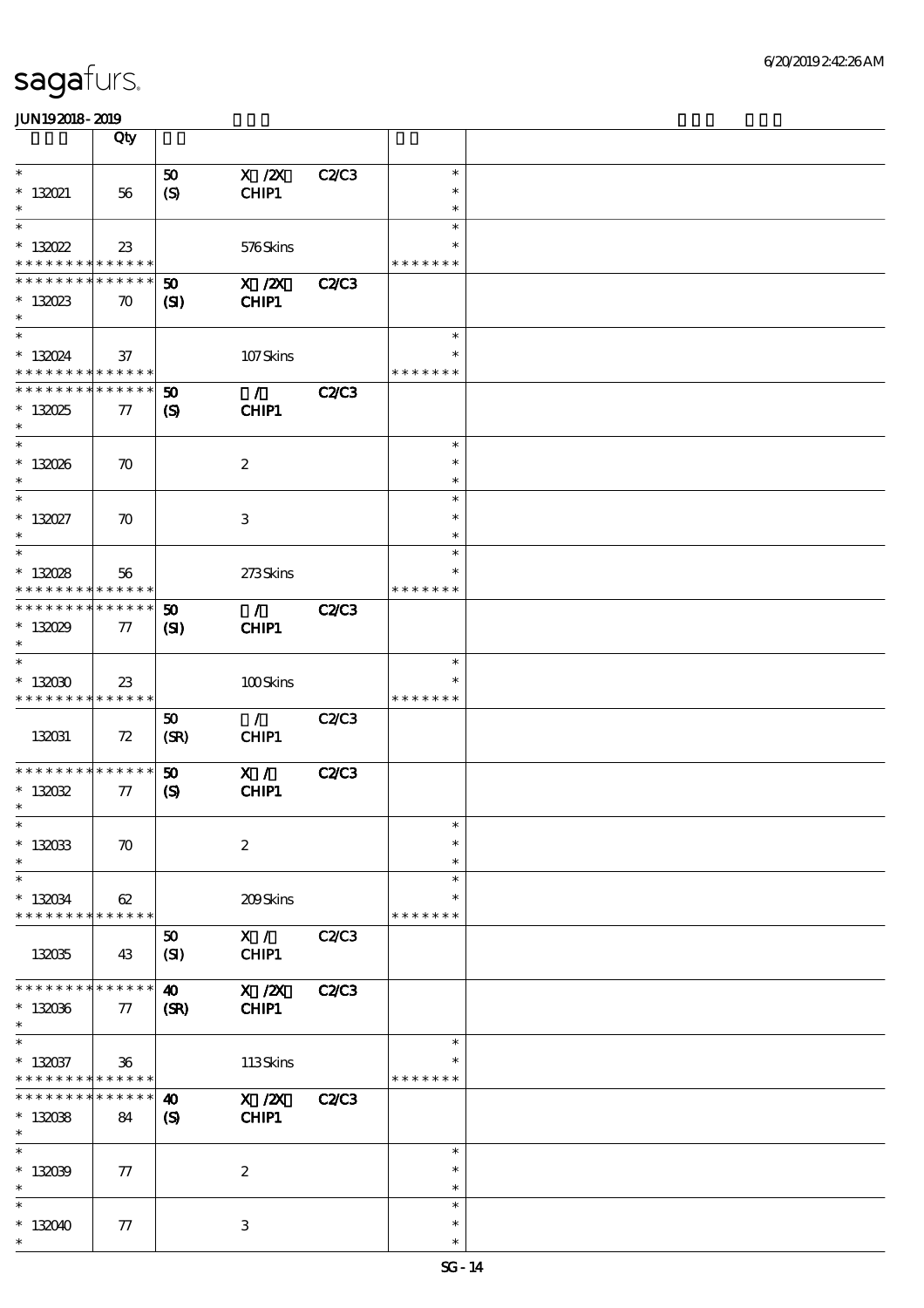|                                                            | Qty                   |                                  |                                       |              |                         |  |
|------------------------------------------------------------|-----------------------|----------------------------------|---------------------------------------|--------------|-------------------------|--|
| $\ast$                                                     |                       |                                  | $X$ / $ZX$                            |              | $\ast$                  |  |
| $* 132041$<br>* * * * * * * * * * * * * *                  | 36                    | $\boldsymbol{\omega}$<br>(S)     | CHIP1                                 | C2C3         | $\ast$<br>* * * * * * * |  |
| * * * * * * * * * * * * * *                                |                       | $\boldsymbol{\omega}$            | $X$ / $ZX$                            | <b>C2/C3</b> |                         |  |
| $*13042$<br>$\ast$                                         | 89                    | (S)                              | CHIP1                                 |              |                         |  |
| $\ast$                                                     |                       |                                  |                                       |              | $\ast$                  |  |
| $*132043$<br>* * * * * * * * * * * * * *                   | 21                    |                                  | 110Skins                              |              | $\ast$<br>* * * * * * * |  |
| * * * * * * * * * * * * * *                                |                       | 40                               | $\mathcal{F}$                         | C2C3         |                         |  |
| $*132044$<br>$\ast$                                        | 84                    | $\mathbf{S}$                     | CHIP1                                 |              |                         |  |
| $\overline{\phantom{0}}$                                   |                       |                                  |                                       |              | $\ast$                  |  |
| $* 132045$<br>$\ast$                                       | $\boldsymbol{\pi}$    |                                  | $\boldsymbol{z}$                      |              | $\ast$<br>$\ast$        |  |
| $\overline{\ast}$                                          |                       |                                  |                                       |              | $\ast$                  |  |
| $* 132046$<br>* * * * * * * * * * * * * *                  | 21                    |                                  | 175Skins                              |              | $\ast$<br>* * * * * * * |  |
| * * * * * * * * * * * * * *                                |                       | $\boldsymbol{\omega}$            | $\mathcal{L}$                         | <b>C2/C3</b> |                         |  |
| $* 132047$<br>$\ast$                                       | $\tau$                | (SR)                             | CHIP1                                 |              |                         |  |
| $\ast$                                                     |                       |                                  |                                       |              | $\ast$                  |  |
| $*13048$                                                   | 29                    |                                  | 106Skins                              |              | $\ast$                  |  |
| * * * * * * * * * * * * * *<br>* * * * * * * * * * * * * * |                       | 40                               | $\mathcal{T}$                         | <b>C2/C3</b> | * * * * * * *           |  |
| $*13049$<br>$\ast$                                         | 91                    | (S)                              | CHIP1                                 |              |                         |  |
| $\ast$                                                     |                       |                                  |                                       |              | $\ast$                  |  |
| $*132050$                                                  | 23                    |                                  | 114Skins                              |              | $\ast$                  |  |
| * * * * * * * * * * * * * *                                |                       |                                  |                                       |              | * * * * * * *           |  |
| * * * * * * * * * * * * * *<br>$*132051$                   | 84                    | 40<br>$\boldsymbol{\mathcal{S}}$ | X /<br>CHIP1                          | <b>C2/C3</b> |                         |  |
| $\ast$                                                     |                       |                                  |                                       |              |                         |  |
| $\overline{\ast}$                                          |                       |                                  |                                       |              | $\ast$<br>$\ast$        |  |
| $*13052$<br>* * * * * * * * * * * * * *                    | $\boldsymbol{\omega}$ |                                  | 150Skins                              |              | * * * * * * *           |  |
|                                                            |                       | $\pmb{\infty}$                   | $X \, /ZX$                            | <b>C2/C3</b> |                         |  |
| 132053                                                     | 66                    | (S)                              | CHIP <sub>2</sub>                     |              |                         |  |
|                                                            |                       | $\boldsymbol{\omega}$            | $\mathcal{L}$                         | C2C3         |                         |  |
| 132054                                                     | 44                    | (S)                              | CHIP2                                 |              |                         |  |
|                                                            |                       | $\boldsymbol{\omega}$            |                                       | C2/C3        |                         |  |
| 132055                                                     | 59                    | (SI)                             | CHIP2                                 |              |                         |  |
|                                                            |                       | 50                               |                                       | C2C3         |                         |  |
| 132056                                                     | 42                    | (SR)                             | CHIP2                                 |              |                         |  |
| * * * * * * * *                                            | * * * * * *           | $\boldsymbol{\mathfrak{D}}$      | $\boldsymbol{\mathrm{X}}$ / <b>ZX</b> | <b>C2/C3</b> |                         |  |
| $* 132057$<br>$*$                                          | 77                    | $\mathbf{S}$                     | CHIP2                                 |              |                         |  |
| $\overline{\phantom{0}}$                                   |                       |                                  |                                       |              | $\ast$                  |  |
| $* 132058$<br>$\ast$                                       | $\boldsymbol{\pi}$    |                                  | $\boldsymbol{2}$                      |              | $\ast$<br>$\ast$        |  |
| $\overline{\ast}$                                          |                       |                                  |                                       |              | $\ast$                  |  |
| $* 132059$                                                 | $\boldsymbol{\pi}$    |                                  | $\ensuremath{\mathsf{3}}$             |              | $\ast$                  |  |
| $\ast$                                                     |                       |                                  |                                       |              | $\ast$                  |  |
| $\ast$                                                     |                       |                                  |                                       |              | $\ast$                  |  |
| $*132000$<br>* * * * * * * * <mark>* * * * * *</mark>      | 28                    |                                  | 245Skins                              |              | $\ast$<br>* * * * * * * |  |
|                                                            |                       |                                  |                                       |              |                         |  |